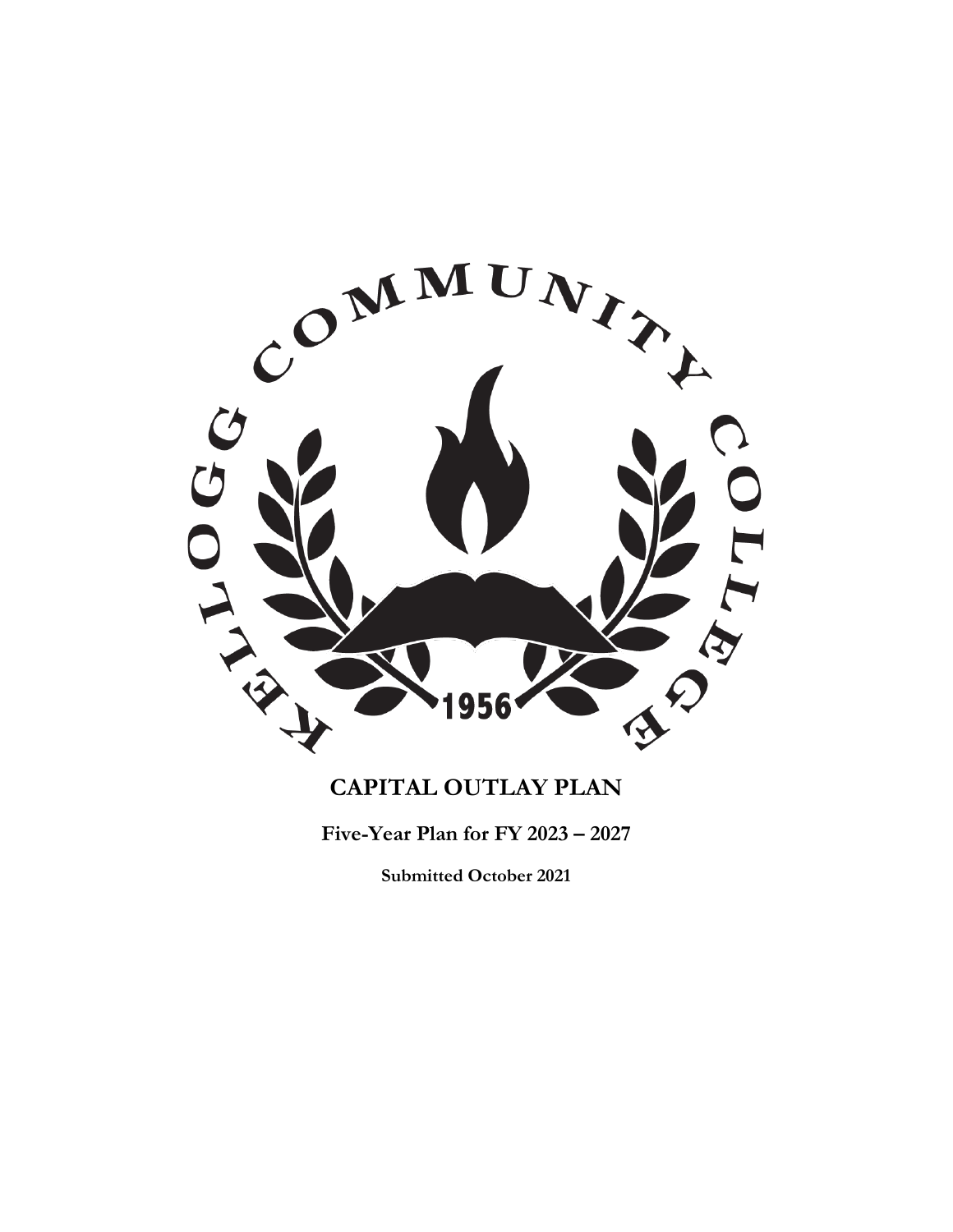

# **CONTENTS**

| $\mathbf{I}$ .            |                                                                                         |  |
|---------------------------|-----------------------------------------------------------------------------------------|--|
| А.                        |                                                                                         |  |
| <b>B.</b>                 |                                                                                         |  |
| C.                        |                                                                                         |  |
| II.                       |                                                                                         |  |
| А.                        |                                                                                         |  |
| В.                        |                                                                                         |  |
| C.                        |                                                                                         |  |
| D.                        |                                                                                         |  |
| III.                      |                                                                                         |  |
| А.                        |                                                                                         |  |
| В.                        |                                                                                         |  |
| C.                        |                                                                                         |  |
| D.                        |                                                                                         |  |
| Ε.                        |                                                                                         |  |
| F.                        |                                                                                         |  |
| IV.                       |                                                                                         |  |
| А.                        |                                                                                         |  |
| В.                        |                                                                                         |  |
| C.                        |                                                                                         |  |
| D.                        |                                                                                         |  |
| Ε.                        |                                                                                         |  |
| F.                        |                                                                                         |  |
| G.                        |                                                                                         |  |
| Н.                        | ADEQUACY OF EXISTING BUILDINGS AND INFRASTRUCTURE TO MEET CURRENT AND PROJECTED NEEDS44 |  |
| L.                        |                                                                                         |  |
| $\mathbf{J}_{\mathbf{r}}$ | LAND OWNED, CAPACITY FOR FUTURE DEVELOPMENT, ACQUISITIONS NEEDED FOR FUTURE DEMANDS,    |  |
|                           |                                                                                         |  |
| к.                        |                                                                                         |  |
| v.                        |                                                                                         |  |
| А.                        |                                                                                         |  |
| В.                        |                                                                                         |  |
| C.                        |                                                                                         |  |
| D.                        |                                                                                         |  |
| Ε.                        |                                                                                         |  |
| F.                        |                                                                                         |  |
| G.                        |                                                                                         |  |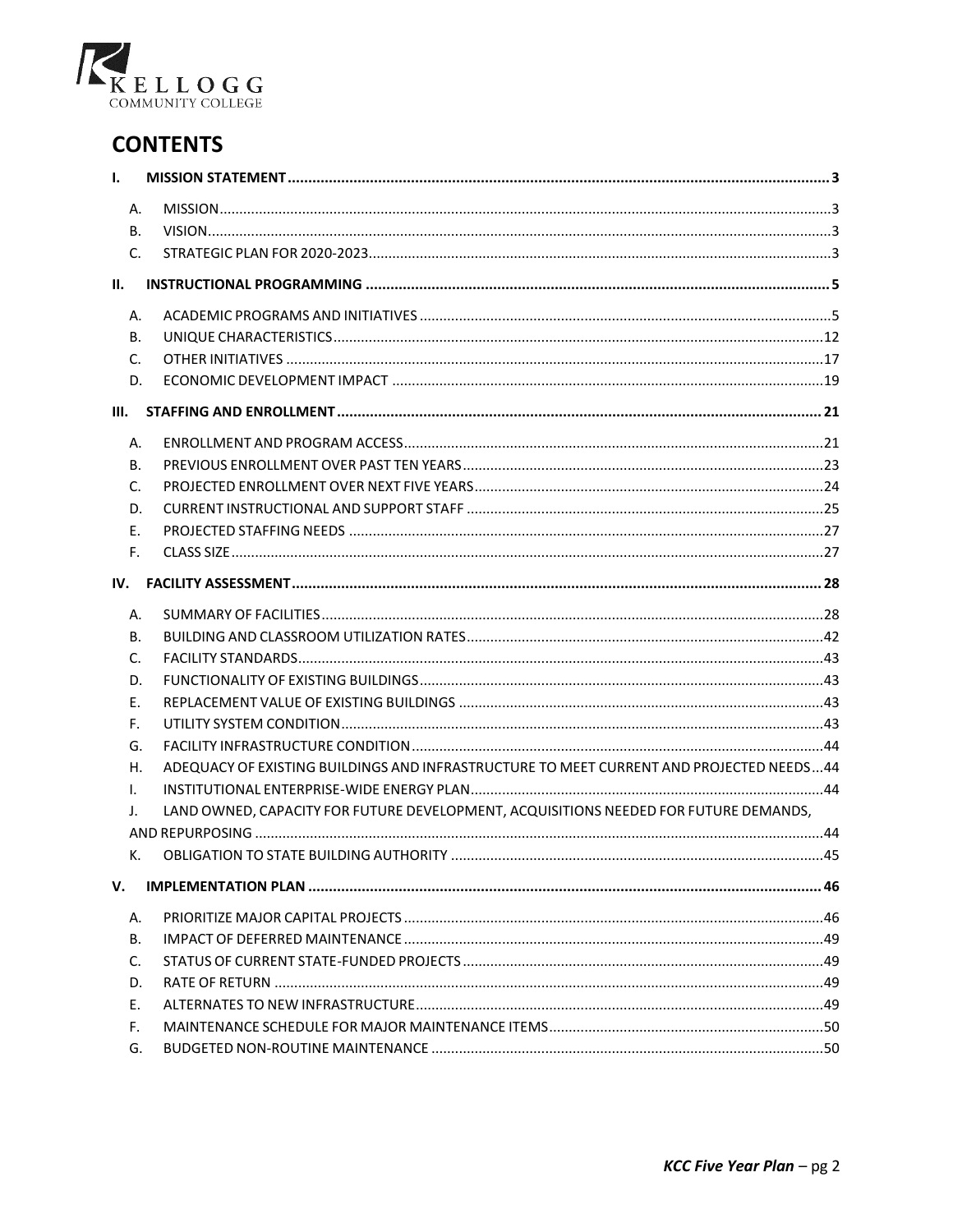

This Five-Year Capital Outlay Plan (Five Year Master Plan) is intended to provide State policymakers with the most current information available on institutional priorities as they relate to the College's facilities and capital improvement needs. The Management and Budget Act, Public Act 431 of 1984, as amended, requires community colleges to present a Five-Year Capital Outlay Plan annually as part of their participation in the capital outlay budget development process.

# **I. MISSION STATEMENT**

## **A. MISSION**

We are dedicated to providing accessible, high-quality education to enrich our community and the lives of individual learners.

## **B. VISION**

Kellogg Community College (KCC) will be recognized as a premier institution of higher education, having achieved excellence through innovation, quality instruction, a culture of continuous improvement, and learner-centered decision-making.

## **C. STRATEGIC PLAN FOR 2020-2023**

- 1. **Student Success:** KCC understands that student success is influenced by the individual student experience: the systems, protocols, departments, faculty, and staff that students encounter in their educational journey. We inspire learning through collaborative efforts to support the academic, social, and economic success of our students.
	- o Strategy: Student Programming KCC provides a roadmap through Guided Pathways for individual student success within the framework of connection, entry, progress, completion, and transition. We strive to facilitate effective programs, course offerings, policies, practices and processes that put each student in a position to succeed.
	- o Strategy: Bruin Quality Focus KCC commits to the assessment of courses, programs and services. We are proactive in our efforts to identify apparent and underlying student needs and continually provide the highest quality service.
	- o Strategy: Sense of Belonging KCC advances student success by providing personalized support services, ensuring access to resources, and embracing an array of viewpoints, backgrounds, and experiences in all settings.
- 2. **Operational Excellence:** Through a culture of continuous improvement, Kellogg Community College promotes the responsible management and utilization of resources supported by sustainable infrastructure and fair and equitable policies and practices.
	- $\circ$  Strategy: Infrastructure KCC invests in the use of technology to support student success, leverage technical agility, and sustain academic and administrative operations across the institution. We maintain our campuses to ensure a safe, clean, functional, sustainable, and welcoming environment for the benefit of students, faculty, staff, and community members.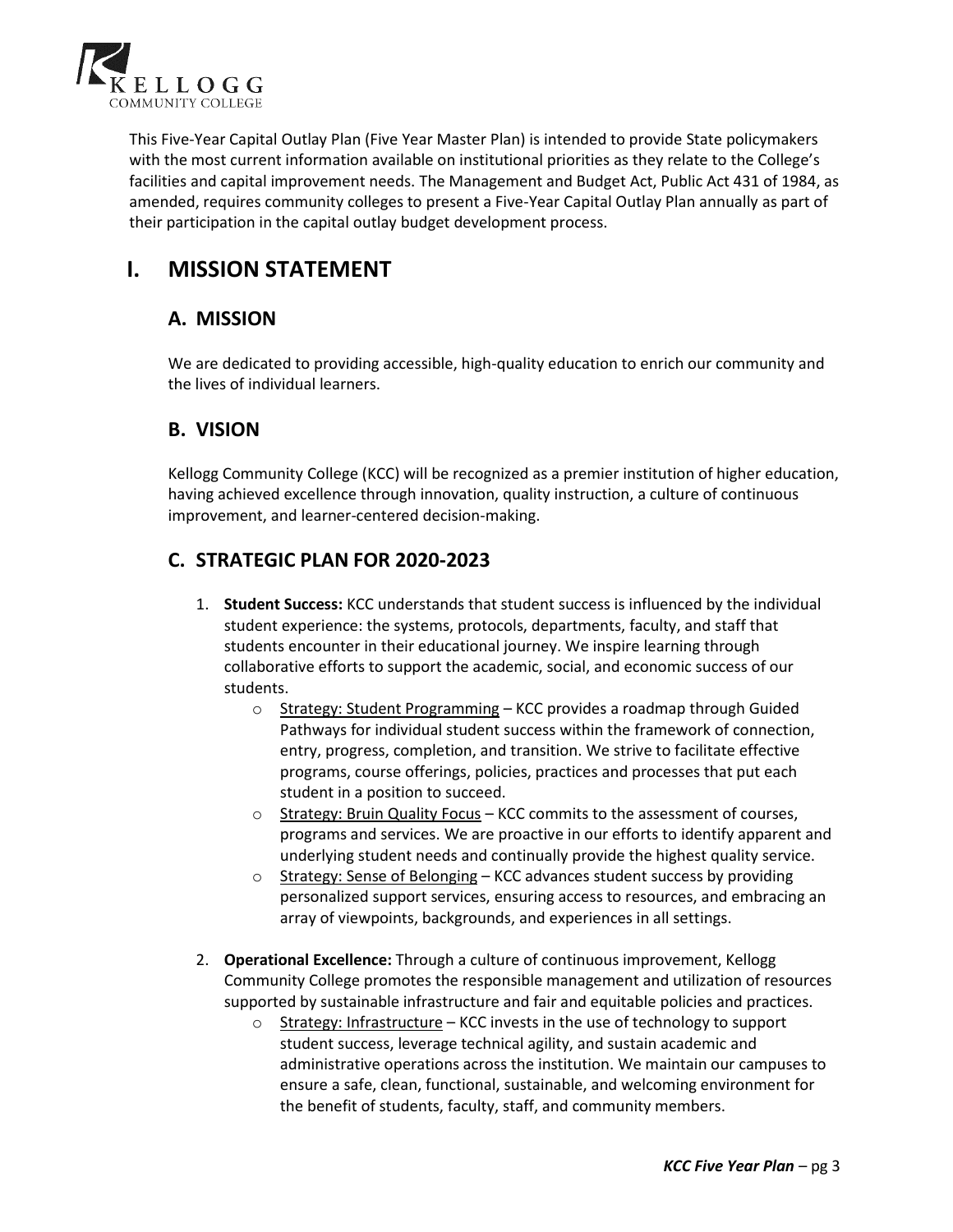

- $\circ$  Strategy: Data Governance KCC strives to promote productive workflow, timely access to information, the use of automated and dashboard reporting, and availability of accurate data to shape best practices and inform institutional decisions.
- o Strategy: Financial Viability KCC engages in collaborative and innovative activities to diversify funding sources and align organizational systems, policies, and processes for the effective stewardship of financial resources. Aligning KCC's financial resources with its strategic priorities is essential for sustainability and creates an environment of flexibility and responsiveness to the evolving higher education landscape.
- 3. **Culture:** Kellogg Community College cultivates an environment of trust as a foundation of our culture of enrichment, engagement, transparency and accountability. Through shared leadership and collaboration, we model the importance of productive working relationships and professional partnerships.
	- o Strategy: Communication KCC embraces communication by sharing timely, relevant information that is integral to the institution's stakeholders, planning and operations. Communication is critical to institutional culture, morale, efficiency, and the achievement of institutional goals.
	- o Strategy: Partnerships & Community Relations KCC connects with the community through partnerships with stakeholders, businesses, labor, government, K-12 school districts, institutions of higher education, and professional organizations to support student programming, workforce development, and economic development initiatives.
	- o Strategy: Talent Management & Development KCC supports a planned, systematic and inclusive approach to attract, onboard, develop, engage and retain high-performing employees. Talent management and development are vital to growth and a learning environment where employees are provided professional development, training and learning opportunities.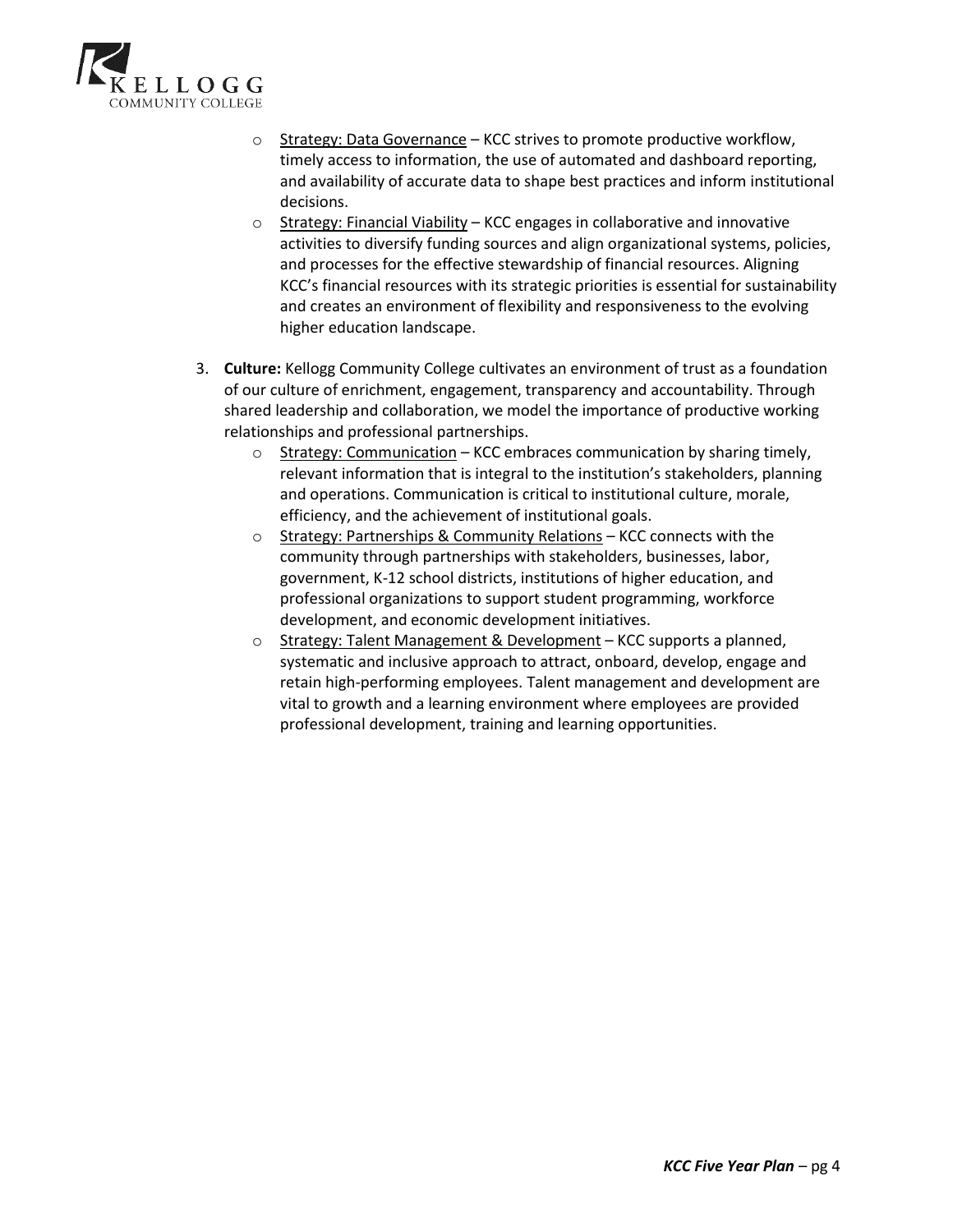

# **II. INSTRUCTIONAL PROGRAMMING**

## **A. ACADEMIC PROGRAMS AND INITIATIVES**

KCC has served southwestern Michigan since 1956 and is situated on sites in Battle Creek, Albion, Coldwater and Hastings. KCC is a fully accredited two-year college that offers seven preprofessional college/university transfer curricula, approximately 30 occupational associate degree programs aimed toward transfer, job preparation, and related training for apprenticeships. The tradition of educational excellence and partnership development is evidenced by the fact that KCC has:

- Worked with the local Workforce Development Board, Michigan Economic Development Corporation, and the State of Michigan to provide local workforce training in the College's service area.
- Received a 10-year re-accreditation from the Higher Learning Commission of the North Central Association of Colleges in June 2012.
- Provided local educational programming for Barry and Branch counties through the establishment of academic centers, and upgraded a learning center between Albion and Marshall to enable easier educational access for those in the far reaches of the College district with a focus on workforce development.
- Delivered open entry courses through the Regional Manufacturing Technology Center (RMTC), designated as an M-TEC by the State of Michigan, which has provided several grants to the RMTC to develop training modules for use on the Internet.
- Continued its membership with the Michigan Colleges Online (MCO), which allows students expanded opportunities through the Internet to courses, certificates and degrees offered by Michigan community colleges.
- Collaborated with approximately 50 high schools to provide dual enrollment opportunities that allow students to earn college credit while still in high school. This includes Early College agreements with several area schools.

### **EXISTING ACADEMIC PROGRAMS**

KCC's academic programs are comprised of numerous subject areas and are divided into two divisions: Arts & Sciences, and Workforce Development. KCC also serves the community through the Institute for Learning in Retirement, Lifelong Learning, and Workforce Solutions.

#### **Associate Degree Programs**

Associate in Agricultural Science Associate in Arts Associate in Criminal Justice Associate in Elementary Education Associate in General Studies Associate in Global and International Studies Associate in Science Associate in Applied Science Accounting, AAS Administrative Assistant, AAS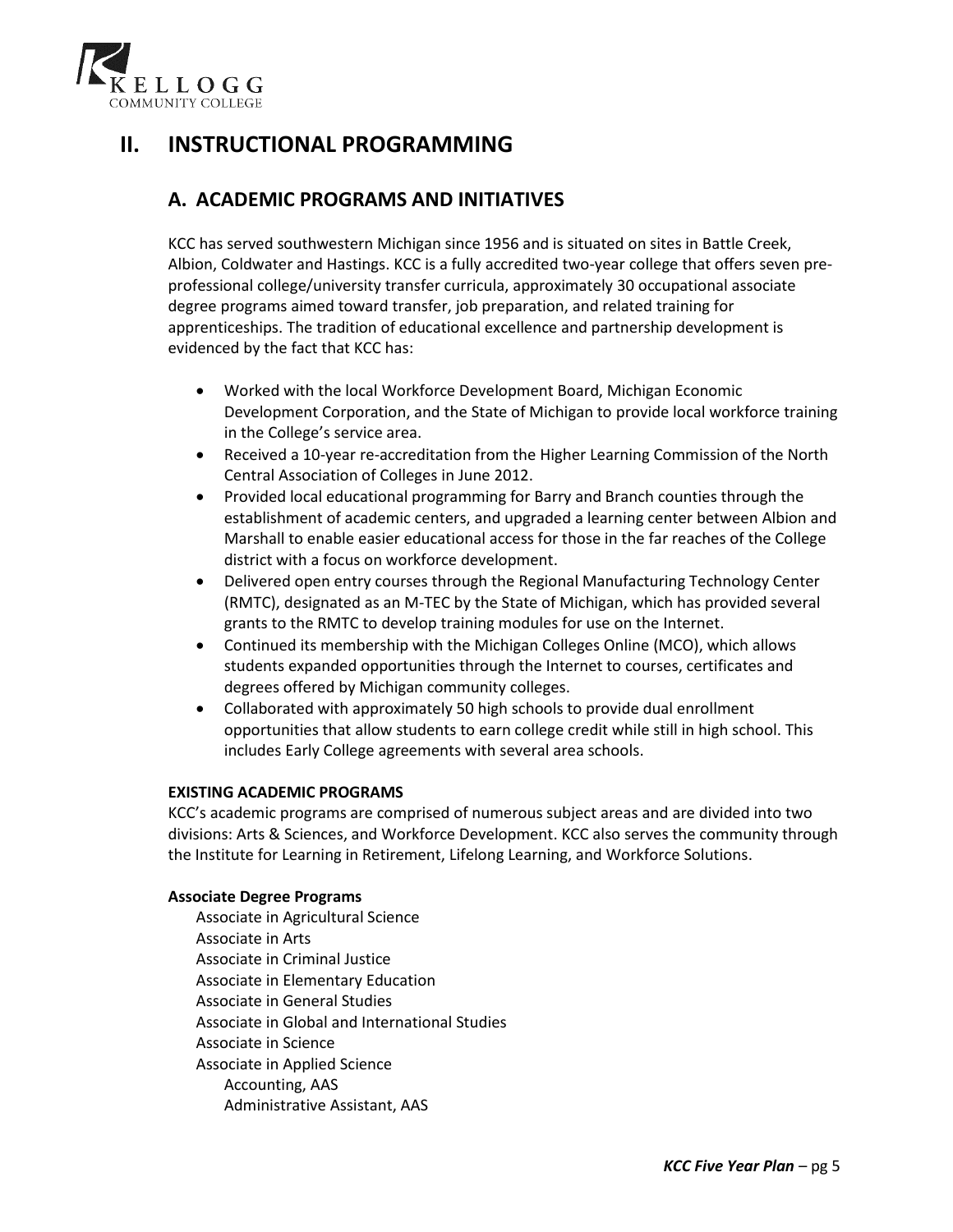

Business Management, AAS Computer Engineering Technology, AAS Computer Networking, AAS Computer Programming, AAS Computer-Aided Drafting and Design Technology, AAS Corrections, AAS Cyber Security, AAS Dental Hygiene, AAS Early Childhood Education, AAS Emergency Medical Services, AAS Exercise Science, AAS Graphic Design, AAS Human Services, AAS Industrial Electricity and Electronics, AAS Industrial Heating, Ventilation, Air Conditioning and Refrigeration (HVAC), AAS Industrial Machining Technology, AAS Industrial Pipefitting, AAS Industrial Technology, AAS Industrial Welding, AAS Law Enforcement, AAS Magnetic Resonance Imaging, AAS Neurodiagnostic Technologist, AAS Nursing - Advanced Placement, AAS Nursing, AAS Photography and Multimedia, AAS Physical Therapist Assistant, AAS Public Safety, AAS Radiography, AAS Skilled Trades, AAS Sports Management, AAS

#### **Certificate Programs**

Certificate programs focus upon specialty courses for job entry and/or occupational upgrading. Accounting Administrative Assistant Art Enrichment Basic EMT Business Management Computed Tomography Technology Computer Programming **Corrections** English Enrichment Graphic Design Industrial Electricity and Electronics Industrial HVAC Industrial Machining Technology Industrial Pipefitting Industrial Technology Industrial Trades Industrial Welding Law Enforcement Licensed Practical Nursing (LPN) Medical Assistant Microsoft Office Specialist Music Enrichment Paramedic Photography and Multimedia Renewable Energy Sacred Music Web Design and Development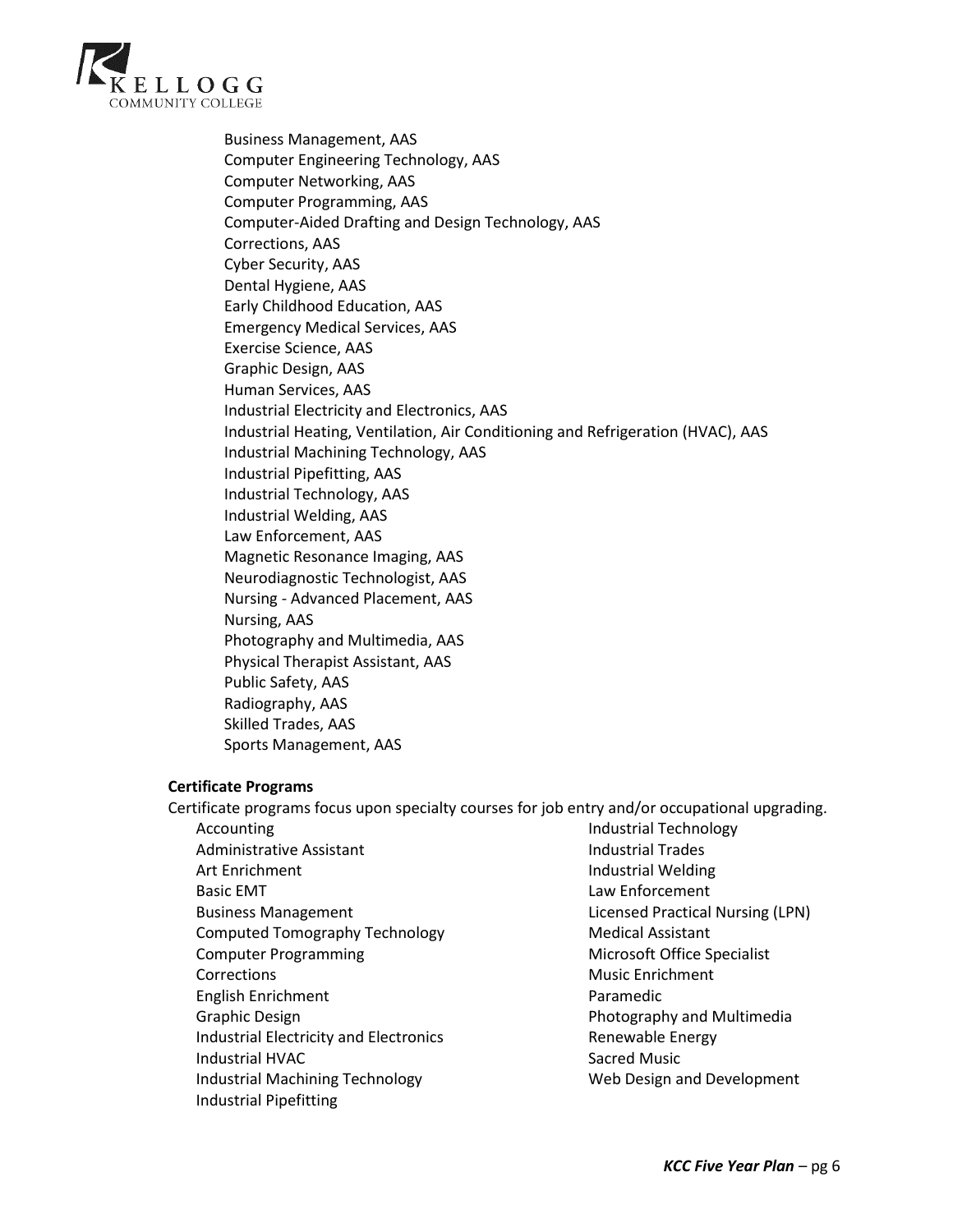

### **Professional Certifications**

Child Development Associate Computer Engineering Technology Computer Networking Industrial Trades Medical First Responder Nursing Assistant Phlebotomy **NEW PROGRAMS**

The College plans to secure the necessary approvals for the following programs during the 2021- 22 academic year with a start date of Fall 2022:

• Maintenance Technician certificate

The College has identified two degree programs that will be offered beginning Fall 2021:

- Associate of Applied Science in Exercise Science
- Associate of Applied Science in Sports Management

#### **THE BRUIN STANDARD**

In 2019-20, the College engaged in a review and reform of general education requirements for all associate degree programs. The result was the new Bruin Standard, a suite of three required general education outcomes required of all KCC graduates. The Bruin Standard reduces the number of general education requirements from five to three, while assuring that KCC graduates attain the knowledge, skills, and abilities necessary for success in their chosen field or upon transfer into a baccalaureate program. Student learning will be assessed in Effective Communication, Critical Thinking, and Personal and Cultural Engagement. Assessment of the new outcomes began in fall 2020. Based on assessment results, planning for initiatives to improve student learning in all three outcomes has begun; initiatives will be launched in fall 2022.

#### **REGIONAL EDUCATION**

KCC has five locations within Barry, Branch, and Calhoun counties. In addition to the main campus and RMTC in Battle Creek, Regional Centers are located in Coldwater (Grahl Center), Hastings (Fehsenfeld Center), and Albion (Eastern Academic Center). Each of the Regional Centers offer courses from the Workforce Development and Arts and Sciences Divisions.

The goals of the Regional Centers include the following:

- Provide convenient day and evening academic programming for students.
- Provide local customized training services to business and industry located within the KCC district.
- Take a leadership role in working with local K-12 schools to improve the percentage of students going on to post-secondary courses.
- Form partnerships in order to collaborate on joint educational and community-based programming.
- Provide consistent, high quality, electronically mediated instruction at all campus centers.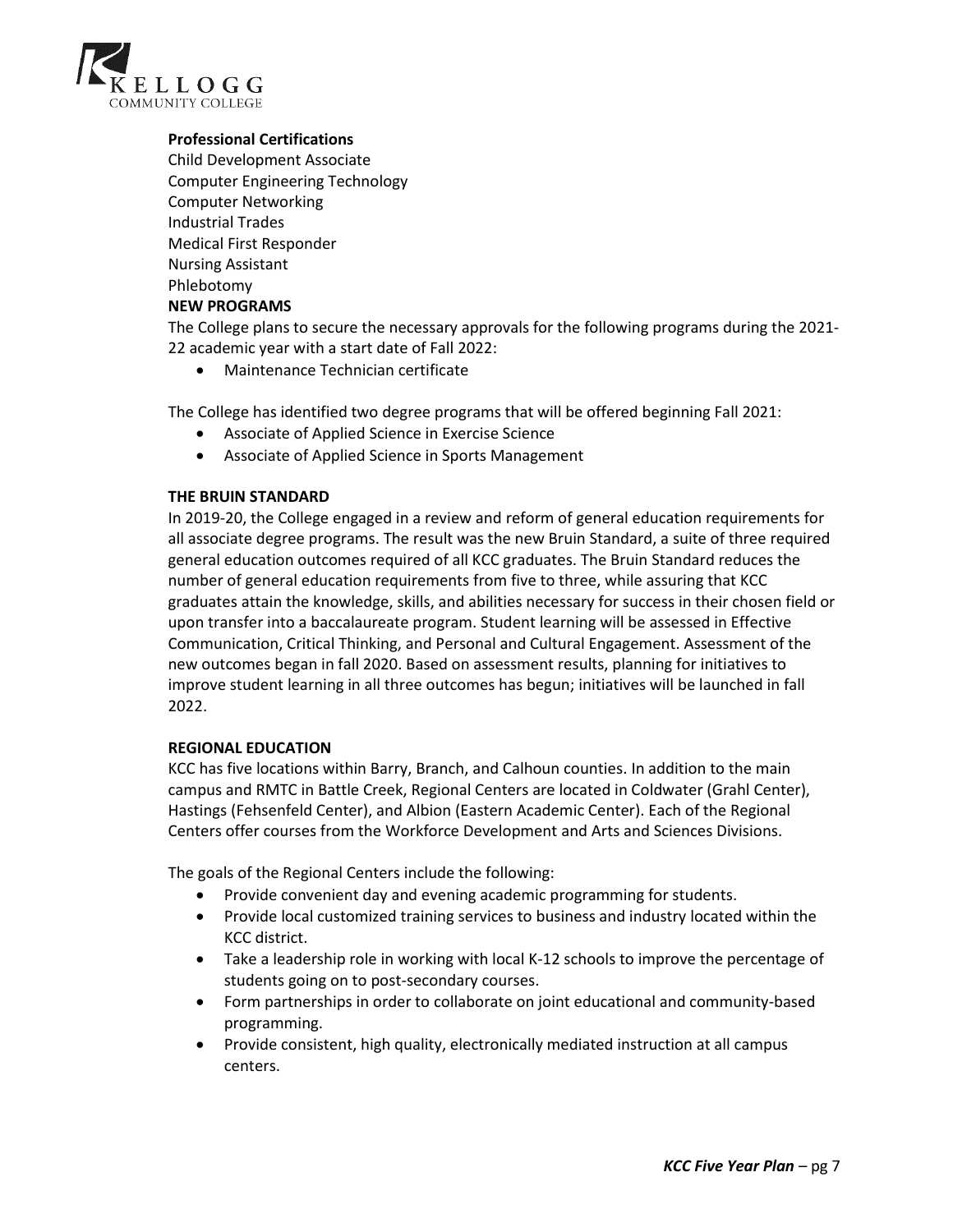

To meet these goals, expansions of regional education were initiated. In 2014, the College completed an expansion of the Eastern Academic Center (EAC) to support the continued growth of the Marshall Opportunity School, a joint venture with the Marshall Public Schools. This innovative program features co-located high school and college programming for high school students, while also serving traditional KCC students. This has resulted in increased enrollment at this Center. More recently, the institution has invested in creating more opportunities for career and technical education opportunities, in welding and mechatronics, at the EAC with the goal of beginning classes in fall 2021.

In Fall 2015, Kellogg Community College worked with Quincy High School to form the Quincy Early College in Branch County. This State-endorsed early college was the first of such a venture at one of our out-of-district regional centers. Since that time, high schools in the College's service area including Battle Creek Central, Bellevue, Branch County (includes Bronson, Coldwater, Pansophia, and Quincy), the Calhoun Area Career Center, Delton Kellogg, Eastern Calhoun Early College (Marshall), Gull Lake, Harper Creek, Hastings, Homer, Lakeview, Pennfield, and Union City have been approved for or are currently running an Early College program.

In Hastings, the College has also expanded programming. In 2012, KCC was made aware of a need to prepare Hastings area students for careers in welding. The Fehsenfeld Center was not equipped for welding, so a new welding lab was opened at the Hastings High School, leveraging their unused space. This program is open to high school and college students.

To best meet the needs for regional education, the College began to create strategies that would allow for mobilization of programs and equipment. As a result, equipment for the Kellogg Advance Manufacturing Assembly (KAMA) training program was purchased and is housed at the Marshall Opportunity School in Albion with the ability to move it to other locations within the College's service area. In addition, the Medical Assistant program was developed with access in mind. Therefore, much of the curriculum is online with the exception of labs and clinical experiences. Lab equipment was purchased ensuring easy transport to any of our regional centers and to high schools offering a healthcare pathway.

In 2018-19, the College responded to the needs of students and employers on the east side of Calhoun County. This collective call to action was a result of collaboration of the Jackson-Calhoun Inter-County Talent Manufacturing Consortium that was founded for the purpose of the Marshall Plan Initiative. Although the Consortium's efforts were not funded by Marshall Plan dollars, the group stayed focused on the work necessary to better serve the east side of Calhoun County through strengthening the workforce. As such, the College re-purposed a significant portion of the EAC located in Albion so that industrial trades programs that have been available on the west side of Calhoun County at the RMTC, is accessible at the EAC. The first programs offered in collaboration with the local ISD and area K-12 school districts are Welding and Electricity/Electronics/Mechatronics, with Machining as a next goal. In addition to programs in manufacturing, the College remodeled the classroom/lab at the EAC that has historically been utilized for Nurse Aide training. The newly renovated room will provide a more effective learning environment for the Nurse Aide Training Program, as well as other healthcare courses such as Medical Assistant and Phlebotomy.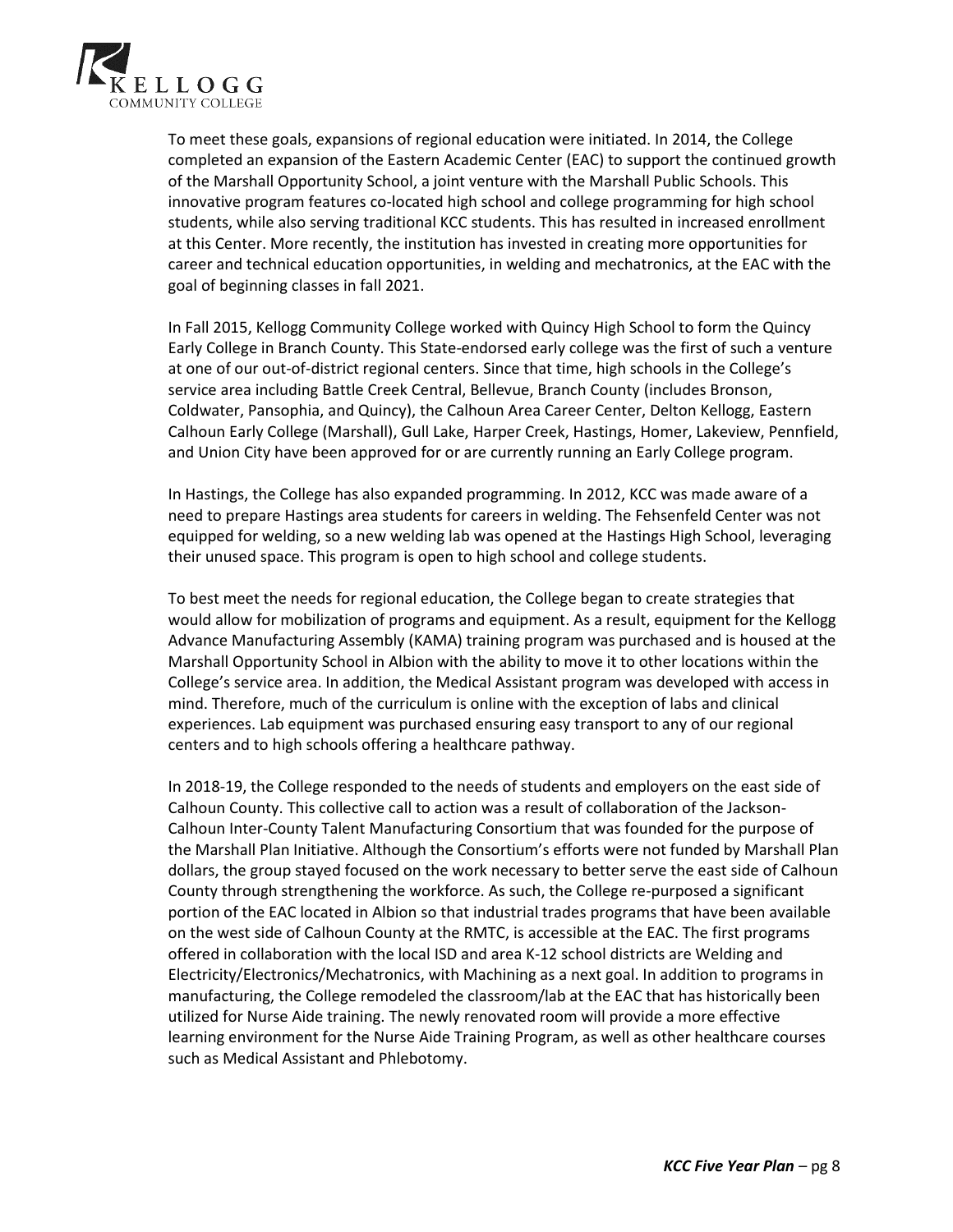

### **REGIONAL MANUFACTURING TECHNOLOGY CENTER**

One example of the College's past and current responsiveness to employer and student need is the RMTC, where the College offers the skilled trades programs and customized training to local businesses. Self-paced, modularized courses in Industrial Electricity and Electronics, HVAC-R, Machining Technology, Pipefitting, Welding, Renewable Energy, and Industrial Technology and Industrial Trades are available at the RMTC. Individuals can sign up for single modules or an entire program within a specified area.

The RMTC is recognized as a national model for manufacturing training. The RMTC faculty and staff work with over 75 area companies and approximately 2,000 individuals yearly to provide skills training and professional development opportunities. In 2013, new programs were added in the skilled trades arena: Renewable Energy and Industrial Technology. Additionally, through a Trade Adjustment Assistance Community College and Career Training (TAACCCT) grant program, the College was able to upgrade equipment in all Advanced Manufacturing Programs. \$1.7 MM in equipment, including an assembly cell for entry level production, was added to the facility. Another \$427,408 of equipment was added in 2015 with funding from the State of Michigan Community College Skilled Trades Equipment Program (CCSTEP) with a 25% match provided by the International Brotherhood of Electrical Workers (IBEW) and local employer partners. In 2017, the W.K. Kellogg Foundation awarded the College \$2.85 MM to start up the iACT program ("Innovative, Accelerated, Credentialed Training"), which is a short-term, accelerated program focused on technical, foundational, and employability skills training. We expect additional enrollment growth in many areas of the Industrial Trades, particularly as the economy improves.

Employers look to the RMTC for assistance in technical training and for qualified graduates to fill available job openings. To keep pace with demand, program staff and students must have the physical space to accommodate not only current need, but future growth opportunities, alike. As such, the RMTC is continually pursuing growth and development opportunities for students that increase employability post-completion, or supports the learning of a new skill or competency. A sample of new programming and development activities includes:

- Maintenance Technician certificate
- Retail Management Course
- Certified Production Technician (CPT) Training [an enhanced version of the program currently known as the Kellogg Advanced Manufacturing Assembly (KAMA)].
- New apprenticeship programs (due in part to state STTF)
- New MNJTP Agreements for employers creating new manufacturing jobs in the community
- Increased focus on Mechatronics
- New industry recognized credentials in partnership with the Smart Automation Certification Alliance
- New mini academic certificates with very specific industry and career focus in Industrial Technology and Machining

### **Bruin Industrial Trades Mobile Lab**

The College was awarded a \$100,000 grant from the DENSO North America Foundation to build a mobile lab, taking the trades on the road. The mobile lab is currently under construction but will house equipment to give students an introduction to the programs and hands on experiences at the RMTC.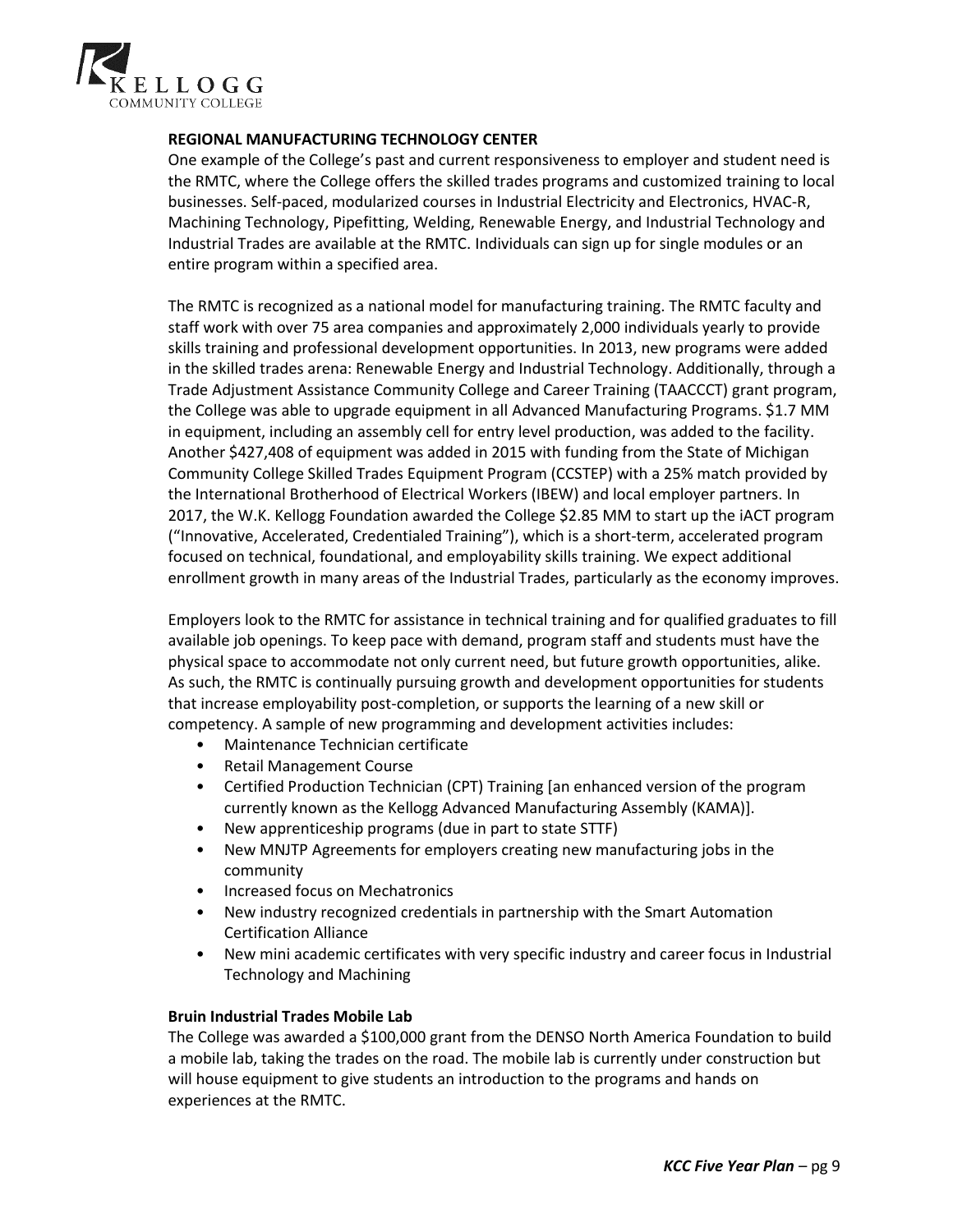

### **Michigan Learning and Education Advancement Program (MiLEAP)**

The MiLEAP grant, in the amount of \$1.1 million, was awarded by the Michigan Department of Labor and Economic Opportunity, to Kellogg Community College and Kalamazoo Valley Community College for two years, with the possibility of a third year. The grant will assist job seekers' transitions from short-term education and training programs to high-skill, high-wage employment and career pathways. The College will deliver iACT manufacturing and healthcare (CNA) training in Albion, Coldwater, and Hastings to adults. Career Navigators will work directly with students and provide wraparound support. One manufacturing and one healthcare cohort will be delivered in each region per year and 90 students will be served per year. Training will start in Spring 2022.

#### **TECHNOLOGY INSTRUCTION (Ohm Information Technology Center)**

The Ohm Information Technology Center (OITC), constructed in 2003, enables the College to provide training on the latest software and technologies, providing quality computer and computer literacy training at convenient times to our students. Program offerings extend to all facets of technology: programming, networking, applications, software development, telecommunications, hardware and software maintenance, system design work, animation, art, and business and technology incubating.

#### **ALLIED HEALTH (Lyle C. Roll Building)**

The Lyle C. Roll Building, renovated in 2005, accommodates the large population of allied health students, some of whom attend classes all three semesters of the year. As the demand for allied health programs continues to exceed the College's ability to accommodate all that are interested, efforts continue to expand programming without sacrificing quality. Simulation labs and a large collaborative classroom were reimagined to provide flexible seating arrangements and additional opportunities to model patient care with high-fidelity mannequins. During the summer of 2021, the dental hygiene clinic will be renovated to minimize all aerosol-generating practices.

#### **EARLY CHILDHOOD EDUCATION (Severin Building)**

In 2019, a classroom in the Severin Building was renovated to create a learning lab for students in the Early Childhood Education (ECE) Program. Students in the program are able to experience teaching and working in an environment that simulates what they will encounter when they are employed in the field. The ECE Program is accredited by Commission on the Accreditation of Early Childhood Higher Education Programs of the National Associate for the Education of Young Children (NAEYC) and gained reaffirmation of accreditation in fall 2020.

#### **SCIENCE (Schwarz Science Building)**

The Schwarz Science Building, undergoing renovation in summer and fall 2021, provides media, document cameras, and hands-on computer software in physics, physical science, chemistry, biology, and anatomy and physiology labs. The labs are supplied with safety showers and ventilated hoods to provide students the safest lab environments possible. Enhanced lab experiences have been added to expand the learning process for students studying the sciences, including the acquisition of two plastinated cadavers and the installation of a new weather station for instructional and institutional use.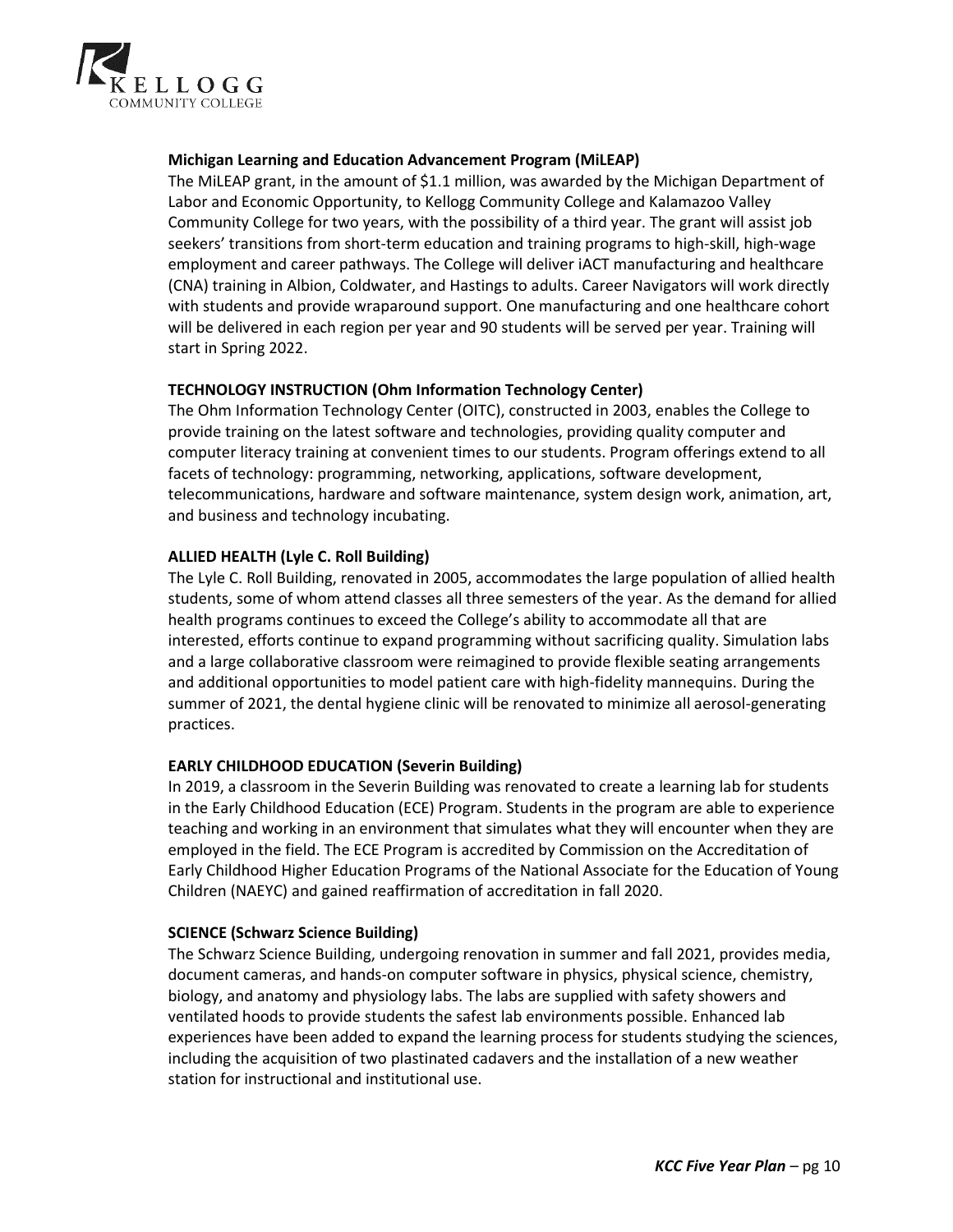

**HEALTH SIMULATION LABS (C Classroom Building, Roll Building, and Lane-Thomas Building)** The C Classroom Building, renovated in 2010, has helped advance technology options in each classroom by the installation of a health simulation lab to meet the needs of nursing and other health programs. In 2012, the Lane-Thomas building renovation was completed with expansion of the simulation suite in Emergency Medical Services. As competition with regional colleges for clinical placement becomes more challenging, creation and maintenance of high-quality simulation labs become an increasingly important component of health education. In 2015, the State's CCSTEP grant provided the opportunity for the College to expand the simulation opportunities for Nursing, EMS, and Allied Health students. \$339,027 in high fidelity patient simulators, an x-ray unit and other ancillary medical equipment pieces were added with the availability of CCSTEP funds with the required renovation expenses exceeding a 25% match covered by the College's general fund.

### **ARTS (Binda Theatre and Davidson Building)**

The Binda Theatre and Davidson Building renovations in 2014 and 2015 represent the College's commitment to support programming in the Arts discipline. The arts programs serve occupational education students (Graphic Design and Photography and Multimedia), transfer students preparing to pursue a four-year degree, and community and lifelong learning students, and represent an area of growing enrollment. With the improvements to these buildings, the Graphic Design and Photography and Multimedia programs, in particular, will be able to expand their enrollment and support collaboration between the students of both programs.

#### **STUDENT SUPPORT (Student Center)**

Completed in 2014, the Student Center has provided a dramatically different environment for students to work collaboratively while having all college student services within easy reach. The creation of The Hub has allowed students to navigate the enrollment process with on-site assistance for new students and in a self-service environment for returning students. On-site enrollment assistance and FAFSA completion are the most common services provided in the Hub where students are also able to apply for admission, complete online orientation, register for classes, make payment arrangements, and request transcripts. In 2017, a help desk was installed in The Hub for students needing technology-related assistance. In an increasingly competitive world, quick and efficient student service is critical in maintaining student enrollment. In 2019, minor renovations were completed in order to rearrange the location of specific departments for the services offered to students, in order to better serve the needs of students.

#### **SUMMARY**

KCC is committed to providing instructional equipment and space needs to assure faculty is provided the necessary tools and support for academic programs. The College offers programs, courses and services to meet the education and training needs of business, education, government, health and manufacturing industries. The commitment to provide a quality environment, personal opportunities and services in support of student learning are a constant consideration. Perhaps one of the most distinguishing characteristics of KCC is the repeated proactive response to the District's needs.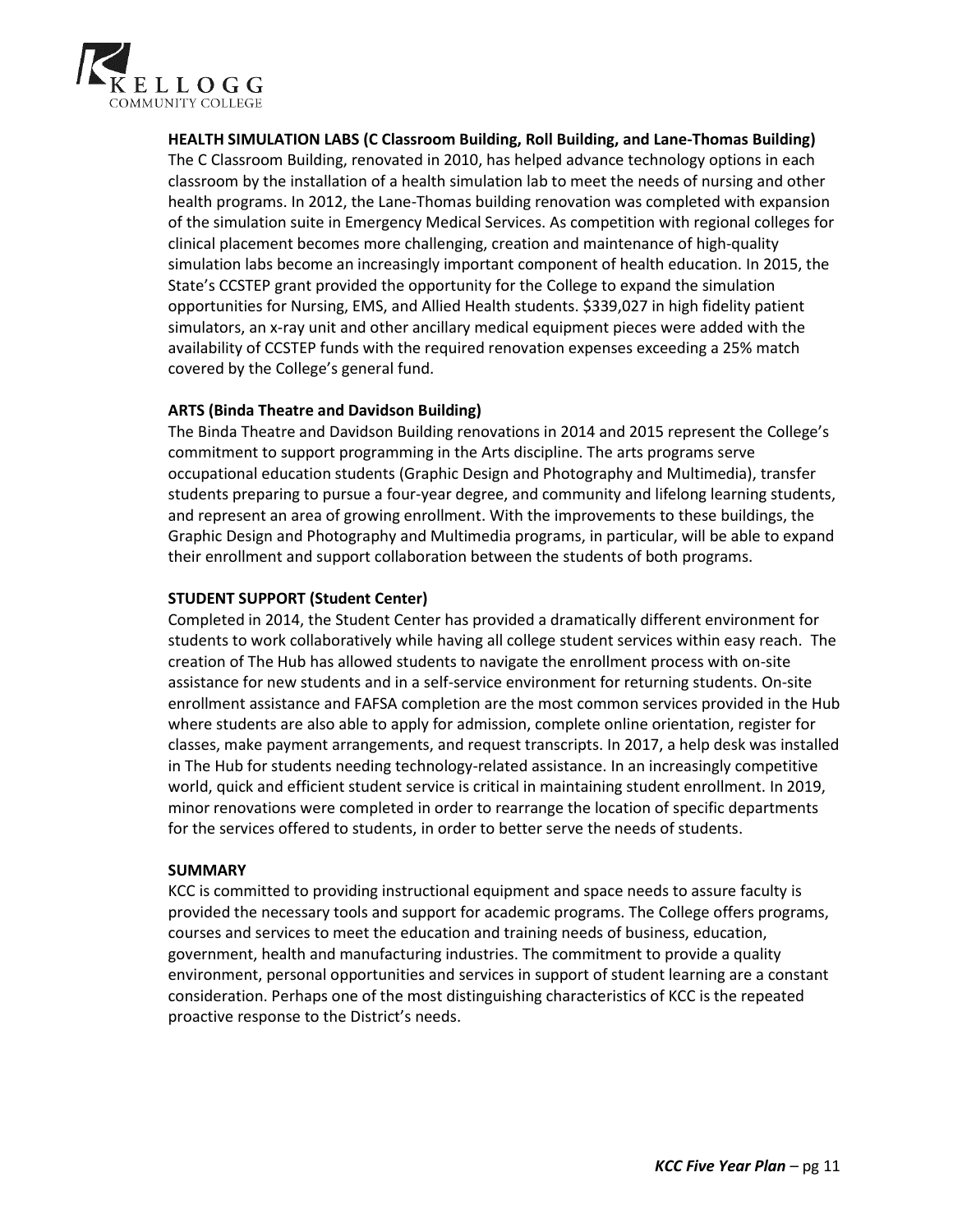

## **B. UNIQUE CHARACTERISTICS**

The College service area consists of cities/townships and corresponding public school districts throughout Calhoun, Barry, and Branch counties. Located on the east side of the southwestern part of Michigan, the College reaches approximately 250,000 residents. The College most recently and successfully completed self-studies for NCA Higher Learning Commission accreditation in June 2012, which were accepted and accreditation was extended for an additional 10 years.

## **CONTINUING EDUCATION**

KCC's Institute for Learning in Retirement (ILR) is a community-based membership organization of retirement-age individuals who share a love for learning. ILR members design an academic enrichment program to suit their interests. The college-level pursuits are without concern for credit, grades, or prerequisites.

KCC also has a Lifelong Learning program to create opportunities for the community to enrich their lives without any admission requirements. It is purely for self-improvement or enjoyment, as no credit hours are earned. Various subject areas are developed to meet the needs of the community, with courses in areas such as: Computers and Technology; Cooking; Crafts and Hobbies; Fitness; Healthy and Holistic Living; Home and Garden; Languages; Money; Music and Writing; Professional Development; and youth programs.

### **INDUSTRIAL / SKILLED TRADES TRAINING**

KCC offers several skilled trades degrees and certificates through the RMTC. Self-paced, modularized courses in Electricity and Electronics, HVAC-R, Machining Technology, Industrial Technology, Pipefitting, Renewable Energy, Industrial Trades, and Welding are available at the RMTC.

### **MICHIGAN COLLEGES ONLINE**

KCC is an active participant in the Michigan Colleges Online (MCO). The MCO allows Michigan community college students to participate in internet-based courses at colleges other than their own, but still access the support services of their home college and record their success on their home college transcript. The MCO also expands access to unique collaborative and consortial programs in higher education, allowing students from across the state to obtain the training and education without relocating.

### **MICHIGAN COALITION FOR ADVANCED MANUFATURING (M-CAM)**

M-CAM was formed around a \$24.9 MM, four-year U.S. Department of Labor grant awarded in 2013, representing eight Michigan community colleges working together and proactively collaborating with employers to address identified skills gaps in four key areas of advanced manufacturing. Those targeted for training include displaced workers, the underemployed, veterans, and incumbent workers who require skills upgrading, in addition to connecting skilled candidates to workplace opportunities in advanced manufacturing.

KCC's partner colleges and universities include Bay College (Escanaba), Eastern Michigan University (Ypsilanti), Ferris State University (Big Rapids), Grand Rapid Community College, Lake Michigan College (Benton Harbor), Lansing Community College, Macomb Community College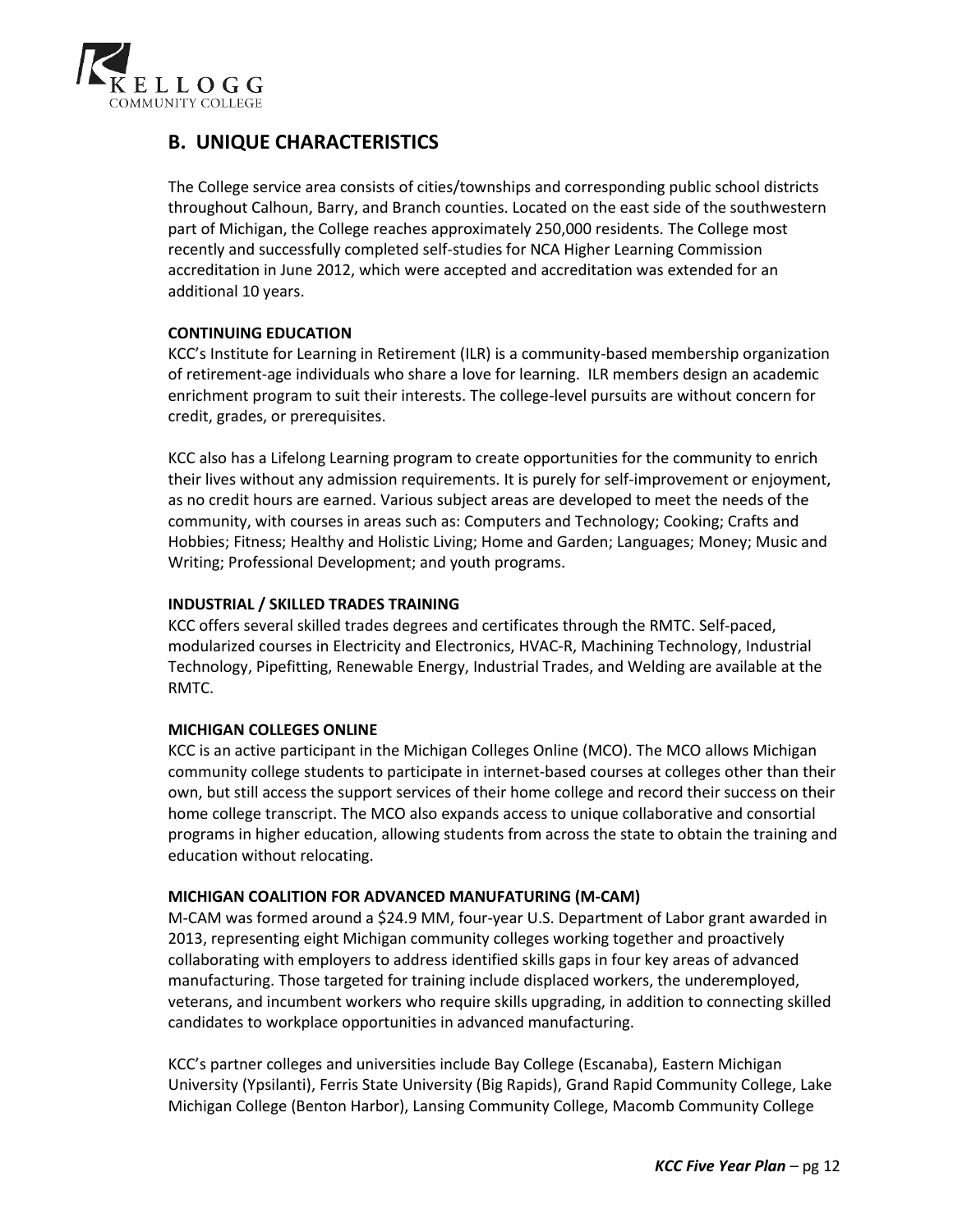

(Warren), Mott Community College (Flint) and Schoolcraft College (Livonia). The M-CAM group agreed to align transfer credit among their Advanced Manufacturing Programs through a formal articulation agreement that supports student mobility, giving them the ability to apply credits earned through an M-CAM program at any one of the coalition colleges, and encouraging continued education and training for ongoing advancement. The four program areas covered by the agreement are CNC/Machining, Multi-Skill Technician/Mechatronics, Production Operations, and Welding. While the TAACCCT grant expired in Fall 2015, the demand for this type of training did not. As a result, the College developed the iACT model to address community needs.

#### **INNOVATIVE, ACCELERATED, CREDENTIALED TRAINING (iACT)**

KCC has offered iACT (Innovative Accelerated Credentialed Training) programming in advanced manufacturing and nursing assistant training since 2017. A new iACT grant in the amount of \$3 MM was awarded in January 2021 from the W.K. Kellogg Foundation. The College announced an expansion of the iACT program to include phlebotomy and service/retail training and has added iACT Next Step, which aims to provide scholarships that iACT participants can use toward associate degrees or certificates. iACT is a short-term, accelerated program focused on technical, foundational, and employability skills training.

The Kellogg Advanced Manufacturing Assembly (KAMA) training program is a 6-week accelerated program that prepares students for entry-level production operation or technician jobs in a manufacturing environment.

KCC's Nursing Assistant Training Program is approved by the Michigan Department of Licensing and Regulatory Affairs. This training prepares students to take the Michigan Nursing Assistant certification exam to become a Certified Nurse Aide (CNA). Students will also receive Basic Life Support (BLS) Provider and Heartsaver First Aid training through the American Heart Association (AHA).

The Phlebotomy course prepares students to perform venipuncture and skin (dermal) punctures in a safe manner and learn about the clinical laboratory environment. In addition, students will learn about the traits and characteristics required to successfully partner with customers and other healthcare professionals.

The Principles of Retail Management course will prepare students to manage the daily operations of the retail industry. In addition, the students will participate in a 15-hour internship at Goodwill that will meet their Service-Learning requirement.

## **EDUCATIONAL PROGRAMS IN COLLABORATION (EPiC), FORMERLY MICHIGAN RADIOLOGIC AND IMAGING SCIENCE (MiRIS) CONSORTIUM**

Serving as fiscal agent, the College collaborated with Grand Rapids Community College, Lake Michigan College, Lansing Community College, Mid Michigan Community College, and Grand Valley State University to establish the MiRIS Consortium for the purpose of sharing resources to offer highly specialized medical imaging programs that would otherwise be financially challenging at best. The first program offered was an Associate Degree in Magnetic Resonance Imaging (MRI) with plans of implementing Certificate Programs in Computed Tomography (CT), Mammography, Cardiac and Vascular Interventional, among others. KCC received approval from the Higher Learning Commission for the consortium in July 2011. When the demand for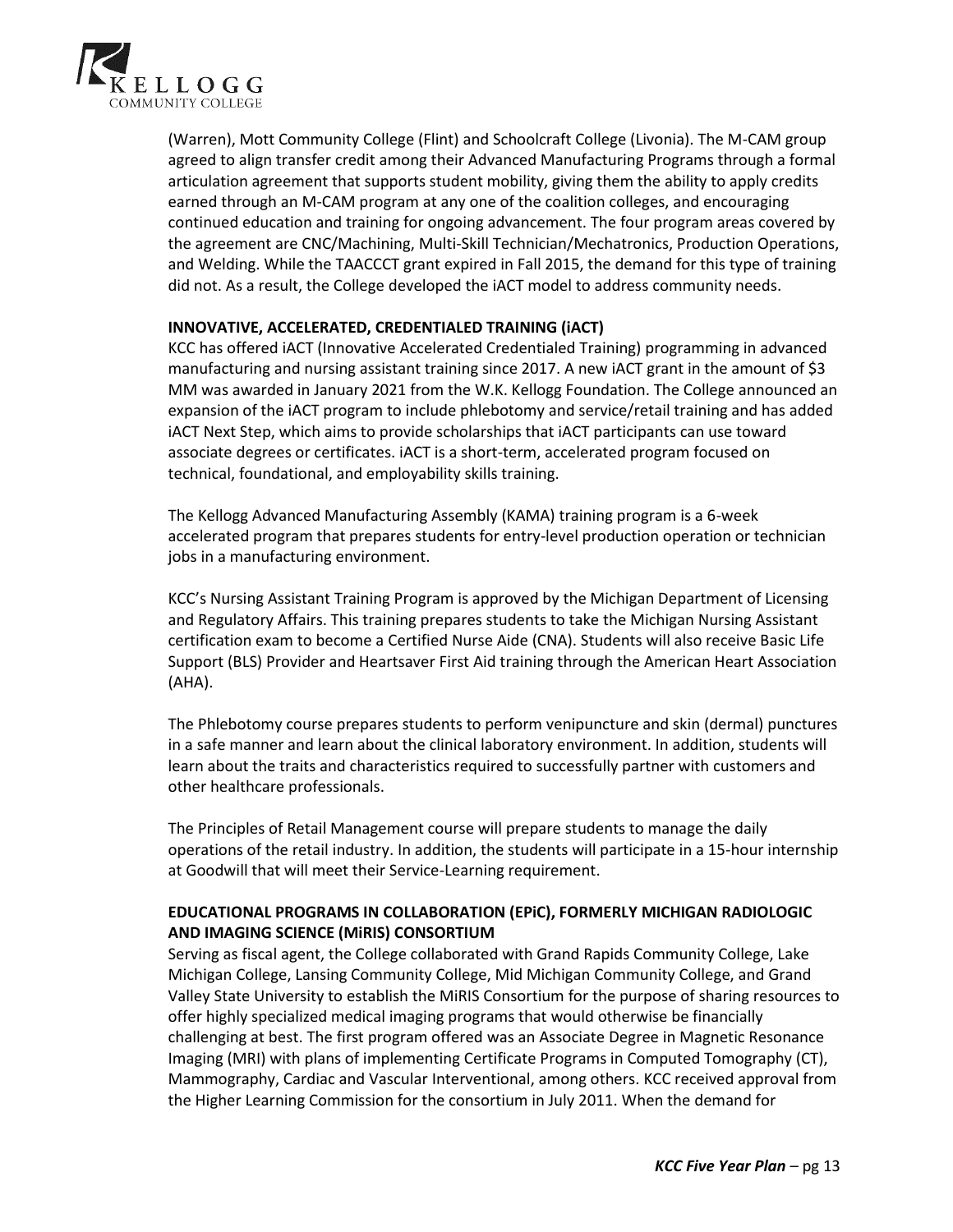

programming exceeded the Consortium's capacity, the Consortium enlisted the help of the Michigan Community College Association (MCCA) to assume the role of service provider to the college members. As such, MCCA has served as fiscal agent since 2015, employs the director and manages the common learning platform for which program courses are offered. As of Fall 2018, Consortium members have collaborated to bring to fruition an Associate Degree in Neurodiagnostic Technology and a Certificate in Computed Tomography (CT). The former was at the request of neurologists in need of qualified technologists according to a change in Medicare/Medicaid reimbursement, with the program design and delivery accomplished through a comprehensive partnership with Michigan State University Department of Neurology. The latter was upon demand of hospitals in need of highly qualified technologists with the capacity to keep pace with the ever-emerging sophistication of CT equipment and procedures and requires the student to have certification and an associate degree in radiography to qualify for the program. The name change to EPiC was adopted in 2021 to represent the true collaboration that has expanded outside of medical imaging with many new opportunities in other fields. The EPiC model represents a new approach to leveraging existing facilities to meet student need in specialized programming.

#### **PARTNERSHIPS WITH INTERMEDIATE SCHOOL DISTRICTS**

KCC seeks every opportunity to work with K-12 districts in our service area. The College has articulation agreements for occupational programs with six area high schools and five career centers. Moreover, with the launch of Early College throughout the College's service district, KCC is experiencing a new level of partnership in many ways, as these local schools are creating pathways for their high school students to graduate with an associate degree or certificate by the time they finish high school.

### **PARTNERSHIPS WITH FOUR-YEAR INSTITUTIONS**

KCC and Western Michigan University have worked together to facilitate joint enrollment as a pathway to a Bachelor's Degree in Aviation. This unique arrangement features admission to both institutions and differs from a conventional transfer program by allowing participating students to take advantage of academic support and facilities at both institutions for the duration of their program. In addition, in May 2018, KCC and WMU signed an Institutional Articulation Agreement that currently includes agreements for the articulation of 20 degree programs.

In Fall 2018, Olivet College began leasing KCC offices and classrooms to operate their new Bachelor of Science in Nursing (BSN) completion program. This arrangement was made to provide yet another option for our nursing students to obtain their BSN degree, as this is the sole BSN program located in Battle Creek.

KCC also houses Siena Heights University at the Battle Creek campus, with a primary focus on a fast-track business program, allowing students to complete an undergraduate degree and a Master of Arts degree at the Battle Creek campus of KCC.

KCC has numerous other articulation agreements with institutions, including Ohio University, Saginaw Valley State University, Spring Arbor University, Albion College, University of Detroit Mercy, Kalamazoo Valley Community College, Michigan State University, Aspen University, Eastern Michigan University, and Oakland University.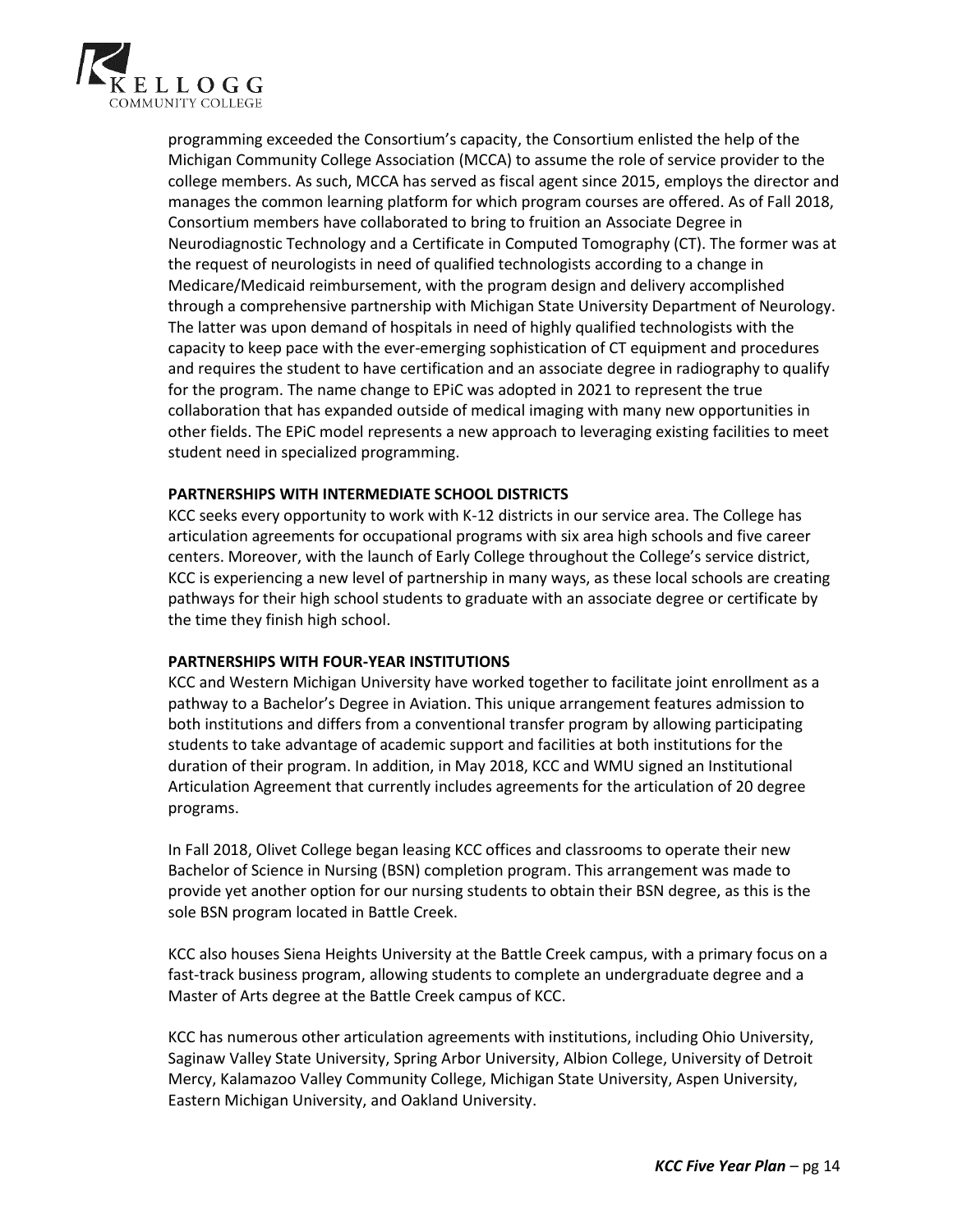

#### **INTEGRATIVE LEARNING DEPARTMENT**

The creation of the Integrative Learning (IL) department took place in January 2019, to allow for strategic direction, leadership, innovation, and assessment of service-learning, honors, and international studies / study abroad opportunities. In July 2020, First Year Seminar joined the IL department. Over the last year, the department has been able to make all programs more accessible and increase opportunities through online and virtual learning opportunities. An example of this was through a "Virtual Reality" International Studies course. Students could travel the world from their home or by checking out virtual reality goggles to fully immerse themselves in different places around the world. This department houses many of the high impact practices, which are widely tested and proven to benefit students and their success in a variety of ways. [*High-Impact Educational Practices: What They Are, Who Has Access to Them, and Why They Matter*, by George D. Kuh (AAC&U, 2008)] The high-impact practices include first year seminars, learning communities, global learning, and service-learning. The IL department works to ensure our programming is innovative, transferable, inclusive, and sustainable. The IL programs at KCC promote integrative teaching and learning across divisions via the curriculum and co-curricular programming. Integrative learning allows faculty and students to build connections not only within the classroom, but also outside the classroom – with local communities, local businesses, and nonprofits. Included within the IL department are the following divisions:

- First Year Seminar (FYS) one-credit FYS course is designed to introduce and connect students to the KCC community, and to assist students in the active development of financial planning for the College, along with setting academic and personal goals. Students work with instructors to learn strategies for their transition into college and to engage in building the skills needed for college success.
- Honors Program offers academically talented students an alternative way to complete general education requirements. Honors Program students have unique opportunities for academic challenge as well as interaction with other motivated students and Honors Program faculty through coursework and fellowship activities. The Honors Program promotes leadership, and fosters partnerships and mentoring between students and faculty.
- Global and International Studies KCC offers an Associate Degree in Global and International studies. The degree prepares students for careers in a variety of fields, from education to diplomacy. The program emphasizes global awareness, foreign language proficiency, multiculturalism, and studying abroad. KCC also offers 1-3 trips per year, from studying WWII while traveling through Europe or studying Biology at EARTH University in Costa Rica. Virtual opportunities are developing to increase accessibility for all students.
- Service-Learning the College fosters the spirit of service and diversity among the student population by working with local community-based organizations such as the New Level Sports, Charitable Union, Food Bank of South Central Michigan, HandsOn Battle Creek, local ministries, schools, public service agencies, and others. Additionally, the College's Service-Learning program pairs students with those in need in our community. This occurs in the context of many college courses. All students completing a KCC transfer degree are required to complete a service learning experience, and obtain an endorsement on their KCC transcript. Many of our occupational degrees have embedded service learning into their curriculum or have their students participate in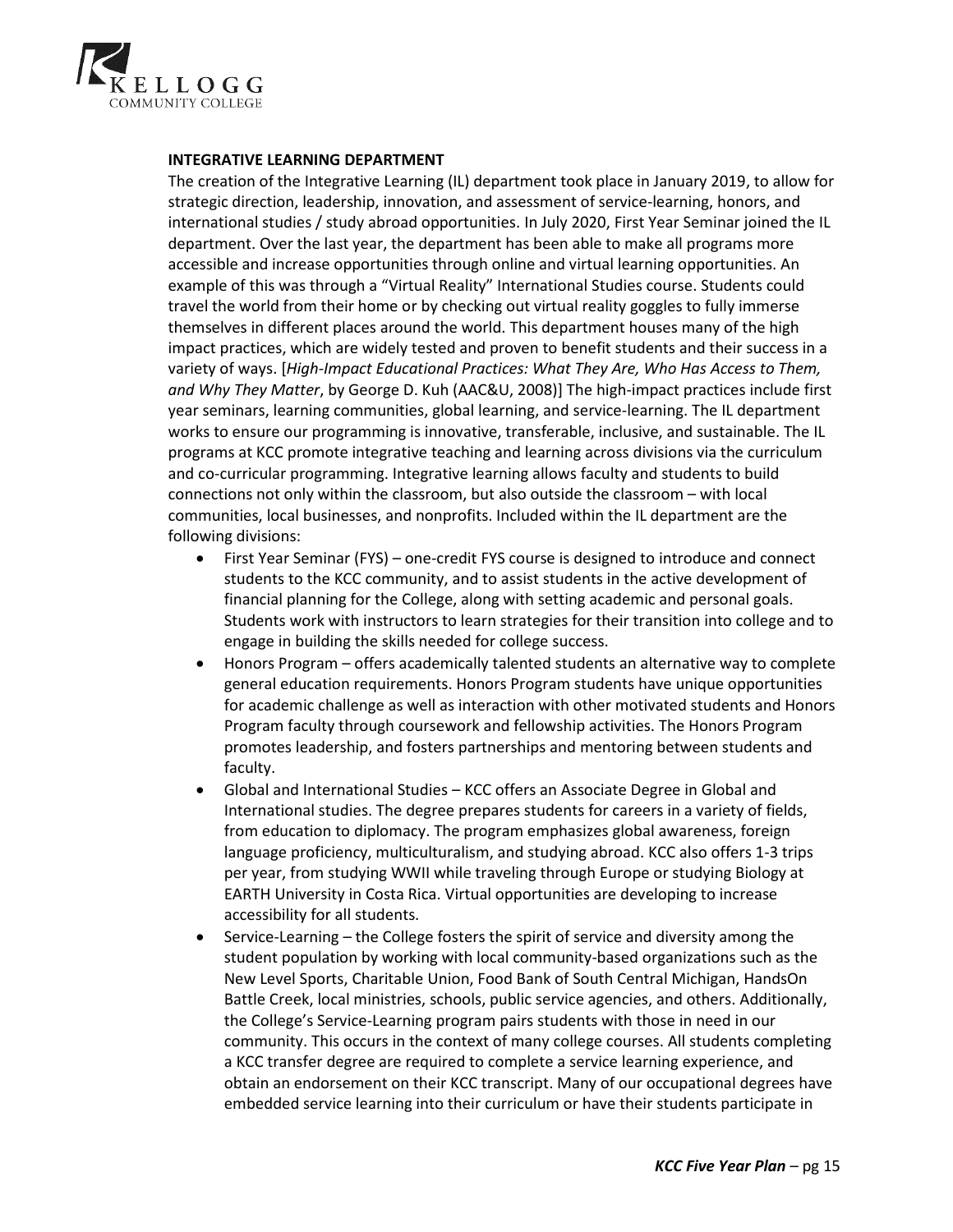

service days. KCC continues to be recognized at the state and national levels for community engagement work.

#### **TRANSFER AGREEMENTS**

The College maintains transfer agreements with numerous colleges and universities, in the area and throughout the state for many career pathways. These include, but are not limited to, such institutions as Central Michigan University, Eastern Michigan University, Ferris State University, Franklin University, Grand Valley State University, Lake Superior State University, Kettering University, Michigan State University, Michigan Technological University, Northern Michigan University, Oakland University, Olivet College, Siena Heights University, Spring Arbor University, Trine University, University of Michigan, University of Phoenix, Walsh College, and Western Michigan University.

#### **MiTRANSFER PATHWAYS**

The College participates in the Michigan Transfer Agreement (MTA), which facilitates transfer of General Education requirements from one institution to another. In addition, the College has signed on to statewide transfer agreements through the MiTransfer Pathways Initiative. MiTransfer Project is part of the Guided Pathways Initiative, led by the Michigan Community College Association. The goal of the MiTransfer Project is to create multi-institutional pathways so that students can enroll at the community college, complete an associate degree, transfer, and complete a bachelor degree in the identified program of study. The College currently has MiTransfer pathways in Biology, Business, Criminal Justice, and Psychology. Upcoming pathways include Art, Communication, Exercise Science, Mechanical Engineering, and Social Work.

#### **WORKFORCE DEVELOPMENT**

KCC is engaged in workforce development in two primary ways. First, the College has been involved in preparing individuals for careers through our career and occupational programming since it began in 1956. By providing an extensive and comprehensive list of both certificate and degree opportunities for students, KCC has produced thousands of graduates who are prepared to enter immediately into the workforce. By sector, KCC has been strongest in the area of Nursing and Allied Health, followed closely by Business, IT, and Skilled Trades. It is also important to draw attention to the strength of the College's transfer programs which ultimately produce students who graduate from four-year degree programs in the areas of Health Science, Engineering, Law and other highly regarded professions.

KCC's Workforce Solutions Department has also been significantly involved in workforce development through incumbent worker training directly for employers. This approach has resulted in thousands of local employees being trained for specific job skills, often utilizing a customized curriculum, resulting in greater employee retention, promotion or even job growth. The local economic development entity leverages this service in attracting new employers to Battle Creek, increasing KCC's value and impact to this community.

#### **BRUIN YOUTH PROGRAMMING**

The Lifelong Learning department designs and administers the Bruin Youth Programming initiative; it is focused on connecting area youth with experiences related to higher education and careers. One highlight of this program is Career Exploration Camps held in partnership with multiple academic departments at the College. Through a "day in the life of…" experience, high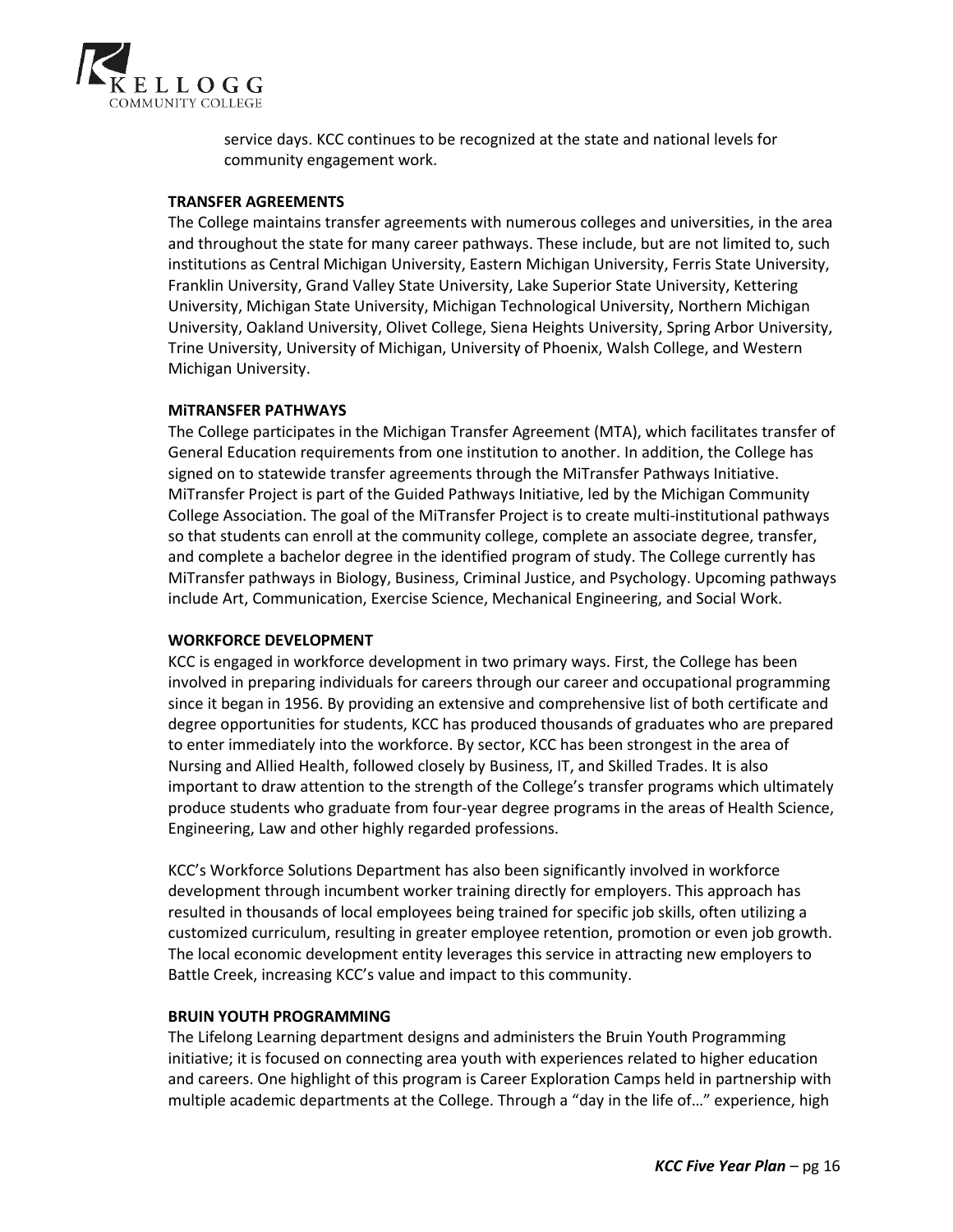

school-aged students learn about a variety of career paths and participate in hands-on activities in content areas that include nursing, emergency medical services, criminal justice, and the skilled trades. Classes and camps involving career exploration, technology, robotics, and the arts are offered each summer for elementary, middle school, and high school students. In addition, Lifelong Learning collaborates with community organizations such as Western Michigan University for aviation camps, the Kingman Museum for science camps, and KCC athletic teams and coaches for several sports camps. The purpose of the Bruin Youth Program is to engage students with the College and expand students' educational horizons, especially in the fields of Science, Technology, Engineering, Arts, and Math (STEAM).

## **C. OTHER INITIATIVES**

In addition to the initiatives listed above, KCC is also engaged in the following initiatives that impact facility usage:

## **GUIDED PATHWAYS**

KCC is working with the Michigan Community College Association on the Guided Pathways Initiative. The goals of the initiative are to increase student success, retention, and completion through a targeted First Year Experience, acceleration through transitional studies (i.e., Developmental Education), and increased structure in program pathways leading to degree completion and/or transfer. KCC has developed a robust First Year Experience that includes mandatory orientation, advising, and a First Year Seminar course for all new-to-KCC students. Efforts to accelerate students needing transitional studies include review and revision of placement criteria and offering English Language Learning in place of traditional transitional reading and writing courses. Development of pathways for all degree programs has been completed and articulation agreements are in place for many programs. Faculty will continue to work with the MiTransfer Network to develop statewide articulation agreements for many popular transfer majors. Funds have been allocated to support travel for faculty, staff, and administrators to participate in statewide meetings for the Guided Pathways effort.

Building on the momentum of our previous work, KCC will join other institutions in embedding equity considerations into the Guided Pathways efforts. We will use data to identify and understand equity gaps among students so that we can address non-academic needs and connect students with public resources or benefits.

### **MICHIGAN NEW JOBS TRAINING PROGRAM (MNJTP)**

MNJTP is a contract-training reimbursement program developed by the Michigan Community College Association (MCCA) and administered through Michigan community colleges. MNJTP is available to employers that are creating new full-time jobs in the state, and it can provide flexible funding to meet a variety of training and employee development needs. A wide range of training can be covered from highly specialized/customized training to basic skills instruction:

- Adult basic education and job-related instruction
- Developmental, readiness, and remedial education
- Vocational and skills assessment services and testing
- Subcontracted services with public universities and colleges in Michigan, private colleges, or universities, or any federal, state, or local department or agency
- Contracted professional services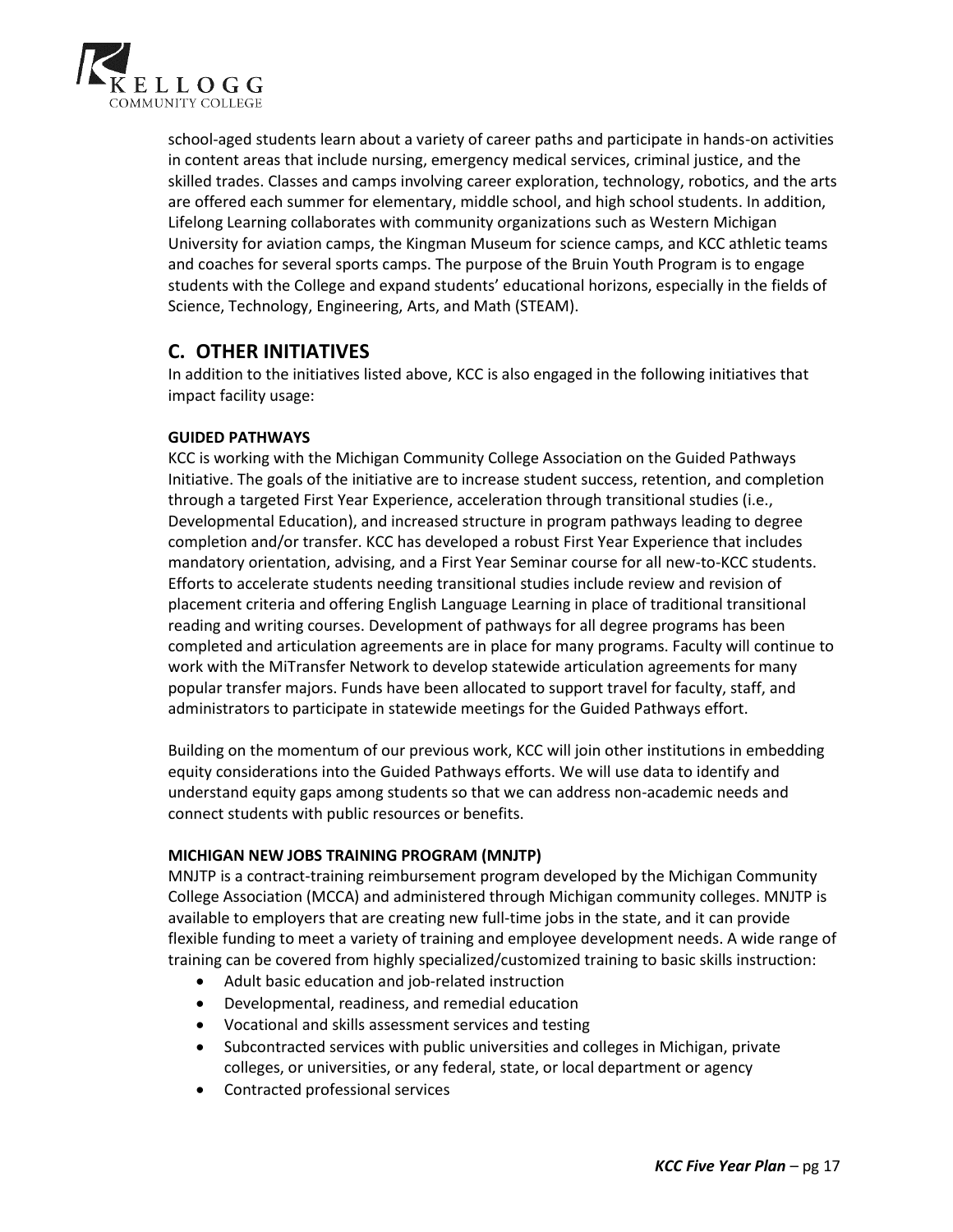

• Training that happens at the company site, delivered by the employer's corporate trainers

Funds to cover the cost of training are attained through a diversion of state withholding taxes generated by the wages of eligible new positions and deposited into a training account at the College. Businesses can gain a competitive edge through virtually cost-free training of their new employees. Currently, the College has three active contracts. Total award amounts are below:

- Cosma \$500,000
- Bowers Aluminum \$50,000
- Motus \$450,000
- Tenneco \$250,000 was voided this month due to falling below original employment numbers

Workforce Solutions sales in MNJTP grant dollars totaled \$60,900 in FY 2021.

#### **SKILLED TRADES ASSOCIATE IN APPLIED SCIENCE DEGREE**

KCC is leading the way for college and apprenticeship partnerships by creating a Skilled Trades Associate in Applied Science Degree. The degree program aligns with a State of Michigan initiative to encourage students who complete a registered apprenticeship program to continue their education and achieve an associate degree. Initiated by the construction trades unions, the degree will benefit individuals who complete the related trade instruction portion of their apprenticeship through a trade or union school.

#### **TRANSITIONAL STUDIES (DEVELOPMENTAL EDUCATION)**

As a key component of the Guided Pathways work, the College is working to accelerate students through transitional studies courses such as reading, writing, and mathematics skills. Transitional courses are designed to bring students who enroll unprepared for college-level work to the college-level. To accelerate students through Developmental Education, the College implemented the Accelerated Learning Program (ALP) model for English in Fall 2018. This model allows students who place into the highest level of Transitional Writing, to take it as a corequisite to English Composition, thus allowing student to earn college credits more quickly. English Language Learning courses are being offered as another option for students who, due to language barriers, cannot place into college-level courses. Similar co-requisite models are being implemented in key math courses for fall 2021. A co-requisite course will replace the lowest level of transitional math so that students will be able to complete their developmental coursework in one semester instead of two. A co-requisite course to move students more quickly into College Algebra will also be implemented in fall 2021. An additional co-requisite course to aid students in math for liberal arts programs is under development and will be offered in the spring of 2022. In addition, the College reviewed placement measures and is implementing placement by multiple measures. Effective Fall 2020, many recent high school graduates will be able to use their high school GPA to waive placement testing.

#### **TECHNOLOGY-ENHANCED INSTRUCTION**

KCC offers over 230 online courses (almost 1000 course sections) each academic year. Through the leadership of the faculty, several online courses are added to the schedule each year. In Fall 2020, due to COVID-19 measures, KCC transitioned and offered approximately 75% of all course offerings online. This shift was supported by vital student services that mirrored existing face-to-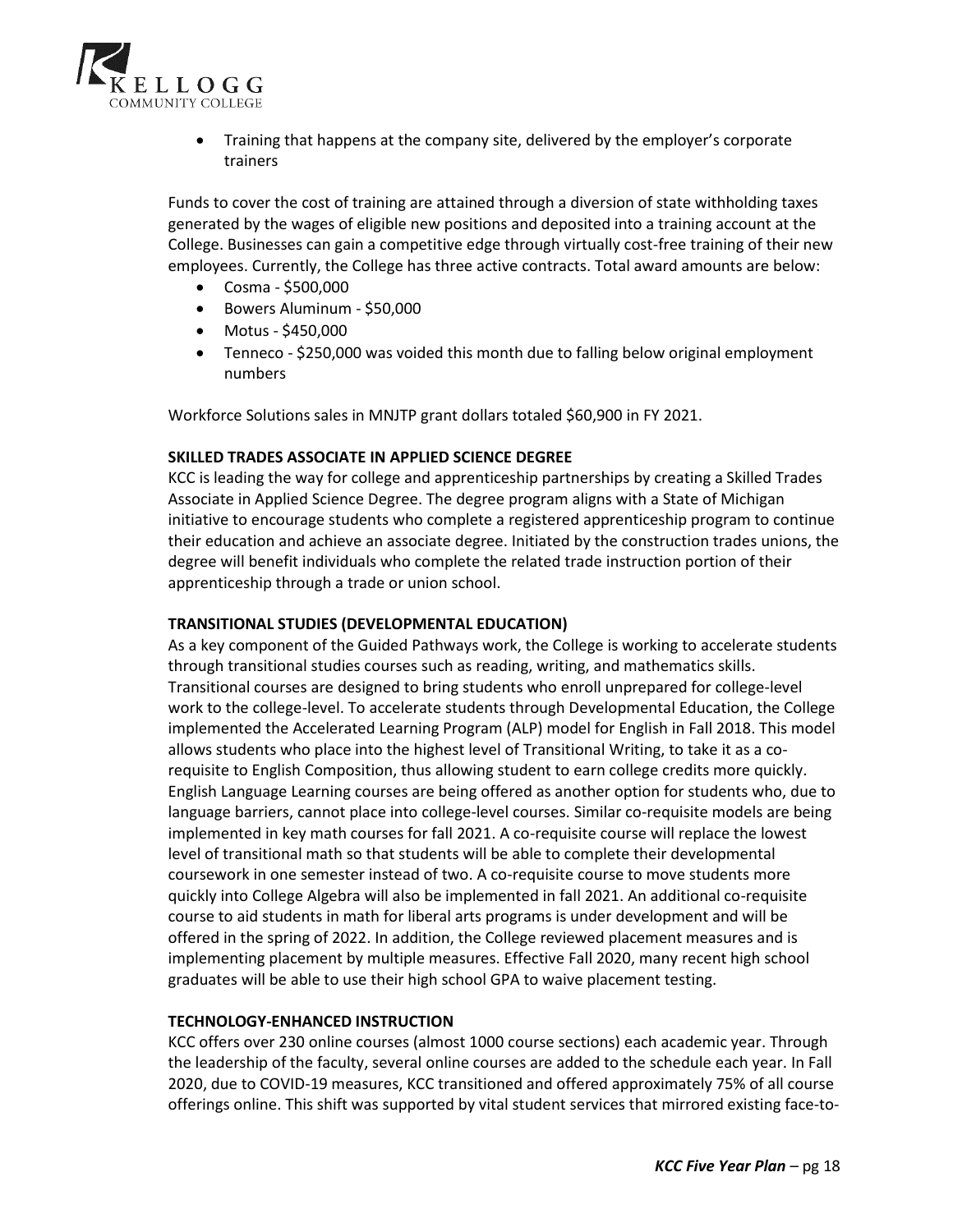

face services, e.g., tutoring available in person and online. College facility renovation and additional equipment have also brought open computer labs to new locations in the community, permitting those without Internet access to use College facilities to participate in online courses. In addition to the application of technology to increase internet access, technology is available to enhance the quality of instruction. Classrooms are equipped with projection systems to provide visual reinforcement to the interactions within the classrooms. Faculty or student presentations can incorporate audio, video, and images from a variety of sources, including DVDs, the internet, computer files, documents, YouTube videos, and physical objects. While the College has been very proactive with ensuring classrooms are well-equipped with internet service, hardware, software, and work-based instructional equipment, it has recently become obvious that the classrooms need to be prepared to support individual devices, especially those used for test-taking so that students are able to finish a lengthy exam without the disruption of a failing battery.

The College is also re-evaluating some classrooms and considering renovation to provide the best possible learning environment that aligns with today's active teaching methodologies. During the spring and summer of 2021, the IRT department inventoried classroom technologies and began updating all classrooms in priority order. As of fall 2021, approximately 90% of all college classrooms in Battle Creek and at the regional centers have been upgraded. Lecture halls are an example of an archaic arrangement for the delivery of course content in some courses and programs. Evidence of this can be found in the recent renovation of the Nursing lecture hall in the Roll Building on main campus. The lecture-styled room did not align with best-practice active learning pedagogy. The room has now been equipped with movable furniture and highlevel technology enabling faculty and students to better use the space for demonstration and practice of high-risk medical skills in a low-risk learning environment. Similar changes are being made in the science lecture rooms as part of the Schwarz Building renovation.

## **D. ECONOMIC DEVELOPMENT IMPACT**

In 2020, a comprehensive economic report for KCC was completed by EMSI. This report described the economic impacts generated by the College's existence. The study presented an investment analysis from the perspectives of students and taxpayers, as well as an economic growth analysis to determine the relative contribution of KCC to regional income.

The impact KCC makes on the economy annually, according to the EMSI study completed in 2020, is approximately \$160.5 MM, which supported 2,862 jobs in the region. This included \$35 MM in operations, \$3.9 MM in construction spending, \$1 MM in student spending, and \$120.6 MM in income generated by KCC alumni. A KCC associate degree graduate will receive an increase of approximately \$9.3K annually as compared to a person with a high school diploma or equivalent working in Michigan.

The economic development portion of the 2020 study showed the following programs in high demand, with low supply, for both certificate and associate degrees:

- Business Administration and Management
- Medical Administrative / Executive Assistant & Medical Secretary
- Machine Tool Technology / Machinist
- Welding Technology / Welder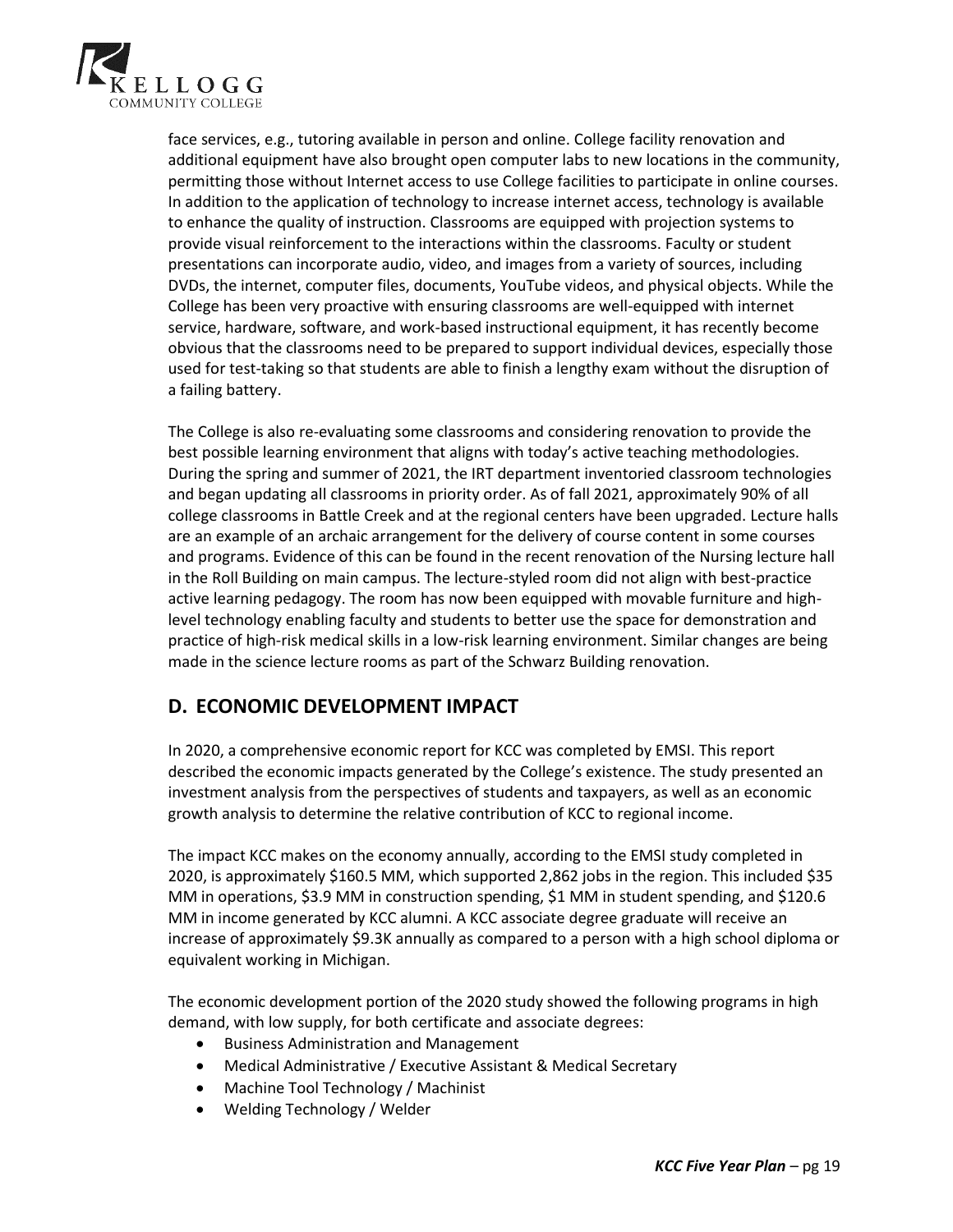

KCC's service area's industry subsectors with jobs with employment concentrations, are:

- Transportation Equipment Manufacturing
- Nursing & Residential Care Facilities
- Fabricated Metal Product Manufacturing
- Food Manufacturing
- Electrical Equipment, Appliance, & Component Manufacturing

The study recommended that program expansion should be considered in the following certificate areas, to meet the gaps in the regional economy:

- Business Administration and Management (also associate degree)
- Medical Administrative / Executive Assistant & Medical Secretary (also associate degree)
- Machine Tool Technology / Machinist (also associate degree)
- Mechanics and repairers (also associate degree)
- Manufacturing Engineering Technology/Technician (also associate degree)
- Welding Technology/Welder (also associate degree)
- Health Aide
- Accounting Technology/Technician & Bookkeeping
- Electrician (also associate degree)
- HVAC & Refrigeration Maintenance Technology/Technician (also associate degree)
- Criminal Justice/Police Science

The EMSI study indicated that KCC is a strong investment for students, taxpayers, and society, and creates value from multiple perspectives – students receive a great return for their investments in KCC education, taxpayers' investment in KCC returns more to government budgets than it costs and creates a wide range of social benefits throughout Michigan. KCC enriches the lives of students by raising students' lifetime earnings and helping them achieve their individual potential.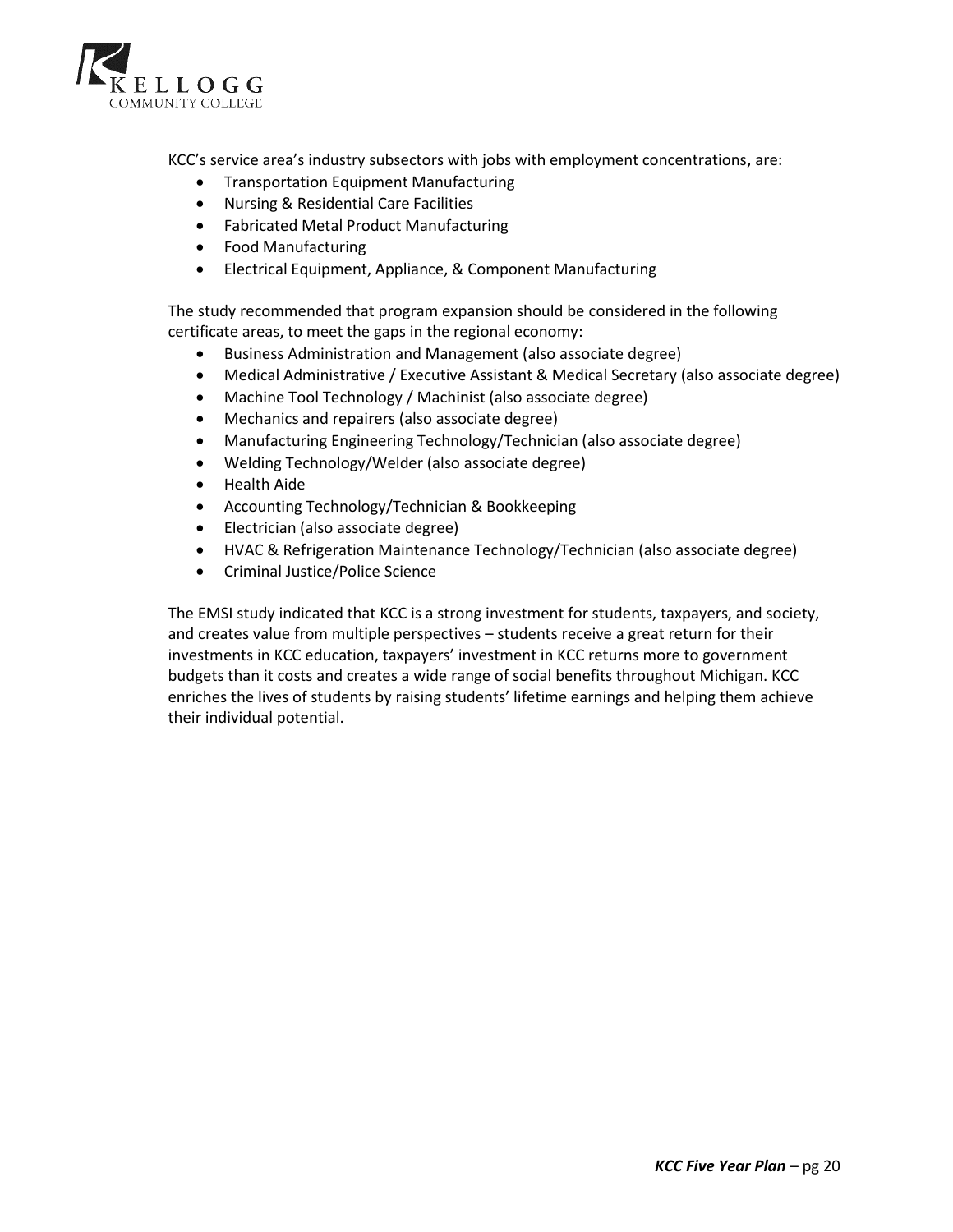

# **III. STAFFING AND ENROLLMENT**

## **A. ENROLLMENT AND PROGRAM ACCESS**

#### **FULL AND PART-TIME ENROLLMENT**

Listed below is a snapshot of the student enrollment in programs for Summer 2020, Fall 2020, and Spring 2021. The program codes represent the type of degree a student is seeking (100s = Certificate Programs, 200s = Associate Degrees, 300s = Transfer Programs, and 400s = Personal Interest such as Guest Students, Customized Training, Dual Enrollment, etc.).

| Program<br>Code | <b>Active Major</b>                           | Full-<br>Time  | Part-<br>Time  | <b>Total</b>   |
|-----------------|-----------------------------------------------|----------------|----------------|----------------|
| 103             | <b>Computer Programming</b>                   | 0              | 3              | 3              |
| 104/104A        | Accounting                                    | 1              | 14             | 15             |
| 105             | <b>Administrative Assistant</b>               | 0              | 8              | 8              |
| 107             | Art Enrichment                                | $\pmb{0}$      | $\overline{2}$ | $\overline{2}$ |
| 118             | Corrections                                   | 1              | $\overline{2}$ | 3              |
| 127             | Basic Emergency Medical Technician            | $\mathbf{1}$   | 16             | 17             |
| 128             | Paramedic                                     | $\overline{7}$ | 15             | 22             |
| 136             | <b>Industrial Trades</b>                      | $\pmb{0}$      | 65             | 65             |
| 140             | Human Services Technician                     | $\overline{2}$ | 4              | 6              |
| 142             | <b>Graphic Design</b>                         | $\overline{2}$ | $\overline{7}$ | 9              |
| 145             | Renewable Energy                              | 0              | $\mathbf{1}$   | 1              |
| 148             | Computed Tomography (CT) Technologist         | 0              | $\mathbf{1}$   | 1              |
| 150             | <b>Industrial Electricity and Electronics</b> | 0              | 55             | 55             |
| 151             | <b>Industrial Machining Technology</b>        | 0              | 12             | 12             |
| 153             | <b>Industrial Pipefitting</b>                 | $\pmb{0}$      | $\overline{7}$ | $\overline{7}$ |
| 155             | <b>Industrial Welding</b>                     | 1              | 24             | 25             |
| 156             | Industrial HVAC and Refrigeration             | 0              | 24             | 24             |
| 164/164A        | <b>Business Management</b>                    | $\mathbf{1}$   | 11             | 12             |
| 168             | <b>MOS Master Preparation</b>                 | 0              | $\mathbf{1}$   | $\mathbf{1}$   |
| 171             | <b>Music Enrichment</b>                       | 0              | 5              | 5              |
| 174/174X        | <b>Practical Nursing</b>                      | 0              | 10             | 10             |
| 177             | <b>Medical Assistant</b>                      | 9              | 39             | 48             |
| 181             | Industrial Technology                         | 0              | 17             | 17             |
| 191             | Web Design and Development                    | 1              | $\mathbf{1}$   | 2              |
| 194             | Photography and Multimedia                    | 0              | 3              | 3              |
| 196             | Law Enforcement - Police Academy              | 15             | 16             | 31             |
| 201             | <b>Cyber Security</b>                         | $\overline{2}$ | 17             | 19             |
| 203/203A        | Accounting                                    | 24             | 107            | 131            |
| 206/206A        | Administrative Assistant                      | $\overline{2}$ | 36             | 38             |
| 207             | Neurodiagnostic Technologist                  | 0              | 8              | 8              |
| 209             | <b>Exercise Science</b>                       | 0              | $\mathbf{1}$   | 1              |
| 213             | <b>Business Management</b>                    | 56             | 314            | 370            |
|                 | Computer Engineering Tech - Computer          |                |                |                |
| 214             | Programming                                   | 5              | 32             | 37             |
| 215             | Early Childhood Education                     | 10             | 175            | 185            |
| 216             | <b>Computer Networking</b>                    | 5              | 21             | 26             |
| 220             | <b>Computer Aided Drafting and Design</b>     | 5              | 30             | 35             |
| 221             | <b>Computer Engineering Technology</b>        | 3              | 24             | 27             |
| 228/228X        | Dental Hygiene                                | 6              | 90             | 96             |
| 230             | Corrections                                   | 0              | 4              | 4              |
| 239             | <b>Emergency Medical Services</b>             | $\overline{2}$ | 42             | 44             |

#### **2020-21 Academic Year Enrollment**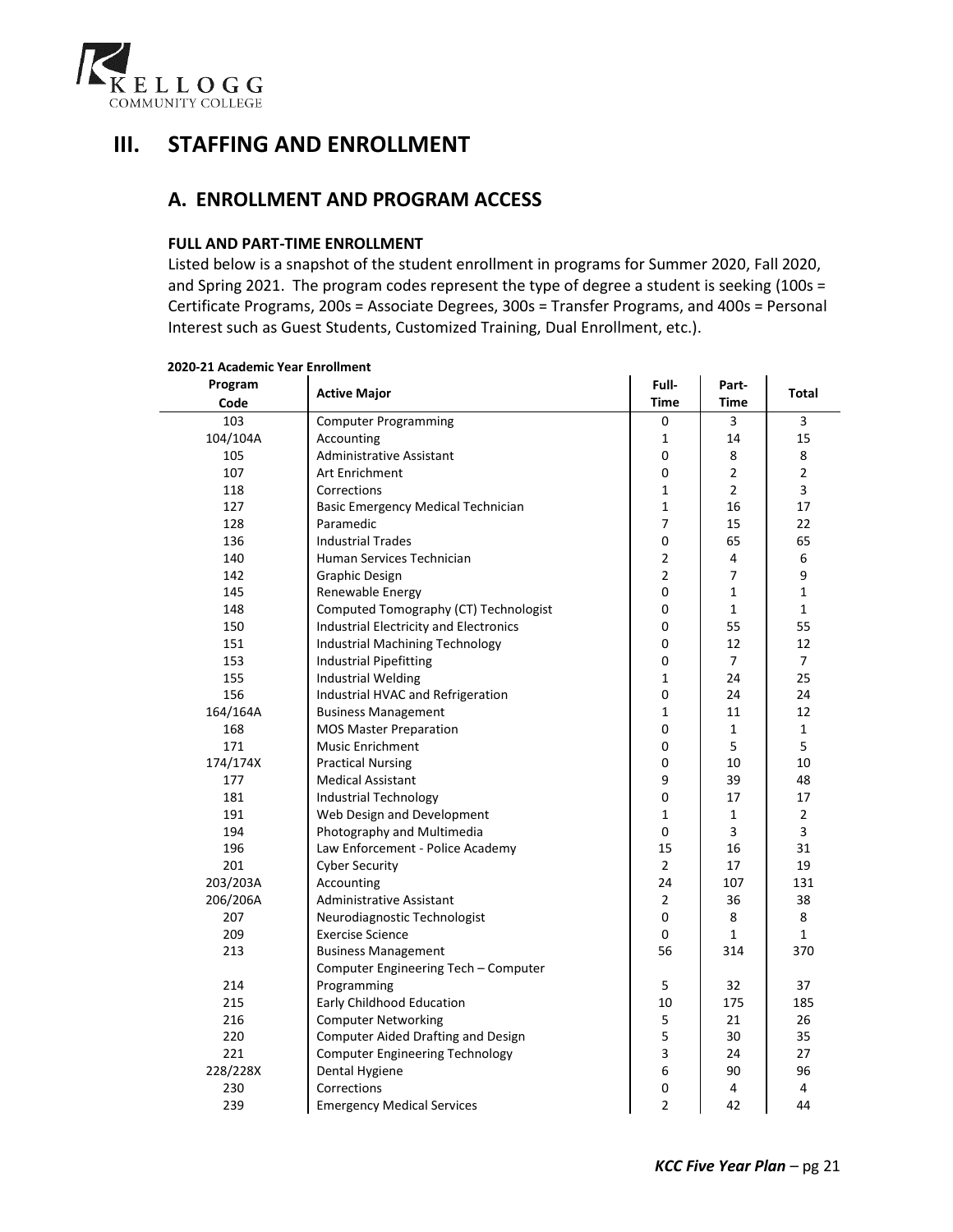

| 242                 | Human Services Technician                     | 12             | 98             | 110            |
|---------------------|-----------------------------------------------|----------------|----------------|----------------|
| 244                 | <b>Graphic Design</b>                         | 11             | 39             | 50             |
| 248                 | Industrial HVAC and Refrigeration             | $\Omega$       | 15             | 15             |
| 250                 | <b>Industrial Pipefitting</b>                 | 0              | $\overline{4}$ | 4              |
| 251                 | <b>Industrial Electricity and Electronics</b> | $\mathbf{1}$   | 57             | 58             |
| 252                 | Industrial Machining Technology               | $\Omega$       | 9              | 9              |
| 255                 | Law Enforcement                               | 10             | 41             | 51             |
| 259                 | <b>Industrial Welding</b>                     | $\mathbf{1}$   | 27             | 28             |
| 261                 | <b>Skilled Trades</b>                         | 0              | 20             | 20             |
| 274                 | Photography and Multimedia                    | 0              | 23             | 23             |
| 278/278X/278A/278AX | Nursing - Full-Time                           | 37             | 480            | 517            |
| 279/279X/279A/279AX | Nursing - Part-Time                           | 6              | 678            | 684            |
| 283/283X            | <b>Physical Therapist Assistant</b>           | 4              | 118            | 122            |
| 286                 | <b>Public Safety</b>                          | 0              | 4              | 4              |
| 287/287X            | <b>Magnetic Resonance Imaging</b>             | $\overline{2}$ | 30             | 32             |
| 288/288X            | Radiographer                                  | 13             | 71             | 84             |
| 290                 | <b>Industrial Technology</b>                  | $\mathbf{1}$   | 6              | $\overline{7}$ |
| 303                 | Associate of Agricultural Science             | 0              | 27             | 27             |
| 305                 | <b>Global &amp; International Studies</b>     | $\Omega$       | $\mathbf{1}$   | $\mathbf{1}$   |
| 311/311A            | Associate in Arts                             | 32             | 139            | 171            |
| 312                 | Associate in Science                          | 42             | 137            | 179            |
| 313                 | Associate in General Studies                  | 109            | 594            | 703            |
| 314                 | Associate in Criminal Justice                 | 8              | 64             | 72             |
| 317                 | Associate in International Studies            | 0              | 4              | 4              |
| 331                 | Associate in Elementary Education             | 12             | 44             | 56             |
| 400                 | Personal Interest                             | $\overline{2}$ | 585            | 587            |
| 402                 | <b>Guest Student</b>                          | $\overline{2}$ | 186            | 188            |
| 405                 | High School Dual Enrollment                   | $\overline{7}$ | 999            | 1006           |
| 407                 | Lifelong Learning                             | $\mathbf{1}$   | 231            | 232            |
| 408                 | <b>High School Early College</b>              | 33             | 266            | 299            |
| 410                 | Health                                        | 0              | 28             | 28             |
| 415                 | Office                                        | 0              | $\mathbf{1}$   | $\mathbf{1}$   |
| 420                 | Technical                                     | 0              | 81             | 81             |
| 425                 | <b>Criminal Justice Seminar</b>               | 0              | $\overline{2}$ | $\overline{2}$ |
| 450                 | <b>Customized Training</b>                    | $\Omega$       | 82             | 82             |
|                     | <b>TOTALS</b>                                 | 507            | 6455           | 6962           |

### **STUDENT PROGRAM ACCESS / ALTERNATIVES**

KCC serves a diverse population of students. Many of these students have family, employment, community responsibilities and busy schedules, resulting in very little time for traditional class hour attendance. Therefore, online courses continue to be used to present lessons, provide tools for virtual classroom interaction, and administer assessments. Instructors encourage use of the vast resources available on the internet for completing class assignments. Currently, KCC offers approximately 230 online courses (almost 1000 course sections) per academic year, plus hundreds of additional courses through the Michigan Colleges Online.

Hybrid online courses balance the best features of in-class instruction with the best online features to promote active participation and independent learning. Hybrid courses have scheduled meetings at designated times and places, but classroom contact hours are reduced in a range between 25 to 75 percent, depending on the course. Accelerated Learning Program courses pair transitional studies and college-level coursework to expedite student progression.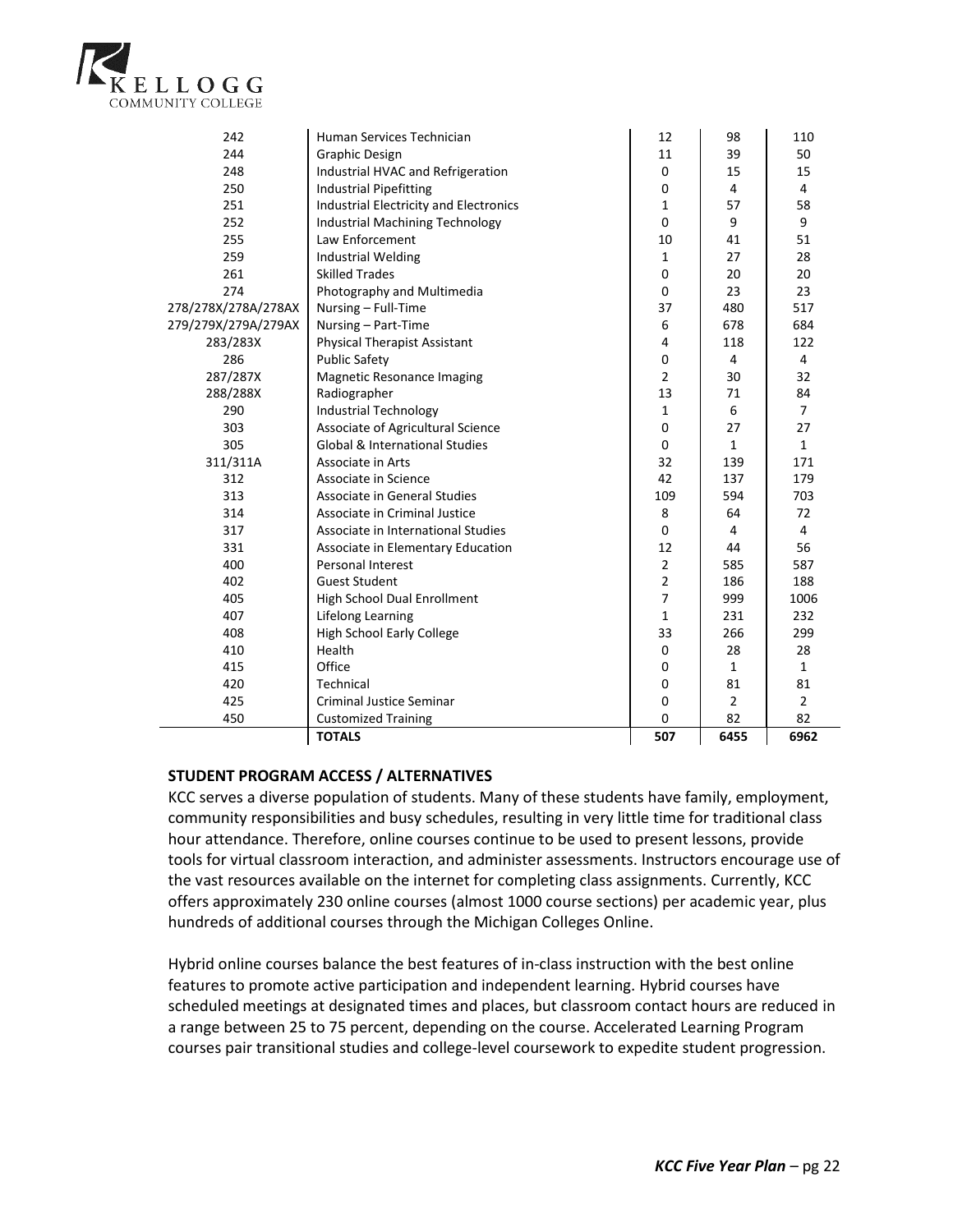

KCC's goals related to alternative course delivery are to:

- Provide students with access to equipment and networks necessary for participation in Internet-based courses.
- Ensure equipment and software needed for participation in alternative delivery courses are easy to learn and use.
- Provide students and faculty with effective and efficient instructional support.

The following chart demonstrates the enrollment trend of students who take online courses. In the 2020-2021 year, the number of online enrollments (seat count) was at a 10-year high. The average number of online courses taken per student was 2.88. The number of unduplicated online students (headcount) was 1,691 students higher than the previous 5-year average of 2,719. This is a positive indicator when considered in contrast to the overall decline in the KCC total student seat count and headcount.



## **B. PREVIOUS ENROLLMENT OVER PAST TEN YEARS**

The College's Enrollment Management Cabinet (EMC) recognizes that KCC continues to respond to the prolonged decline in enrollment that is playing out across higher education. In addition to demographic and economic changes, higher education is now facing the unprecedented impact of a pandemic.

To be sure, enrollment is not declining across the board. For example, the EMC anticipates continued gains in our dual enrollment and guest student populations. These two areas, especially dual enrollment, have grown in recent years and are likely to increase in the future.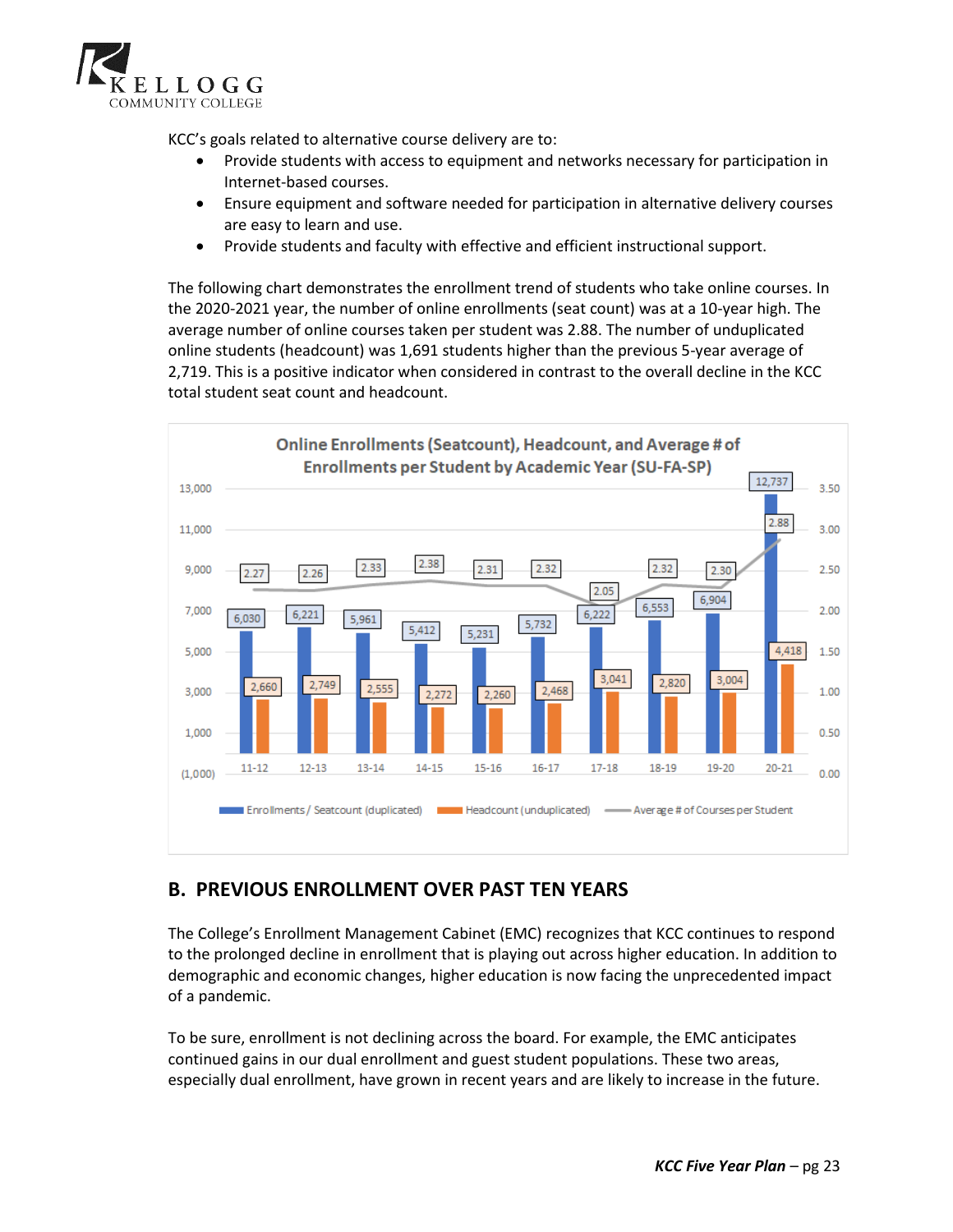



#### **CONTACT HOUR ENROLLMENT BREAKDOWN–Comparison of KCC with MI community colleges** The following chart represents the contact hour percentage comparisons by Activity

Classification Codes (ACS), as well as the KCC-to-State Community College totals:

|              | 1.1<br>General<br><b>Education</b> |       | 1.2<br><b>Business &amp;</b><br>Human<br><b>Services</b> |       | 1.3<br><b>Technical &amp;</b><br>Industrial<br><b>Occupations</b> |      | 1.4<br><b>Health</b><br><b>Occupations</b> |       | 1.5<br>Developmental<br><b>Education &amp;</b><br><b>Basic Skills</b> |      | 1.6/1.7<br>Human<br>Development /<br><b>Personal Interest</b> |      |
|--------------|------------------------------------|-------|----------------------------------------------------------|-------|-------------------------------------------------------------------|------|--------------------------------------------|-------|-----------------------------------------------------------------------|------|---------------------------------------------------------------|------|
|              | Count                              | %     | Count                                                    | %     | Count                                                             | %    | Count                                      | %     | Count                                                                 | %    | Count                                                         | %    |
| <b>KCC</b>   | 686.460                            | 46.07 | 260.322                                                  | 17.47 | 128.598                                                           | 8.63 | 331.393                                    | 22.24 | 39.313                                                                | 2.64 | 43.873                                                        | 2.94 |
| <b>State</b> | 35,491,906                         | 56.46 | 11,184,856                                               | 17.79 | 4,596,836                                                         | 7.31 | 7,455,676                                  | 11.86 | 2,967,224                                                             | 4.72 | 1,164,212                                                     | 1.85 |

## **Student Contact Hours in Instructional Sub Activity as a % of Total Student Contact Hours for 2019-20**

The data shows that KCC is near or above the State average for contact hours in the occupational areas 1.2, 1.3, and especially 1.4, Health Occupations, where we see our percentage of student contact hours at 22.24% as compared to the State average of 11.86%.

## **C. PROJECTED ENROLLMENT OVER NEXT FIVE YEARS**

The College's EMC projects KCC's overall for-credit enrollment for the next academic year. Because of the unknown impact of the COVID-19 pandemic, the EMC has only projected out one year and then estimates flat enrollment for the following four years.

The EMC will continue its environmental scanning and annual predictions to identify changes that may affect the College's enrollment and allow a timely response. The projection of total credit hours is based on the EMC's careful study of historical and projected enrollment patterns at KCC, historical and projected enrollment changes at other Michigan community colleges and various economic and demographic indicators – including unemployment rates, workforce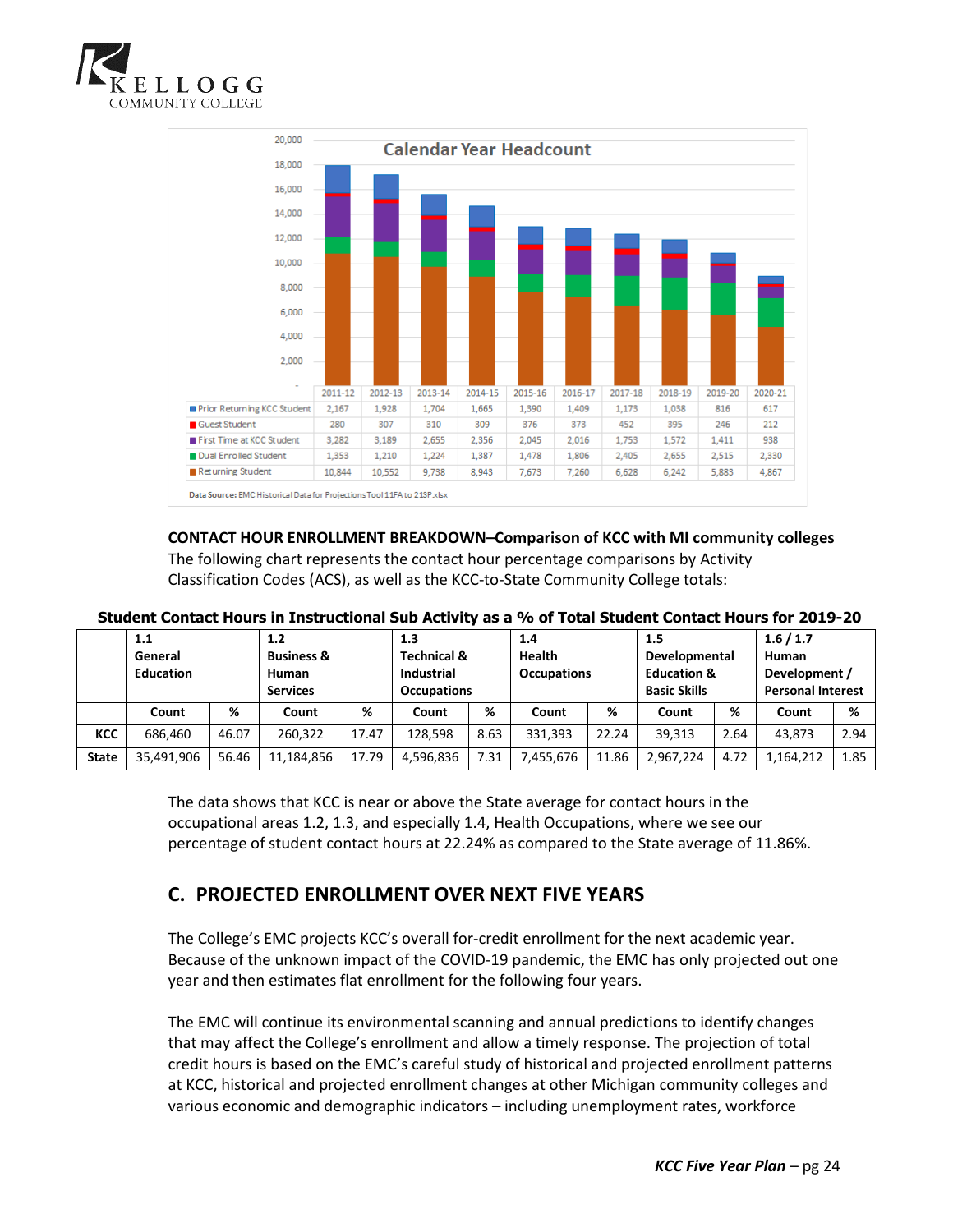

participation, population, high school enrollment, and real estate sales – in the KCC service area. The projection also incorporates estimated persistence rates and credit-load averages for each student category within each of KCC's three annual semesters.



# **D. CURRENT INSTRUCTIONAL AND SUPPORT STAFF**

KCC prides itself on keeping faculty and staff committed to excellence with students as the top priority. As of Fall 2021, there are 92 full-time faculty and 4 non-instructional full-time faculty, 371 part-time faculty (for Fall 2020), 104 full-time administrators, 1 part-time administrator, 60 full-time and 12 part-time clerical and technical support staff, 5 maintenance personnel, 40 parttime temporary administrative and clerical employees, and 29 student employees at the College. The following charts show the number of Faculty per academic program:

### **FULL-TIME FACULTY PER ACADEMIC PROGRAM**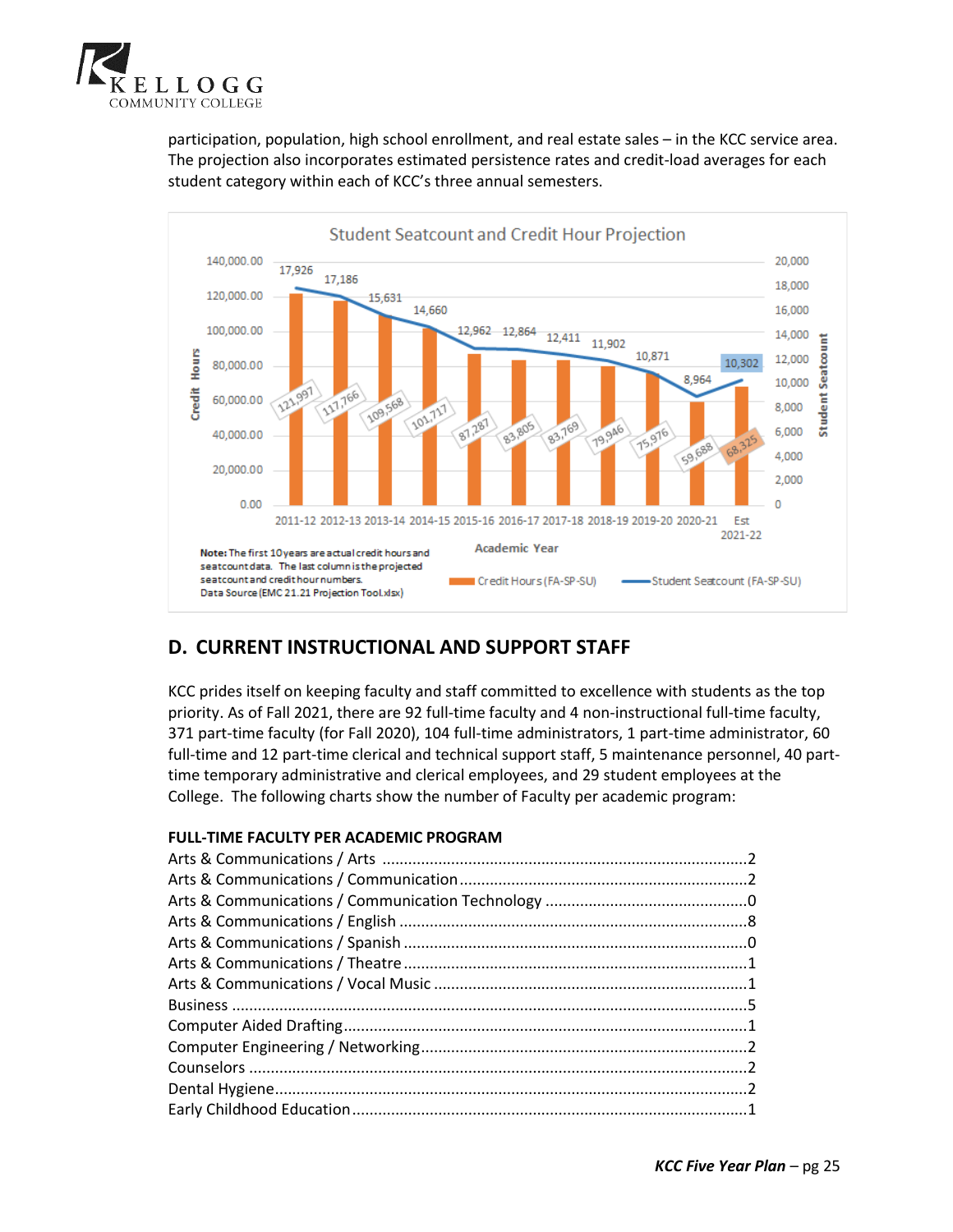

| *Total for Employee Headcount (Primarily Instruction) and Faculty Headcount by Program do not match. The |
|----------------------------------------------------------------------------------------------------------|

Employee Headcount does not include librarians (2) and counselors (2), who are included in the overall Faculty Headcount by Program list.

## PART-TIME FACULTY PER ACADEMIC PROGRAM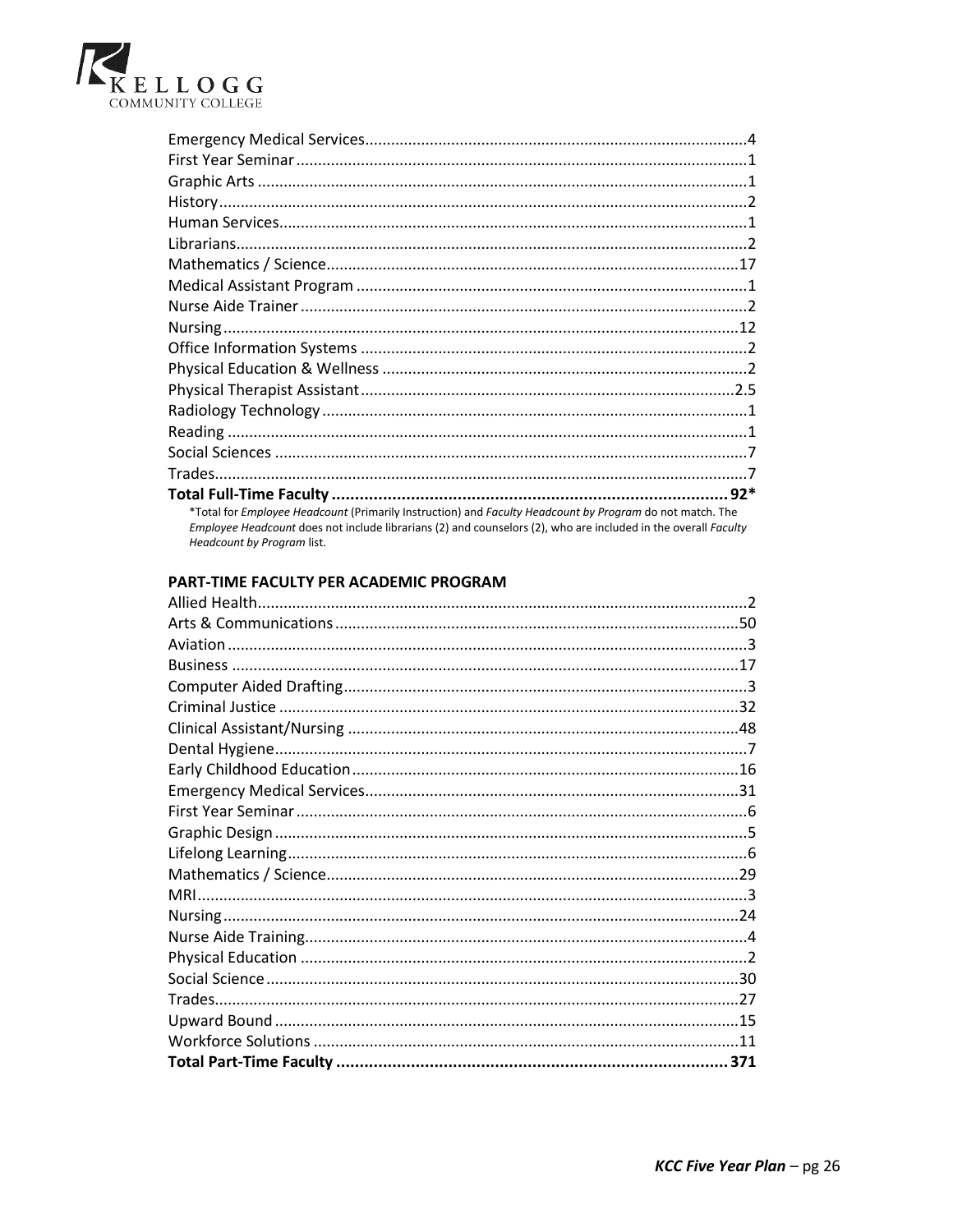

## **E. PROJECTED STAFFING NEEDS**

Projected staffing needs based on 5-year enrollment estimates and future programming projected is likely to remain as is with flat enrollment trends.

## **F. CLASS SIZE**

One of KCC's priorities is to maintain manageable class sizes so instructors can work with students individually, and to encourage student participation in class discussions. Only special circumstances allow class size to exceed 40. Courses that involve extensive writing assignments and developmental education courses typically have a class size less than 25. It is not projected that class size will shift dramatically in the coming years.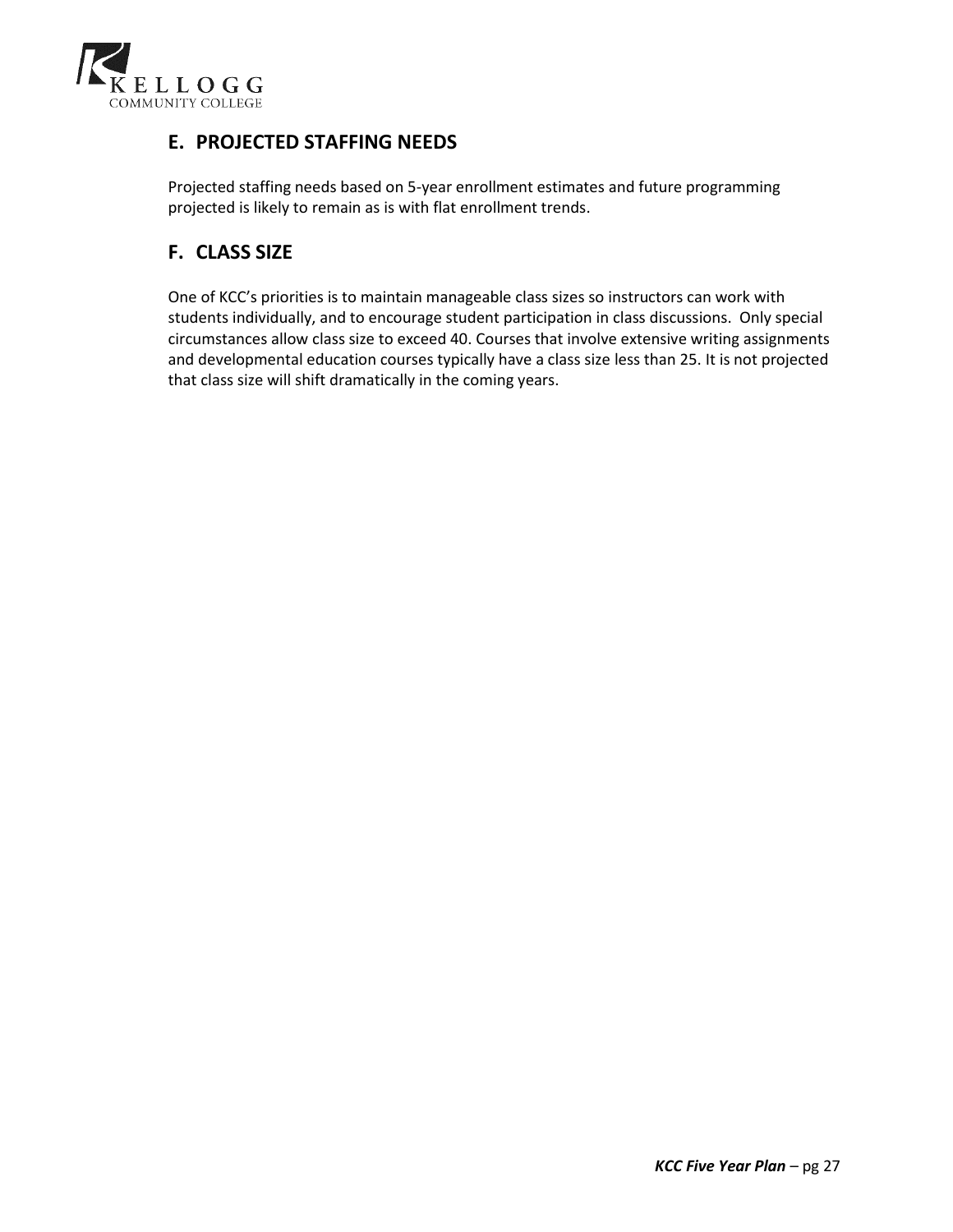

# **IV. FACILITY ASSESSMENT**

## **A. SUMMARY OF FACILITIES**

Following is a description of each facility according to categories outlined in "net-to-gross ratio guidelines for various building types" as referenced in the DTMB Office of Design and Construction Major Project Design Manual, appendix 8.

| <b>BUILDING</b>                    | <b>NET</b><br><b>ASSIGNABLE</b><br><b>AREA</b> |       | <b>CIRCULATION</b><br><b>AREA</b> |       |              | <b>CUSTODIAL</b><br><b>AREA</b> |       | <b>MECHANICAL</b><br><b>AREA</b> | <b>GROSS</b><br><b>BUILDING</b> | <b>CONSTRUCTION</b><br><b>AREA</b> |       |
|------------------------------------|------------------------------------------------|-------|-----------------------------------|-------|--------------|---------------------------------|-------|----------------------------------|---------------------------------|------------------------------------|-------|
| <b>BINDA</b>                       | 11,218                                         | 51.0% | 5,759                             | 26.2% | 197          | 0.9%                            | 2,289 | 10.4%                            | 21,990                          | 2,527                              | 11.5% |
| <b>CLASSROOM C</b>                 | 17,142                                         | 57.8% | 4,732                             | 15.9% | 2,429        | 8.2%                            | 3,067 | 10.3%                            | 29,668                          | 2,298                              | 7.7%  |
| <b>DAVIDSON</b>                    | 22,598                                         | 63.4% | 7,204                             | 20.2% | 294          | 0.8%                            | 2,068 | 5.8%                             | 35,656                          | 3,492                              | 9.8%  |
| <b>EAC</b>                         | 12,778                                         | 64.9% | 3,427                             | 17.4% | 222          | 1.1%                            | 1,804 | 9.2%                             | 19,692                          | 1,461                              | 7.4%  |
| <b>FEHSENFELD</b><br><b>CENTER</b> | 15,025                                         | 53.9% | 3,702                             | 13.3% | 138          | 0.5%                            | 7,759 | 27.8%                            | 27,890                          | 1,266                              | 4.5%  |
| <b>GRAHL CENTER</b>                | 13,853                                         | 63.8% | 4,051                             | 18.7% | $\Omega$     | 0.0%                            | 2,344 | 10.8%                            | 21,698                          | 1,450                              | 6.7%  |
| <b>LANE THOMAS</b>                 | 18,992                                         | 55.5% | 6,536                             | 19.1% | 2,584        | 7.5%                            | 1,389 | 4.1%                             | 34,233                          | 4,732                              | 13.8% |
| <b>LRC</b>                         | 29,198                                         | 69.8% | 1,089                             | 2.6%  | 1,988        | 4.8%                            | 3,947 | 9.4%                             | 41,840                          | 5,618                              | 13.4% |
| <b>MILLER PE</b>                   | 19,297                                         | 77.5% | 3,000                             | 12.0% | 42           | 0.2%                            | 496   | 2.0%                             | 24,903                          | 2,068                              | 8.3%  |
| <b>OITC</b>                        | 29,531                                         | 55.7% | 9,328                             | 17.6% | 420          | 0.8%                            | 9,871 | 18.6%                            | 53,009                          | 3,859                              | 7.3%  |
| <b>RMTC</b>                        | 41,417                                         | 84.3% | 2,042                             | 4.2%  | 987          | 2.0%                            | 1,902 | 3.9%                             | 49,125                          | 2,777                              | 5.7%  |
| <b>ROLL</b>                        | 35,615                                         | 59.0% | 9,591                             | 15.9% | 2,429        | 4.0%                            | 3,916 | 6.5%                             | 60,327                          | 8,776                              | 14.5% |
| <b>SCHWARZ</b>                     | 12,448                                         | 57.1% | 4,457                             | 20.4% | 146          | 0.7%                            | 1,534 | 7.0%                             | 21,817                          | 3,232                              | 14.8% |
| <b>SEVERIN</b>                     | 10,862                                         | 63.8% | 2,791                             | 16.4% | 29           | 0.2%                            | 1,406 | 8.3%                             | 17,038                          | 1,950                              | 11.4% |
| <b>STUDENT</b><br><b>CENTER</b>    | 18,227                                         | 60.1% | 4,010                             | 13.2% | 3,557        | 11.7%                           | 1,688 | 5.6%                             | 30,312                          | 2,830                              | 9.3%  |
| <b>WALKWAY</b>                     | $\mathbf{0}$                                   | 0.0%  | 6,422                             | 84.8% | $\mathbf{0}$ | 0.0%                            | 0     | 0.0%                             | 7,575                           | 1,153                              | 15.2% |
| <b>WHITMORE</b>                    | 3,604                                          | 44.9% | 2,719                             | 33.9% | 0            | 0.0%                            | 872   | 10.9%                            | 8,021                           | 826                                | 10.3% |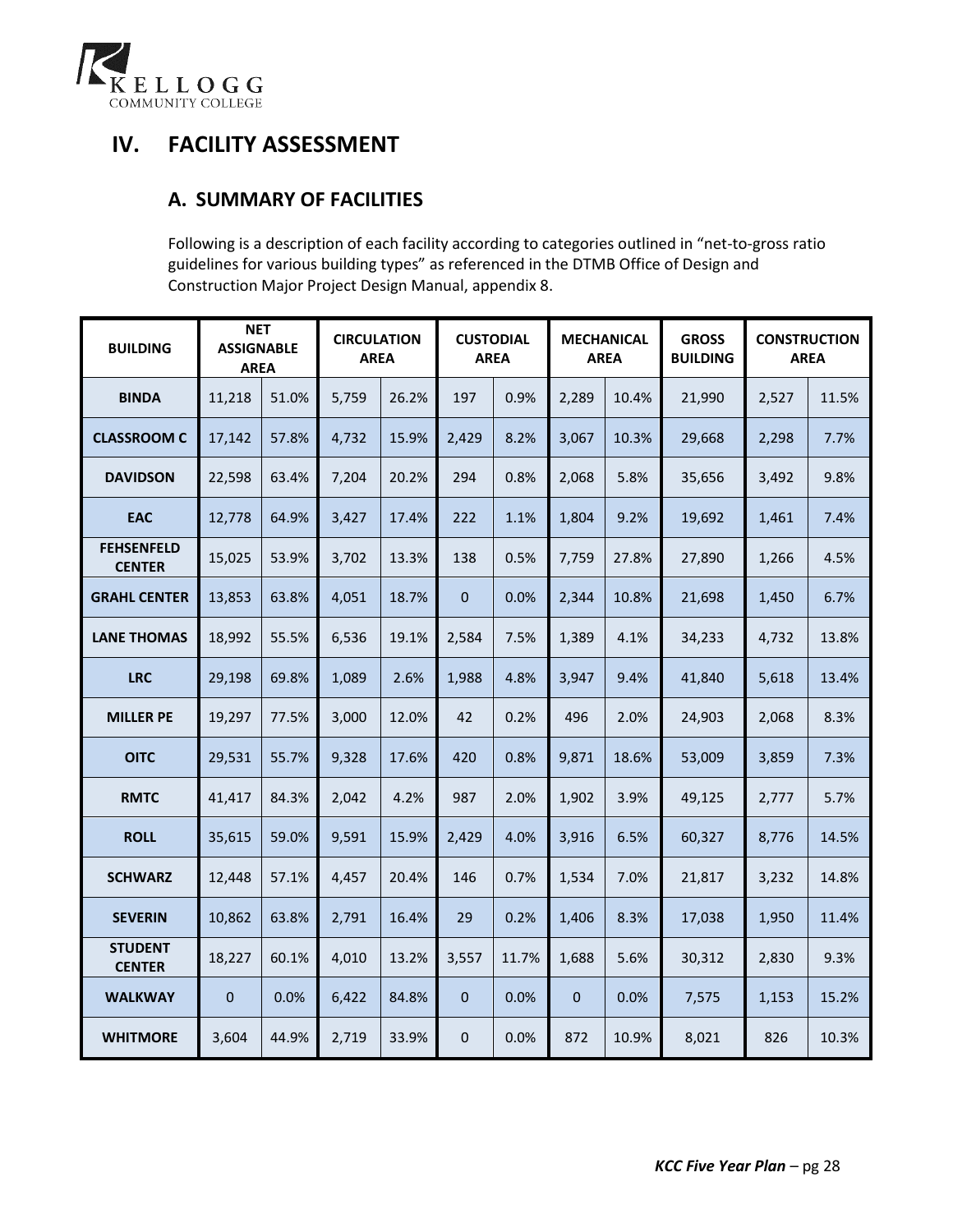

Following is a description of each facility, including building age, use patterns, and an assessment of general physical condition:

|  |  | ASSESSMENT OF GENERAL CONDITION KEY |
|--|--|-------------------------------------|
|--|--|-------------------------------------|

|      | <b>Excellent</b>   Building extensively renovated |
|------|---------------------------------------------------|
|      | Adequate   Building minimally renovated           |
| Poor | Building requires renovation                      |

| <b>Building</b>                                           | Age    | <b>Use Patterns</b>                                                 | <b>Assessment of</b><br><b>General Condition</b> |
|-----------------------------------------------------------|--------|---------------------------------------------------------------------|--------------------------------------------------|
| <b>Binda Performing Arts Center</b>                       | 61 yrs | Performing Arts, Meeting Space                                      | Excellent                                        |
| C Classroom Building                                      | 56 yrs | Classrooms, Administrative Offices                                  | Excellent                                        |
| Eastern Academic Center                                   | 20 yrs | Classrooms, Administrative Offices                                  | Excellent                                        |
| Davidson Building                                         | 52 yrs | Classrooms, Administrative Offices                                  | Excellent                                        |
| <b>Fehsenfeld Center</b>                                  | 25 yrs | Classrooms, Administrative Offices                                  | Excellent                                        |
| <b>Grahl Center</b>                                       | 27 yrs | Classrooms, Administrative Offices                                  | Excellent                                        |
| Lane-Thomas Building                                      | 60 yrs | Classrooms, Administrative Offices                                  | Excellent                                        |
| Miller PE Building                                        | 3 yrs  | Classrooms, Physical Education,<br><b>Administrative Offices</b>    | Excellent                                        |
| Learning Resource Center                                  | 61 yrs | Computer Lab, Library                                               | Excellent                                        |
| Ohm Information Technology<br>Center                      | 18 yrs | Computer Labs, Classrooms,<br><b>Administrative Offices</b>         | Excellent                                        |
| <b>Regional Manufacturing</b><br><b>Technology Center</b> | 32 yrs | Technical Education, Classrooms,<br><b>Administrative Offices</b>   | Excellent                                        |
| Roll Health & Administration<br><b>Building</b>           | 43 yrs | Allied Health, Classrooms,<br><b>Administrative Offices</b>         | Excellent                                        |
| <b>Schwarz Science Building</b>                           | 62 yrs | Science Labs, Classrooms,<br><b>Administrative Offices</b>          | Adequate                                         |
| Severin Building                                          | 62 yrs | Classrooms, Administrative Offices                                  | Adequate                                         |
| <b>Student Center</b>                                     | 61 yrs | Cafeteria, Kitchen, Student Space,<br><b>Administrative Offices</b> | Excellent                                        |
| <b>Whitmore Building</b>                                  | 62 yrs | <b>Administrative Offices</b>                                       | Adequate                                         |

## **Facilities Lifecycle and Building Improvement Study**

Since its founding, KCC has sought to achieve its vision of providing the highest quality services to meet the higher education needs of the community. Over the years, the College has consistently grown and matured in its physical plant as it meets the challenges of higher education. Today, KCC facilities include a main campus complex, as well as satellite campus locations in Coldwater, Albion, Hastings, and Fort Custer.

In 2012, voters approved .75 mills to fund capital improvements for 15 years (2013-2027). In 2013, the College commissioned Walbridge to complete an updated lifecycle and building improvement study of all KCC facilities and centers, in order to properly capture the necessary renovations and maintenance needed for the same 15 years. The study's cost analysis was updated in 2018 and the following improvements and renovations are remaining after being prioritized and recommended through 2030: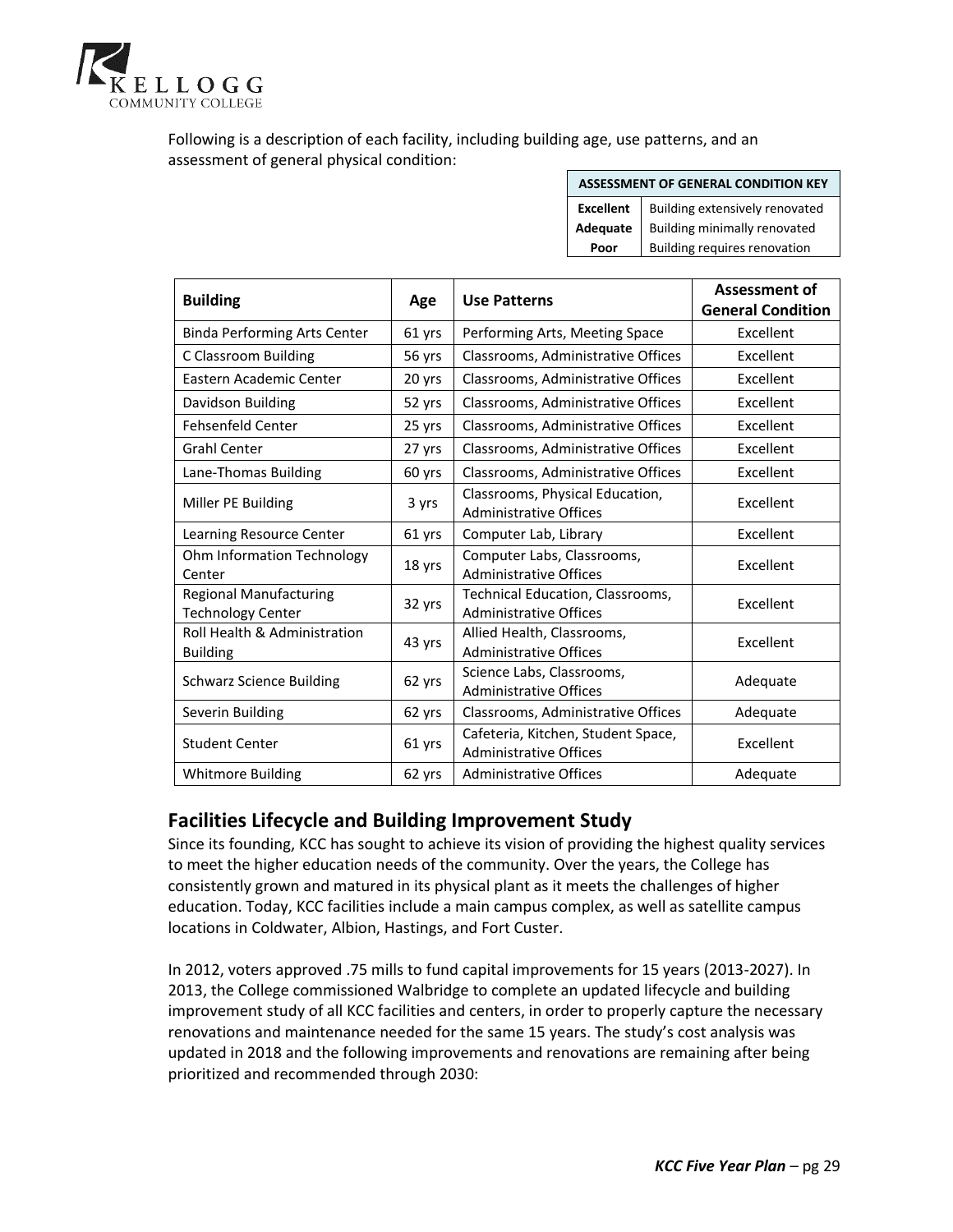

### **i. CLASSROOM C BUILDING**

- Interior Renovations:
	- o General Trades
	- o Fire Protection
	- o Plumbing
	- o HVAC
	- o Electrical / Lights
- Toilet room renovations
- Painting walls and ceilings

### **ii. EASTERN ACADEMIC CENTER (Albion)**

- Interior Renovations:
	- o General Trades
	- o Fire Protection
	- o Plumbing
	- o HVAC; update controls
	- o Electrical / Lights
- Painting walls and ceilings

### **iii. FEHSENFELD CENTER (Hastings)**

- Interior Renovations:
	- o General Trades
	- o Fire Protection
	- o Plumbing
	- o HVAC; update controls
	- o Electrical / Lights
- Painting walls and ceilings
- Exterior Façade clean and repair
- Remove and replace asphalt shingle roof
- Card access controls classroom doors

### **iv. GRAHL CENTER (Coldwater)**

- Interior Renovations:
	- o General Trades
	- o Fire Protection
	- o Plumbing
	- o HVAC; update controls
	- o Electrical / Lights
- Painting walls and ceilings
- Exterior Façade clean and repair
- Remove and replace metal roof with EPDM Membrane System
- Remove and replace garage asphalt shingle roof
- Replace windows
- Card access controls classroom doors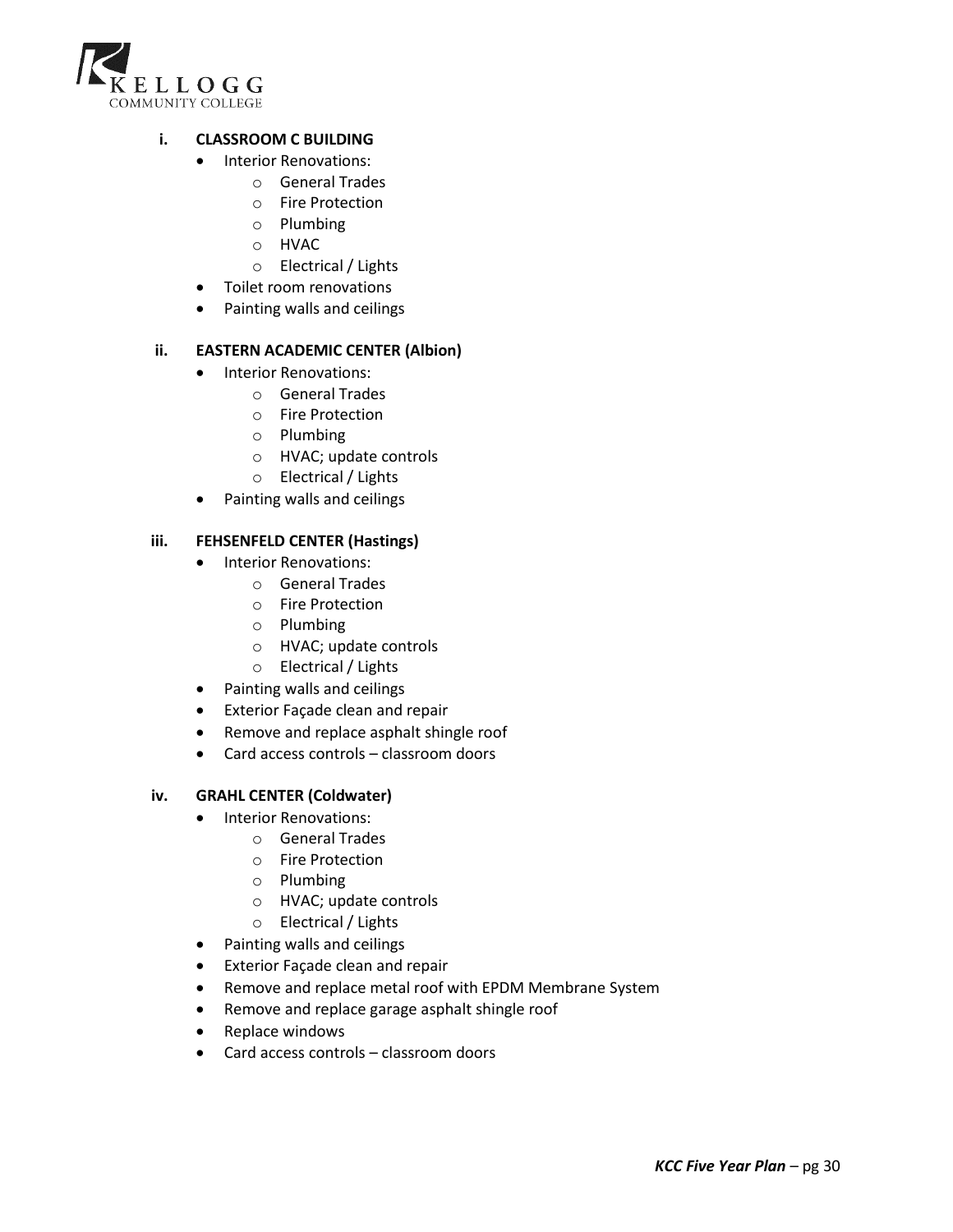

### **v. MUSIC CENTER OF SOUTH CENTRAL MICHIGAN**

- Painting walls and ceilings
- Card access controls classroom doors

### **vi. OHM INFORMATION TECHNOLOGY CENTER (OITC)**

- Interior Renovations:
	- o Fire protection
	- o Plumbing
	- o HVAC; update controls
	- o Electrical / Lights
	- o Elevator flooring
- Toilet room renovations
- Painting walls and ceilings
- Back of house stairs
- Sliding exterior doors

#### **vii. REGIONAL MANUFACTURING TECHNOLOGY CENTER (Fort Custer)**

• Dashboard for existing wind and solar

#### **viii. ROLL BUILDING**

- Interior Renovations:
	- o General Trades corridor flooring
	- o Fire Protection
	- o Plumbing
	- o HVAC; update controls
	- o Electrical / Lights
- Toilet room renovations
- Painting walls and ceilings
- Renovate glass skylight structure

#### **ix. SEVERIN BUILDING**

- Interior Renovations:
	- o General Trades corridor flooring
	- o Fire Protection
	- o Plumbing
	- o HVAC; update controls
	- o Electrical / Lights
- Painting walls and ceilings
- Card access control to doors
- Exterior façade clean and leak repairs
- Back of house stairs
- Remodel food court/lobby

#### **x. WHITMORE BUILDING**

- Interior Renovations:
	- o General Trades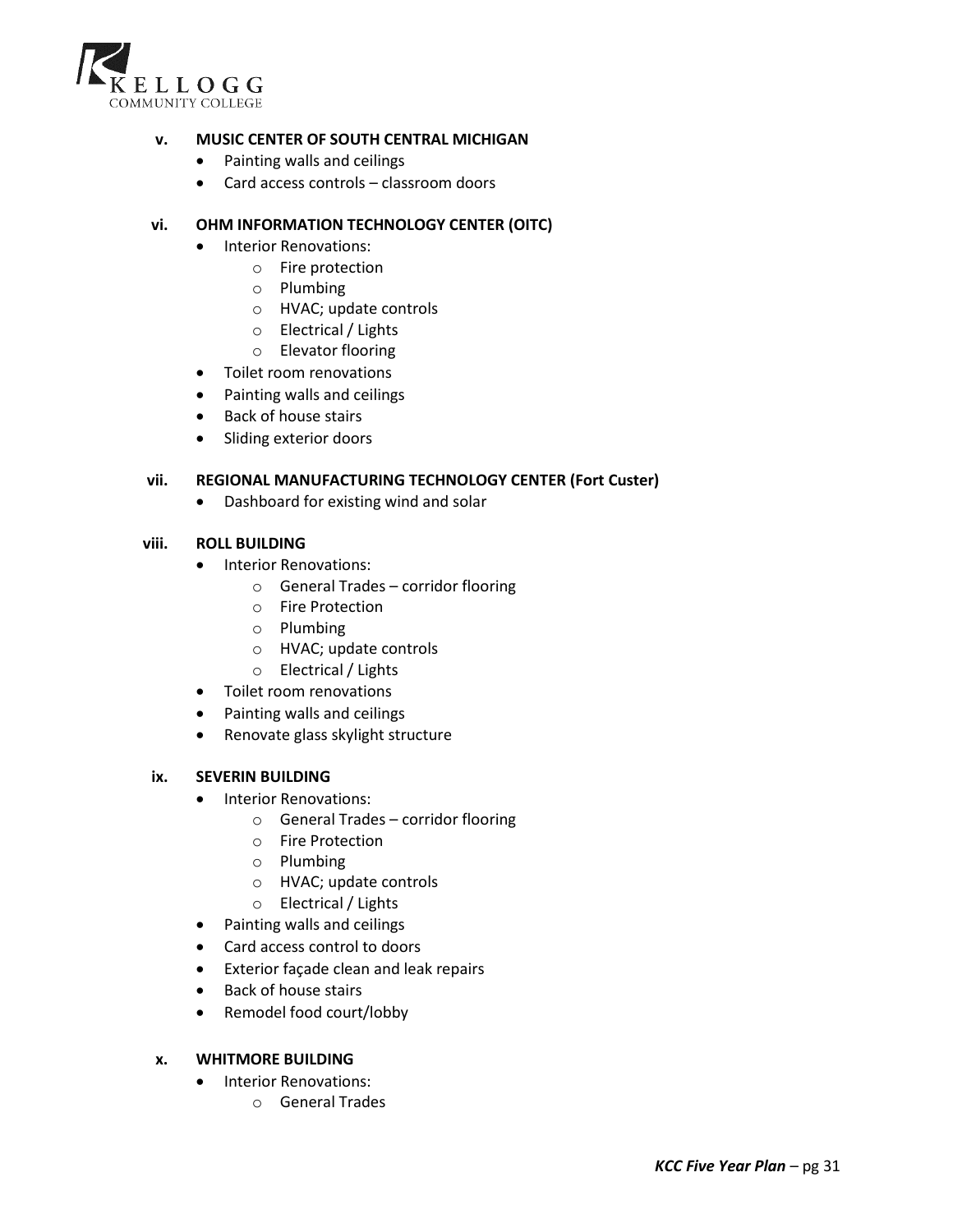

- o Fire Protection
- o Plumbing
- o HVAC; update controls
- o Electrical / Lights
- Toilet room renovation
- Painting walls and ceilings

### **xi. MISCELLANEOUS**

- Building connector:
	- o Replace 25 HW/CH fan coil units
- Physical plant:
	- o Replace modular boilers *50% completed*
	- o Rebuild chillers and cooling tower *50% completed*
- Campus site infrastructure:
	- o Parking Lots E, J
	- o Driveways
	- o Sidewalks
	- o Campus beautification, wells, signage, and miscellaneous

## **Major Campus Improvements**

Since KCC completed its original  $21<sup>st</sup>$  Century Facilities Study in 1997, the College has made changes and updates in numerous areas. Listed below are the major campus improvements over \$1MM since 1997:

- 2001 Renovation of the Emory W. Morris Learning Resource Center (LRC)
- 2001 Partial Renovation of the Miller PE Building
- 2002 Expansion and renovation of the Regional Manufacturing Technology Center (RMTC)
- 2002 New Eastern Academic Center (EAC) in Albion
- 2003 New Ohm Information Technology Center (OITC) and enclosed walkway on campus
- 2004 New maintenance building and entrance drive expansion
- 2005 Renovation of the Joe Schwarz Center
- 2005 Renovation of the Whitmore Center
- 2005 Renovation of the Classroom A Building (now the "Severin Building")
- 2005 Renovation of the Lyle C. Roll Building
- 2006 Renovation of the Davidson Visual & Performing Arts Center offices
- 2009 Renovation of the Classroom C Building
- 2009 Renovation of the entrance stairs
- 2010 Expansion of student parking by the Miller Building
- 2010 Renovation of the RMTC welding lab
- 2011 Partial renovation of the EAC to meet K-12 building fire codes
- 2012 Renovation and addition of the Lane-Thomas Building
- 2012 New welding lab at the Hastings Area High School (now called "RMTC North")
- 2013 Renovation of the Student Services building and cafeteria (now called "Bruin Bistro")
- 2013 Addition to the EAC
- 2014 Renovation of the Binda Performing Arts Center
- 2015 Renovation of the Davidson Visual & Performing Arts Center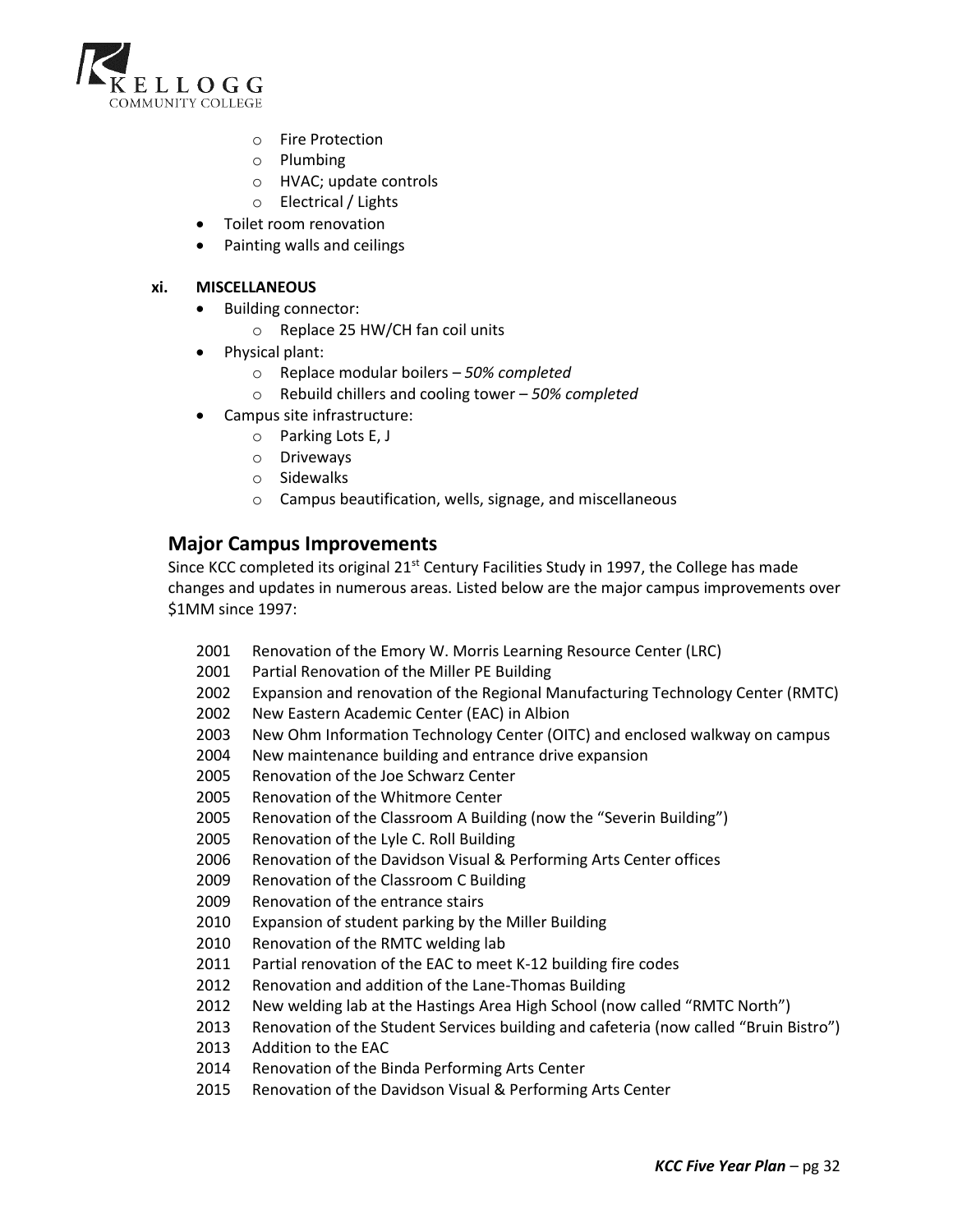

- 2016 Addition to the RMTC
- 2017 Demolition and construction of new Miller Physical Education Building
- 2018 All Campus and Regional Centers Restrooms
- 2018 Mini-renovation of the LRC
- 2018 Renovation of the RMTC
- 2020 Renovation of EAC Classrooms
- 2021 Renovation of the Dental Clinic in the Lyle C. Roll Building
- 2021 Renovation of the Schwarz Science Building

Following are detailed summaries of the major campus improvements as listed above, which have been completed since the  $21^{st}$  Century Initiative began in 1997:

#### *Learning Resource Center – 2000*

The Emory W. Morris Learning Resource Center (LRC), a 36,000 square foot facility, built in 1959 with an addition in 1975, was ready for a facelift and major re-work of its HVAC and electrical systems. In planning for two years, and after a successful millage campaign in June 1998, the voters of Calhoun County approved a multi-year funding proposal to upgrade the North Avenue (Battle Creek) campus buildings. With all of the finishes, furnishing and new technologies, the College expended \$3.3 MM on the LRC renovation. The construction began in fall 1999, creating an addition to the LRC, which included high-density shelving for most of the book collections. The building design focused on today's students and their need for multiple types of study spaces, accommodating small group study rooms, collaborative computing spaces as well as individual study spaces.

#### *Covered Walkway – 2002*

An enclosed walkway was designed to allow students to move through the main cluster of buildings and not have to face inclement weather conditions. The open covered walkway was demolished in the summer of 2000, and an enclosed walkway was constructed as a State project and opened for the fall 2002 semester. The walkway allows student access to the Severin Building, C Building, Whitmore Building, Roll Building, Student Center, Binda Performing Arts Center, Learning Resource Center, Ohm Information Center, and the Schwarz Science Building. The walkway also provides added safety for students with the addition of a security station.

#### *Ohm Information Technology Center – 2003*

The new State-funded Ohm Information Technology Center opened August 2003. It houses computer technology classrooms (Microsoft training, CISCO, networking, electronics, CAD and graphics) and lab environments. Also located in the building is a customer service center designed to provide students with financial aid and business office functions in one location. The information technology faculty and staff are located in an office suite on the third floor to provide easy access for students. The Bridge is also located on the third floor of the building and offers a user-friendly atmosphere for developmental learning and tutoring. An open entry lab on the main level provides non-traditional students with accommodations for software training in a flexible timeframe. Three lecture rooms created for business and industry have the capability to be combined into one large lecture hall by opening the mobile walls and reconfiguring tables designed with coasters for mobility. Phase II of this project included the following improvements behind the Ohm Information Technology Center: site clearing and demolition, layout for drives, parking, walks and site amenities, site grading and erosion control, storm water drainage,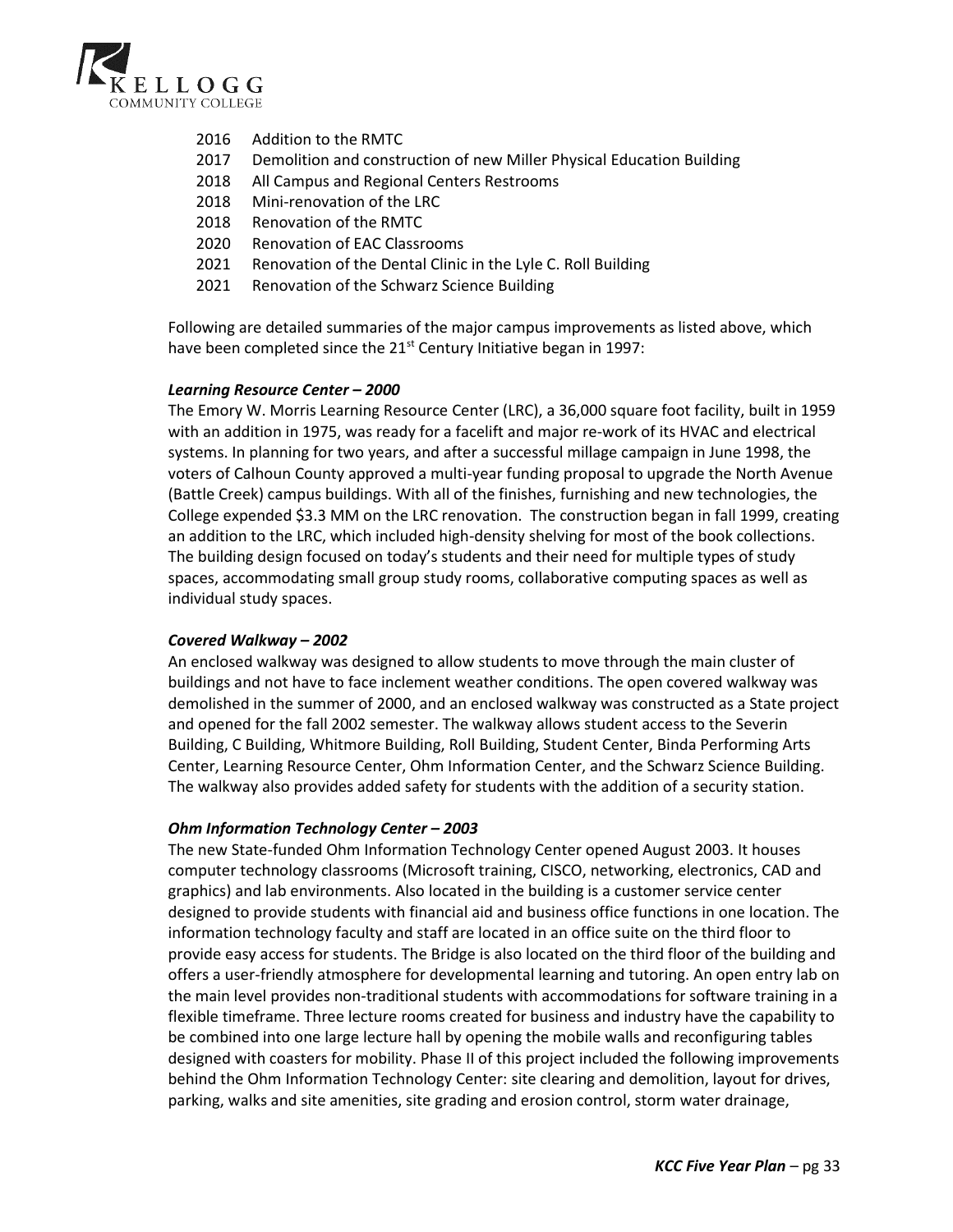

landscaping, and site lighting. This parking project created additional parking which somewhat alleviates the current lack of parking on campus.

### *Phase II Landscaping – 2003*

A landscaping project for the land adjacent to the Ohm Information Technology Center and the Schwarz Science Building was completed in August 2003. The project provided lighting, irrigation, trees, and other plants in the courtyards, around the Ohm Information Technology Center, and around the Schwarz Science Building. A landscape barrier of trees and shrubs separated the property between the back of the Learning Resource Center, Ohm Information Technology Center, Schwarz Science Building and the residential properties adjacent to the campus on Central Street. Inner duct connectivity has been buried underneath the asphalt to address future data and technology demands. New asphalt and curbing finished this project, adding faculty parking to make space for student parking in the other campus parking lots.

#### *Boiler House – 2003*

The boiler house, located inside the Information Technology Center, is a power plant designed to provide heating and cooling for the entire campus, with the exception of two campus buildings that have self-contained systems. The demolition of the old boiler house happened during May 2003 and the work process began to change the campus' two-pipe system to a fourpipe system, providing connectivity to the new central boiler and chiller system.

#### *Davidson Building Addition: Music Center – 2003*

Construction began in 2002 on a 10,000 sq. ft. addition to the Davidson Building for the Music Center of South Central Michigan. The addition was completed August 2003 and contains a large and small rehearsal hall, administrative offices, practice rooms, a small child development classroom, and a music library.

### *Utility Building – 2003*

Construction began in July 2003 on a utility building to replace the storage space for equipment and vehicles lost with the demolition of the former boiler house. The building was completed in October 2003.

#### *Whitmore Building – 2004*

Construction began in March 2003 on a College-funded renovation of the 6,200 sq. ft. Whitmore Building. The renovation was completed in July 2004, and the building now houses the Human Resources, Accounts Payable, Purchasing, and Information Services departments in a more centralized and easily accessible location for students and staff.

#### *Lyle C. Roll Building – 2005*

Construction began in fall 2004 on the State-funded renovation of the 64,724 sq. ft. Lyle C. Roll Building, completed during fall 2005. The renovation was designed to expand space and improve the learning environment of the health occupational programs, re-use an existing campus building, and centralize KCC's administrative staff. It currently houses the nursing, dental hygiene, physical therapy, and radiography programs. The renovated Roll Building space better accommodates the large population of allied health students, some of whom attend classes all three semesters of the year. The renovation of the Roll Building also created an exterior entrance to the dental hygiene training clinic that services the community. The Roll Building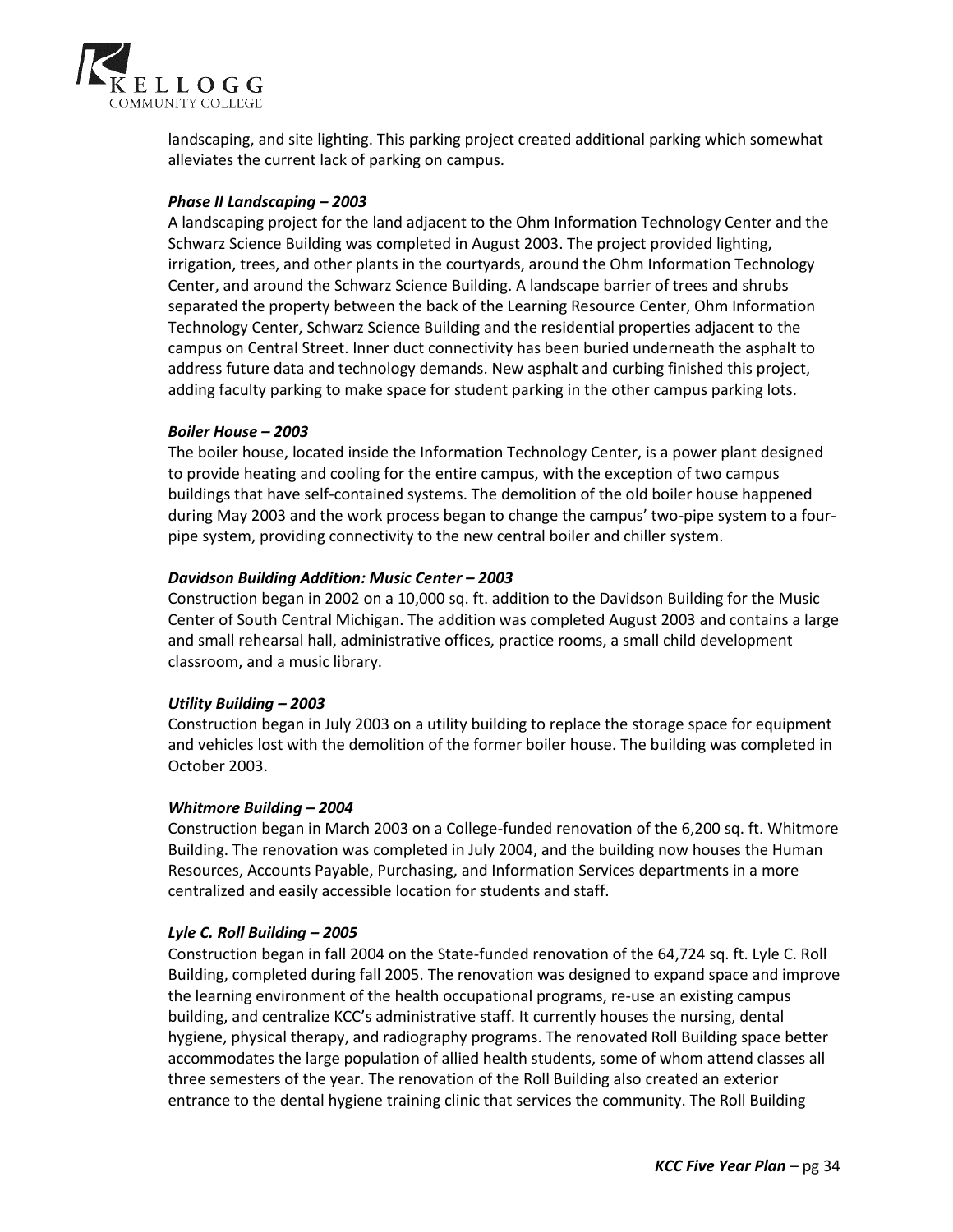

provides an excellent venue for the expansion of the allied health programs. These programs are in need of additional space to address the increased student enrollment, as well as the latest technology and lab practicums to keep in step with the increasing demands of the health field.

### *Additional Parking on Circle Drive – 2005*

Construction began in June 2004 to widen the current Circle Drive to provide 60 additional parking slots, handle two-way traffic, and increase lighting, all in an attempt to improve safety and create better access to both ends of campus. A joint entrance with KCC's neighbor, Bronson Battle Creek Hospital, was also created to allow for additional parking spaces. The City of Battle Creek added a traffic light at this entrance to remedy what had previously been a traffic hazard. Both projects were completed by August 2005.

#### *Severin Building Renovation and Bridge to C Building – 2005*

Construction began May 2005 for the renovation of the Severin Building, as well on a bridge connecting the Severin and C Classroom buildings. The two-story building houses eight classrooms as well as 13 faculty offices for the social science area of the College. Upgraded technology was added to the classrooms to enhance the instructional environment, and mechanical and electrical improvements were made. New exterior dual-pane insulating glass replaced the single-pane windows for energy efficiency. The faculty offices were upgraded to accommodate the heavy volume of students that use the building. Students use the bridge that connects the Severin and C Classroom buildings as a study area and walkway. Improvements to the bridge included mechanical upgrades, new windows, carpeting and student seating. Construction was completed in August 2005.

### **Davidson Visual & Performing Arts Center Office Renovation – 2005**

Renovation of the arts and communication faculty and staff office area of the Davidson Building began in May 2005 and was completed in December 2005. Additional storage was added for the equipment required for instruction of the arts. Windows were replaced to cut energy consumption and the mechanical and electrical systems were upgraded.

### *Front Steps Renovation and Handicap Ramp – 2009*

The main front steps entrance was in serious need of repair and in need of a ramp to accommodate the physically challenged and students with rolling book bags. The steps were chipping and the brick foundation walls were settling, so a project was completed to renovate the front steps. The College made the decision to self-fund the project in June 2009, and it was completed August 2009.

#### *C Classroom Building Renovation – 2010*

The 31,633 sq. ft. C Classroom Building was self-funded by KCC in 2010. The building was constructed in 1965 and was the second academic classroom built on the College's main campus. The building has always served as a general classroom building and contains ten classrooms, and faculty / staff office suites for the math, business and English departments. Major improvements made included replacing the mechanical, electrical, and plumbing systems. Classrooms were also enlarged to accommodate higher enrollment.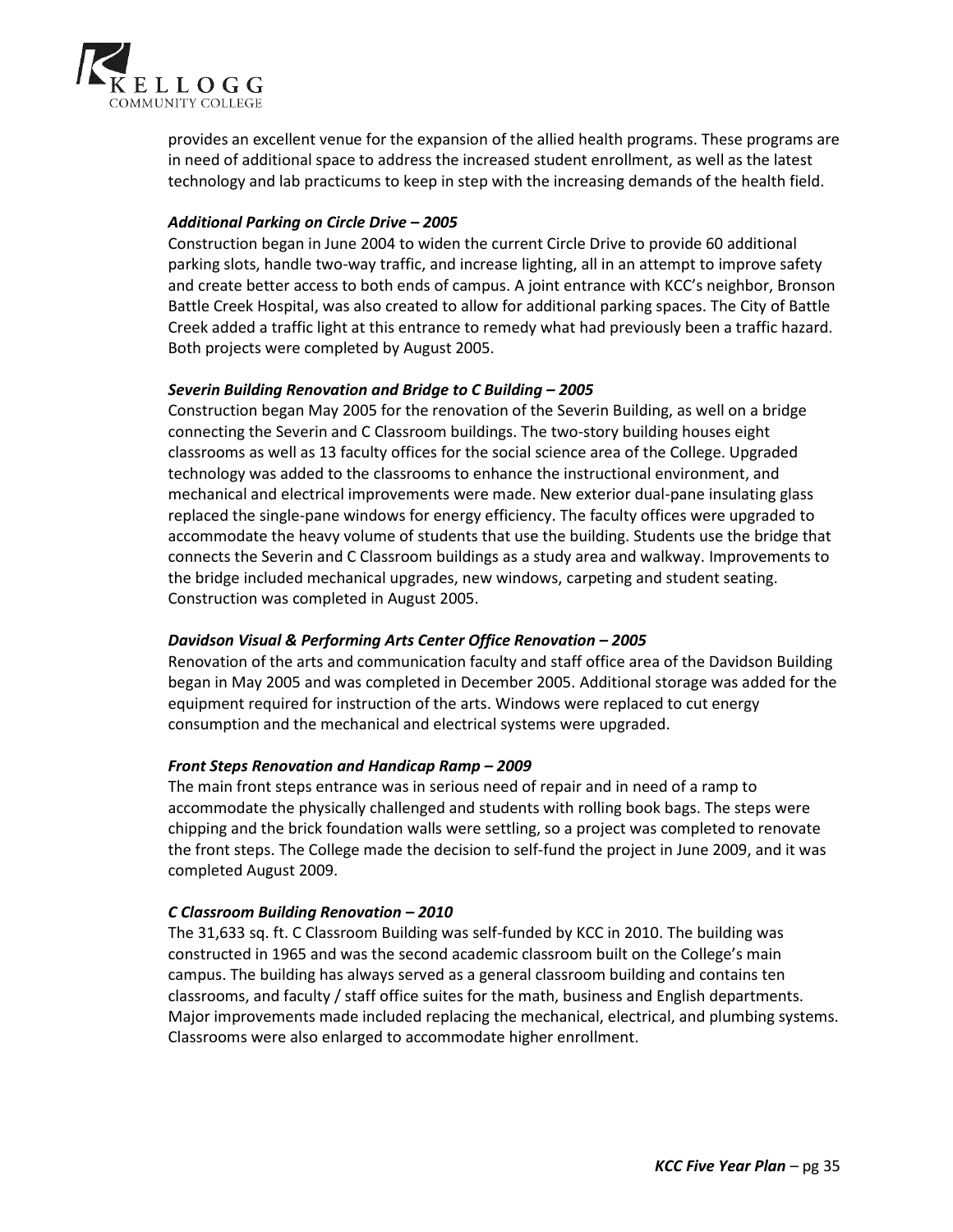

### *Lane-Thomas Building Renovation – 2012*

The 29,756 sq. ft. Lane-Thomas Building renovation and addition was self-funded by KCC in early 2011, completed in spring 2012. Originally constructed in 1965, the Lane-Thomas building was initially used for technical and trade skills education, but later became the location for the Emergency Medical Services (EMS) program, Criminal Justice, the KCC Police Academy, Facilities, Public Safety, Print & Document Services, and Shipping & Receiving. Major improvements included replacing the roof, and the mechanical, electrical, and plumbing systems. The College's bookstore relocated to the Lane-Thomas building (previously housed in the upper level of the Student Center), so that it was more accessible to students. The building also has improved general-purpose classrooms, a computer lab, and staff offices for EMS, Criminal Justice, Facilities, Public Safety, and the Police Academy departments. This addition included an enclosed stairwell and elevator, as well as a new student study area and lobby.

#### *Student Services Building Renovation – 2013*

The Student Center has served as a space for the social development of students by providing the student commons area as well as the cafeteria and the bookstore. In preparation for a complete renovation from 2012 to 2013, the bookstore was moved to the Lane-Thomas Memorial Building to make way for a new student self-service area known as "The Hub" – a concept that places all of the enrollment steps in one location. Other areas updated include the student commons area, cafeteria, the dining room with the W.K. Kellogg Memorial wall sculpture, and offices for the Student and Community Services division.

#### *Eastern Academic Center Addition – 2013*

In 2011, Kellogg Community College and Marshall Public Schools entered into an agreement regarding the use of the EAC. Marshall Public Schools needed a site for their Alternative High School students to receive their education, and the EAC was the perfect location for such a great opportunity. The building was brought up to K-12 codes before the partnership began, but soon it was apparent that the EAC was overflowing with both Marshall Alternative High School students and regular KCC students. In 2013, the Cronin Foundation granted KCC half the cost of an addition to the EAC, thereby providing the opportunity to increase the limited space at the EAC. This addition included three classrooms, a seminar room, and additional office space for shared use by KCC and the Marshall Alternative High School.

#### *Binda Performing Arts Center Renovation – 2014*

Completed in 2014, the Binda Performing Arts Center self-funded renovation included a full renovation and an addition to the building. The goal was to create a new lobby for space to hold an intermission, as well as serve as a large event location for such occurrences throughout the school year as job fairs, student organizations and events, community events, staff meetings, etc. The renovation also included additional backstage storage, new materials and finishes, new ceiling and lighting, HVAC modifications, improved acoustics for performances, refinished terrazzo flooring, and the complete replacement of the electrical and mechanical systems.

#### *Davidson Building Renovation – 2015*

The Davidson Visual and Performing Arts Center was completed in August 2015. The renovation included a complete remodel and repurposing of the building, initially constructed in 1969, with a minor office-space only renovation in 2006. In addition to art and music classroom renovations, updates to the building include the complete replacement of the electrical and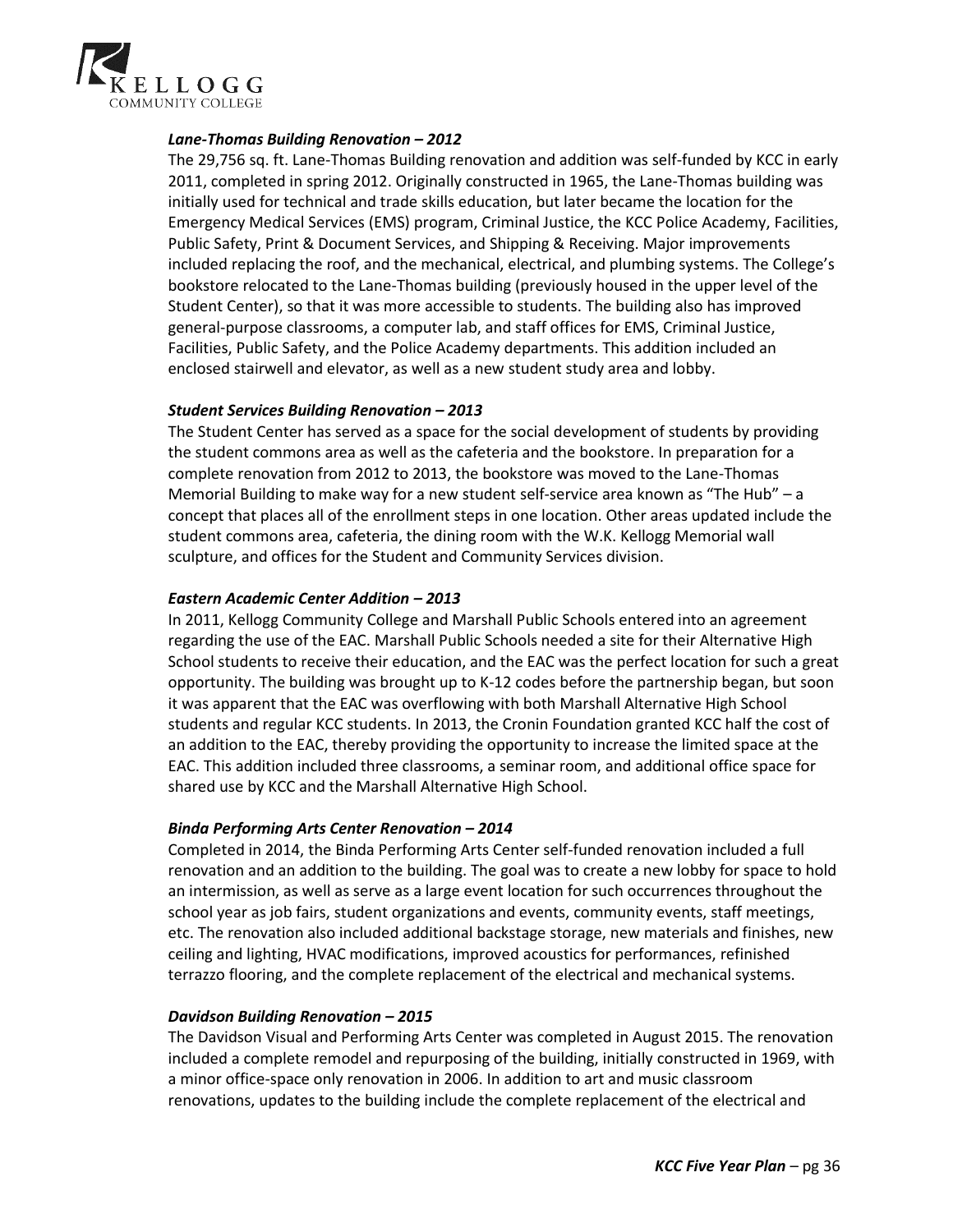

mechanical systems, HVAC modifications, a new art gallery space for student and community pieces, new seating in the auditorium used for performances and classes, the move of our Graphic Design program to the Davidson Building from another campus building, a new study lobby space in the lower level, and an additional computer lab.

### *RMTC Addition – 2016*

In 2015, the College secured funding from the Battle Creek TIFA in order to expand the RMTC training center so the College would have the space to meet the overwhelming needs of the area manufacturing companies. Along with a large section of open, finished lab space to be shared among several programs, the 8400 sq. ft. addition included classroom space for the electrical apprenticeship training program, and room to expand current training options for possible programs such as industrial technology / process control technology, mechatronics, and certifications recognizable by the industry. The Governor's TAAACCT grant helped, in part, to push the training requests beyond what the previous space could hold, so this addition was greatly needed. The addition to the RMTC serves four purposes, which are to increase advanced manufacturing training programs and services, enhance partnerships with business and industry, engage youth in industrial trade careers, and expand Workforce Solutions training and services for local business and industry.

### *Miller Physical Education Building Construction – 2018*

Completed in Fall 2018, the new Miller Physical Education building is a one-floor, 25,200 square foot building. The building houses a competition basketball/volleyball court, one academic classroom, dedicated cardio and weight rooms, men's and women's locker rooms, an athletic training room, and a concession area. There is also an out-building to house batting cages, with additional storage. This building addresses all the needs for the College's physical education and intercollegiate athletic programs that it provides for the student population. With the new building, the College has revamped its intercollegiate athletic programs to introduce men's and women's cross country (Fall 2018), women's soccer (Fall 2019), and men's and women's bowling (Fall 2020), and developed new degree programs in Health and Fitness Science, and Sport and Fitness Management, and also a new Fitness Specialist certificate.

#### *Campus and Regional Centers Restroom Renovations – 2018*

This project addressed the deficiencies in restrooms across campus and at regional centers, in order to meet ADA requirements, refresh, and repurpose to create Nursing Mother's rooms and gender-neutral facilities. Floor finishes, plumbing, and electrical lighting were replaced or addressed. The project was completed in September 2018.

#### *Learning Resource Center Upgrade – 2018*

As its first upgrade since its initial major renovation in 2000, this building received new flooring, added LED lighting, modernized the facility elevator, created new archival space, expanded the training center to hold more stations, added two new conference spaces, created a community teaching space, upgraded security cameras, rekeyed the building, and added an emergency generator. The project was completed in September 2018.

#### *RMTC Renovation – 2018*

Approved for Capital Outlay funding in 2016 and completed in 2019, the RMTC renovation significantly prolonged the lifespan of the existing building and site by addressing key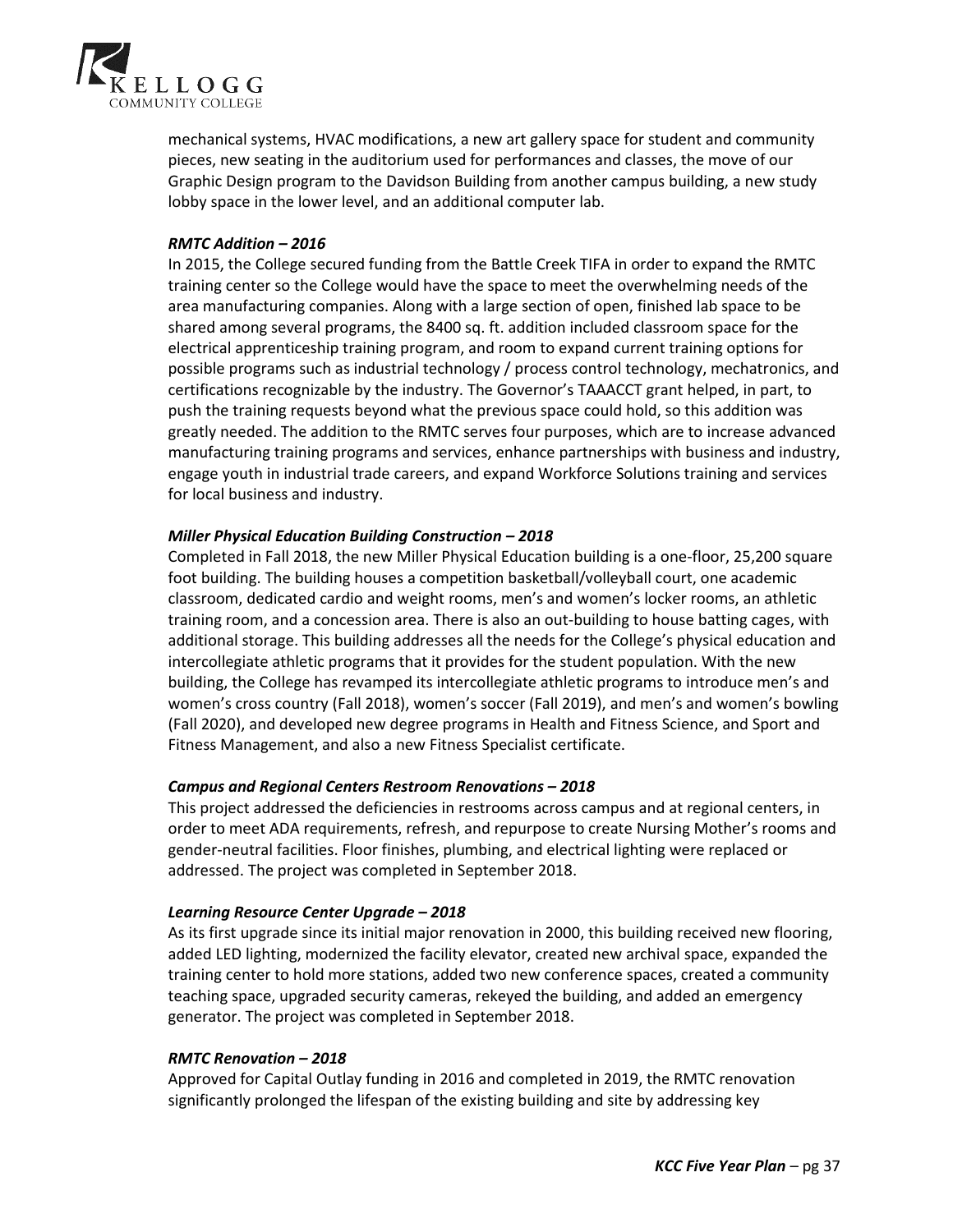

deficiencies in the building's envelope (re-roofing and new insulation) and infrastructure components [new energy-efficient HVAC system, new electrical infrastructure (lighting, power, and communications), and repaving of existing drives and parking areas]. The renovation has improved instructional and support services to students, as it allows for increased classroom capacity, improved student flow, better customer and instructional service, and a relocated study resources area for greater student success and learning outcomes.

### *Physical Plant – 2019*

In 2019, 5 of the 10 boilers and 1 of the 2 chillers on campus were rebuilt. The remaining boilers and chiller will be completed in the near future in order that the lifecycles can be spread out over time and not have to be replaced all at once.

#### *EAC Classroom Renovations – 2020*

In 2019, the College began the renovation of classrooms at the EAC in order to meet the needs of the community and industry on the eastern side of the KCC district. The renovation included the repurposing of 6 general classrooms into 3 occupational training labs, including a nurse aide training lab, a mechatronics lab, and a welding lab. Other improvements to the building included new HVAC in that section of the building, new lighting, painting, a new delivery service driveway for the welding lab, and the replacement of old carpeting in the hallways.

### *Lyle C. Roll Building's Dental Clinic Renovation – 2021*

The COVID pandemic in 2020-2021 resulted in changes to social distancing within the dental clinic on the College's campus. These restrictions forced the College to operate at half capacity, serving half the number of students within the Dental Hygiene program, so the College addressed the issue by redesigning the clinic to meet the new requirements. The new layout adds partitions and additional space between each of the 10 dental chairs by repurposing the existing locker rooms and adjunct offices, and restores the locker rooms and adjunct office by renovating an existing storage room. Also included within this project was the replacement of all 10 dental clinic chairs, new computers for the new treatment areas, and additional furniture items.

#### *Schwarz Science Building Renovation – 2003 & 2021*

The 23,118 sq. ft. Career Development Center was renovated in 2002 and completed in 2003 to the new Schwarz Science Building. The renovation resulted in the improvement of programming by connecting instruction with technology in a flexible learning environment. The renovated building contains several labs: two large tiered, one small lecture, one physics/physical science, one miscellaneous, one chemistry, one biology, and an anatomy/physiology. All labs have adjoining prep rooms. Storage rooms accommodate both equipment and acid storage. Four refrigerators and a deionization unit provide the needed support for lab experiments. Lighted storage units in the lower-level hallway provide a visual display of science equipment and instruments. Technology in the building includes overhead projection, document cameras, and hands on computer software. The building is also supplied with safety showers and ventilated hoods to provide students the safest lab environment possible. In 2004, benches were installed in the hallways to accommodate student seating between class sessions. In 2021, the College upgraded general finishes and addressed an ADA issue with the chair lift as it could only operate from the walkway level to the first floor. The new lift will allow for travel to the second floor. The upgrade also included the replacement of lighting with LEDs.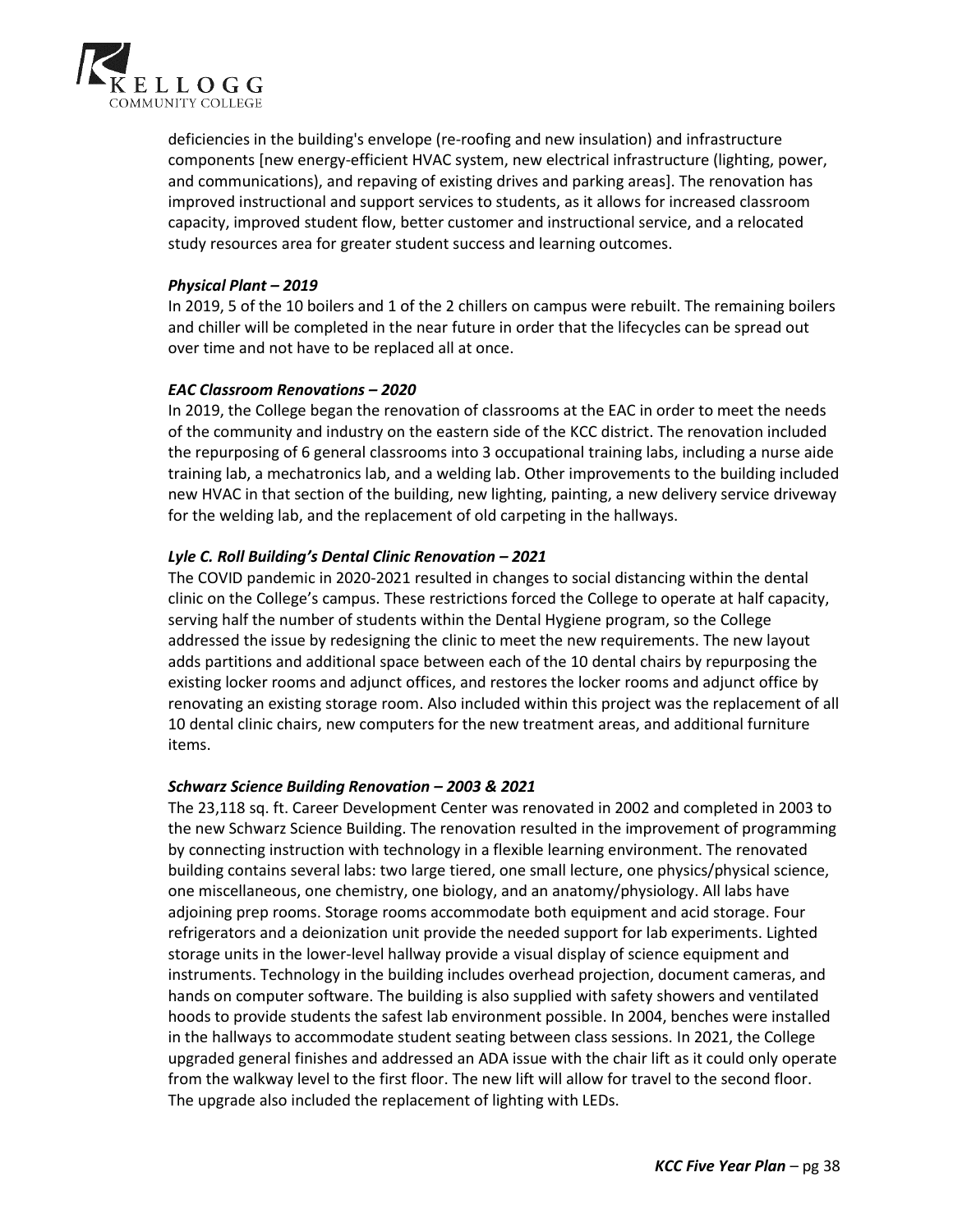

## **Other Campus Improvements**

Since the facilities study was completed in 1997, the College has made changes and updates in numerous areas. Listed below are other campus improvements by year in which they occurred:

| 1998 | Learning Resource Center            | New roof and skylight                                        |
|------|-------------------------------------|--------------------------------------------------------------|
| 2001 | Severin Building                    | Remodeled second floor classrooms                            |
| 2001 | Severin Building                    | Remodeled second floor restrooms                             |
| 2001 | <b>Binda Theatre</b>                | Remodeled restrooms                                          |
| 2001 | Lane-Thomas Building                | Re-striped parking lot                                       |
| 2001 | Miller Building                     | Re-landscaped brick sign at Roosevelt                        |
| 2001 | <b>Main Campus</b>                  | Widened and resurfaced service road                          |
| 2001 | Lane-Thomas Building                | Repaired and repainted steps                                 |
| 2001 | <b>Main Campus</b>                  | Replaced lighting on Circle Drive                            |
| 2001 | <b>Main Campus</b>                  | Replaced two storm drains along North Avenue                 |
| 2002 | <b>Binda Theatre</b>                | Replaced and upgraded lighting                               |
| 2002 | <b>Binda Theatre</b>                | Painted ceiling and trim                                     |
| 2002 | Davidson Building                   | Renovated D202 (carpet, furniture, technology,<br>acoustics) |
| 2002 | <b>Fremont Street Service Drive</b> | Widened and re-paved service drive                           |
| 2002 | <b>Main Campus</b>                  | New gas line and centralized gas meters installed            |
| 2002 | Main Campus                         | Installed new main power lines                               |
| 2002 | Main Campus                         | Installed new hydronic pipe lines                            |
| 2002 | <b>Main Campus</b>                  | Installed new campus directional signage                     |
| 2002 | <b>Main Campus</b>                  | Built ADA ramp onto the Student Center                       |
| 2002 | <b>Main Campus</b>                  | Landscaping and new plantings in Roll courtyard              |
| 2002 | <b>Student Center</b>               | Student Center Upper Level renovation                        |
| 2002 | <b>RMTC</b>                         | Re-surfaced parking lot                                      |
| 2003 | <b>Student Center</b>               | Re-carpeted corridors in lower level                         |
| 2003 | Fehsenfeld Center                   | Increased ventilation in telephone/head end room             |
| 2003 | Bookstore                           | Increased size of cage                                       |
| 2003 | Phase II Landscaping                | Additional parking spaces and landscaping created            |
| 2003 | Severin Building                    | Window replacement                                           |
| 2003 | Roll & Miller Buildings             | Resurfaced parking lots/designed additional spaces           |
| 2003 | Davidson Building                   | Resurfaced parking lot                                       |
| 2003 | Davidson Building                   | Re-landscaped front of building                              |
| 2003 | Davidson Building                   | Painted walls/ceilings/hallways on main level                |
| 2003 | Davidson Building                   | Replaced walls/ceiling lights in art gallery                 |
| 2003 | Davidson Building                   | Replaced furniture in the lobby & art gallery                |
| 2003 | Davidson Building                   | Replaced bulletin boards on main level with tack<br>surfaces |
| 2003 | Davidson Building                   | Installed new exterior lighting                              |
| 2003 | <b>Grahl Center</b>                 | Re-carpeted corridors and main office area                   |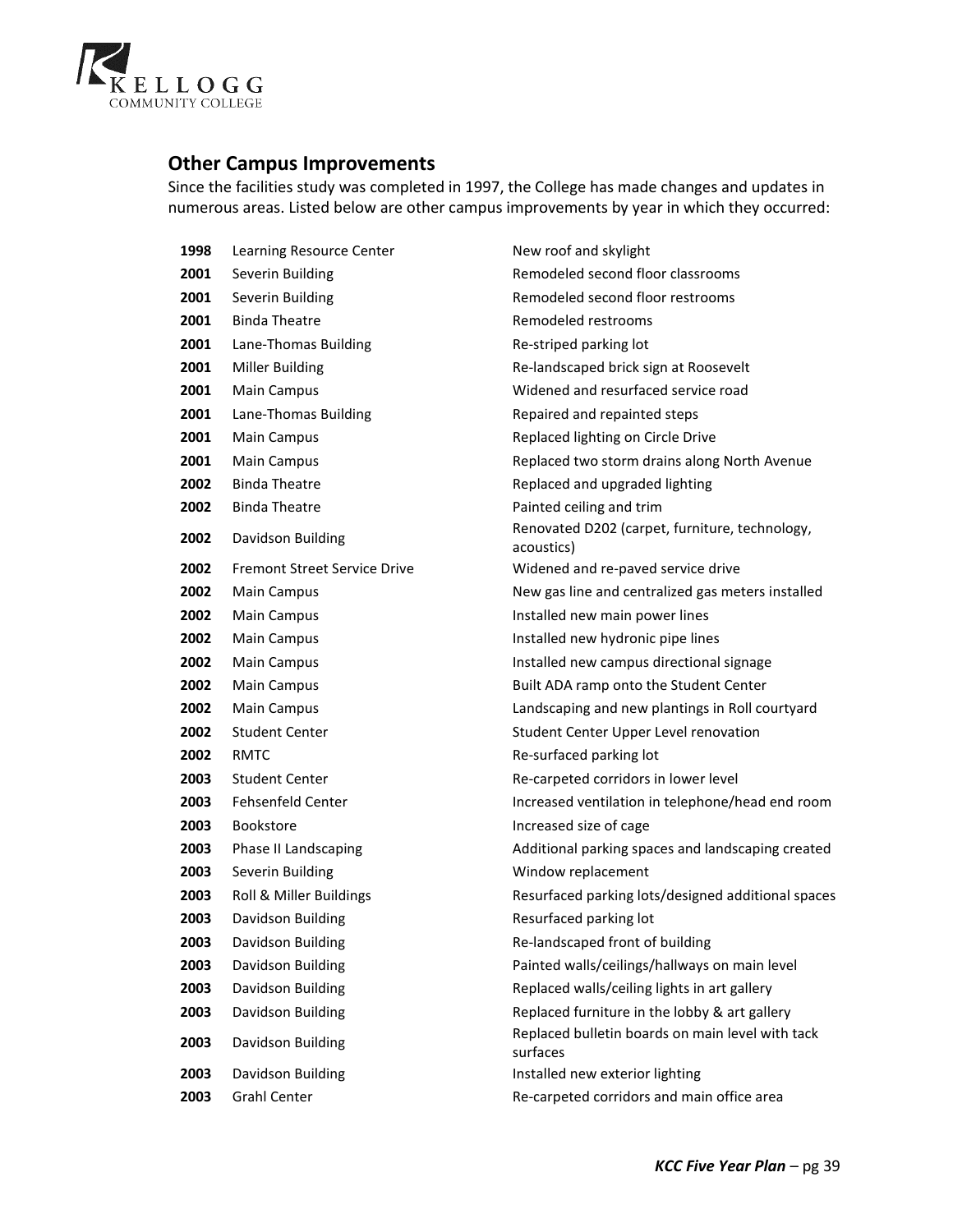

| 2003 | <b>Grahl Center</b>                   | Installed heat-tape on roof drip edge to prevent leaks                                                     |
|------|---------------------------------------|------------------------------------------------------------------------------------------------------------|
| 2003 | Covered Walkway                       | Replaced carpet tiles with porcelain pavers                                                                |
| 2004 | Lane-Thomas Building                  | Carpeted and painted new EMS offices                                                                       |
| 2004 | Lane-Thomas Building                  | Upgraded wall paint and sink in EMS classroom                                                              |
| 2004 | Lane-Thomas Building                  | Upgraded wall paint and sink for temporary nurses<br>testing room and classroom                            |
| 2005 | RMTC, Lot E, H                        | Resealed and repaired parking lot                                                                          |
| 2005 | Eastern Academic Center               | Resealed and repaired parking lot                                                                          |
| 2005 | <b>Fehsenfeld Center</b>              | Resealed and repaired parking lot                                                                          |
| 2005 | Grahl Center, Lot G                   | Resealed and repaired parking lot                                                                          |
| 2005 | Circle Drive                          | Installed new plants and rock beds                                                                         |
| 2005 | <b>Battle Creek Campus</b>            | Refreshed mulch beds and replaced plants in mall                                                           |
| 2005 | RMTC                                  | HVAC controls upgraded                                                                                     |
| 2005 | <b>Battle Creek Campus</b>            | Upgraded lighting on Fremont Street entrance using<br>existing poles                                       |
| 2005 | <b>Battle Creek Campus</b>            | Upgraded exterior signage and added banners                                                                |
| 2005 | <b>Whitmore Building</b>              | Built mini café coffee and soft beverage station                                                           |
| 2005 | <b>Battle Creek Campus</b>            | Soccer field - Installed bleachers, scoreboard, fence                                                      |
| 2005 | Battle Creek Campus - Miller Building | Installed irrigation and re-landscaped                                                                     |
| 2005 | <b>Battle Creek Campus</b>            | Installed irrigation and re-landscaped North Avenue<br><b>KCC</b> sign                                     |
| 2005 | <b>Battle Creek Campus</b>            | Re-sealed and re-striped four parking lots                                                                 |
| 2006 | <b>Fehsenfeld Center</b>              | Replaced 280 classroom chairs with adult seating                                                           |
| 2006 | <b>Battle Creek Campus</b>            | Replaced seating in the cafeteria and Student Center                                                       |
| 2007 | RMTC                                  | Landscaping redone                                                                                         |
| 2007 | <b>Battle Creek Campus</b>            | Irrigation installed on the Circle Drive                                                                   |
| 2008 | <b>RMTC</b>                           | Installed energy efficient lighting                                                                        |
| 2008 | RMTC, Grahl and Fehsenfeld Centers    | Security enhancements (cameras, door lock panic<br>buttons)                                                |
| 2008 | Whitmore Building/Walkway             | Installed (3) wide screen display monitors f/events                                                        |
| 2008 | <b>Grahl Center</b>                   | Installed new wallpaper in corridors                                                                       |
| 2008 | Grahl Center                          | Installed new carpet in (2) classrooms and office area                                                     |
| 2008 | <b>Student Center</b>                 | Renovated Bruin Café - new laminated tables and wall<br>dividers, painted walls, purchased new tablecloths |
| 2008 | <b>Student Center</b>                 | New workstations (2) purchased for admissions                                                              |
| 2008 | <b>Battle Creek Main Campus</b>       | New interior/exterior no smoking signage installed                                                         |
| 2008 | <b>Binda Performing Arts Center</b>   | New theater seating                                                                                        |
| 2008 | <b>Binda Performing Arts Center</b>   | New carpeting in theater                                                                                   |
| 2008 | Lane-Thomas Building                  | New vinyl flooring on first floor ramp                                                                     |
| 2008 | <b>Student Center</b>                 | New tables and chairs in the Café Connection                                                               |
| 2008 | <b>Student Center</b>                 | New stove and griddle for Bruin kitchen                                                                    |
| 2008 | Lane-Thomas Building                  | Reception station, tables, chairs for Testing Center                                                       |
| 2009 | <b>Student Center</b>                 | New garbage disposal for Bruin kitchen                                                                     |
|      |                                       |                                                                                                            |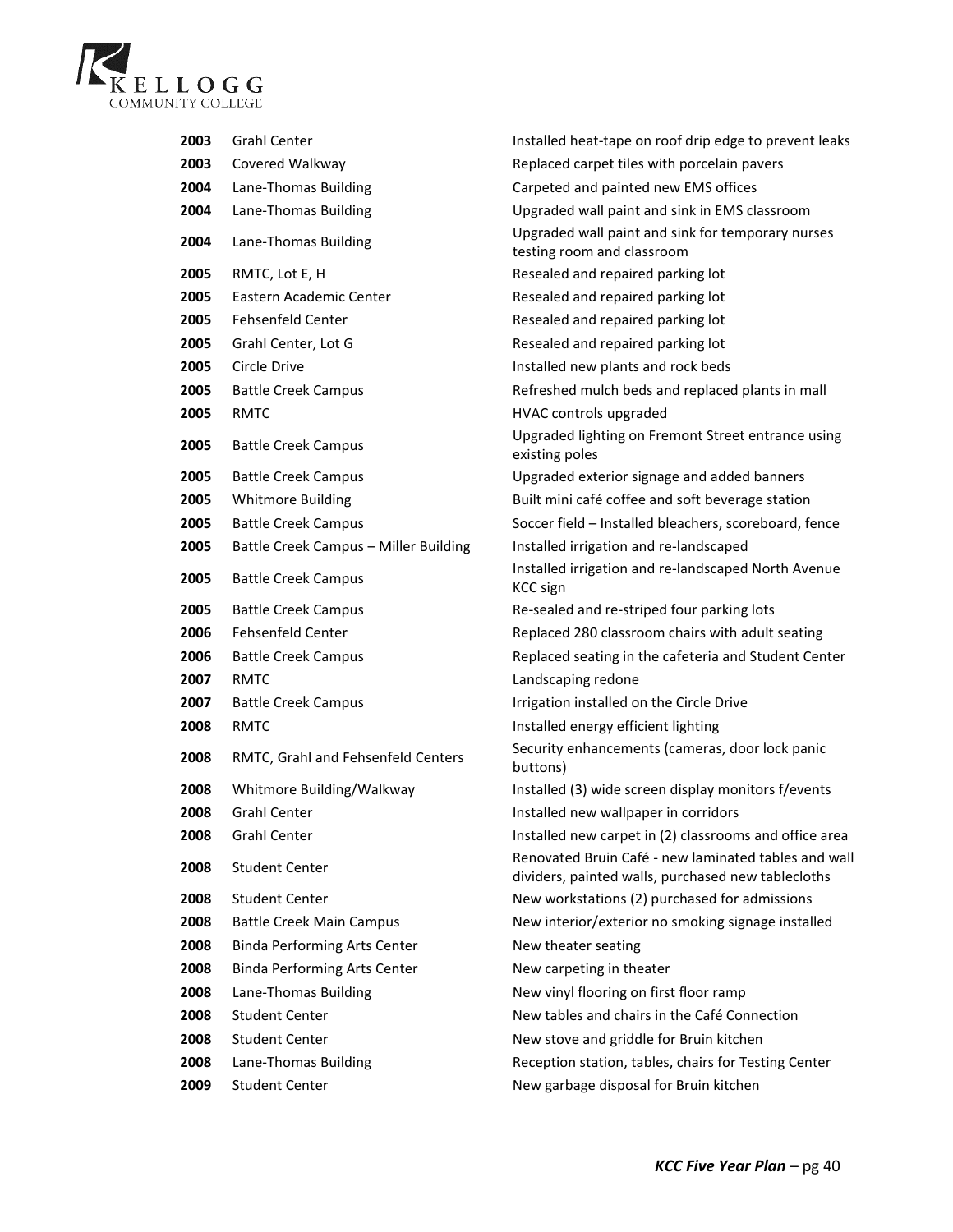

| 2009 | <b>RMTC</b>                           | Upgraded industrial trades area; created automated<br>robotics lab                 |
|------|---------------------------------------|------------------------------------------------------------------------------------|
| 2009 | Ohm Information Technology Center     | New chairs in the OITC business and industry rooms                                 |
| 2009 | Ohm Information Technology Center     | Wall paneling installed in O103, O104, O107, O108,<br>0109                         |
| 2009 | <b>Grahl Center</b>                   | Installed electronic locks                                                         |
| 2009 | <b>RMTC</b>                           | Installed new exterior doors                                                       |
| 2010 | <b>RMTC</b>                           | Installed solar array and wind turbines                                            |
| 2010 | <b>Roll Building</b>                  | Installed new exterior door and built in floor mats in the<br>NW foyer entrance    |
| 2010 | <b>Roll Building</b>                  | Renovated the service elevator and added new signage                               |
| 2010 | Lane-Thomas Parking Lot / Fremont St. | New Curbing Added                                                                  |
| 2010 | <b>Roll Building</b>                  | Renovated service area                                                             |
| 2010 | <b>RMTC</b>                           | Renovated Welding Lab to add more workstations                                     |
| 2011 | <b>Grahl Center</b>                   | Installed new boilers, cooling tower, DDC Controls                                 |
| 2011 | <b>Schwarz Science Building</b>       | <b>Expanded Anatomy lab</b>                                                        |
| 2011 | Davidson Building                     | Repaired pedestrian bridge                                                         |
| 2011 | <b>Whitmore Building</b>              | Installed outdoor seat wall bench                                                  |
| 2011 | <b>Fehsenfeld Center</b>              | Enhanced DDC Controls for HVAC system                                              |
| 2011 | <b>RMTC</b>                           | Installed electrical vehicle charging station                                      |
| 2011 | <b>Main Campus</b>                    | Installed electrical vehicle charging station                                      |
| 2012 | Eastern Academic Center               | Installed two new boilers                                                          |
| 2013 | Ohm Information Technology Center     | Renovated Testing & Assessment Center, and Academic<br>Support Center (The Bridge) |
| 2013 | Circle Drive                          | Historical Marker installation and landscaping                                     |
| 2013 | Eastern Academic Center               | Addition of 3 classrooms, seminar room, and offices                                |
| 2014 | <b>Grahl Center</b>                   | Upgraded carpet in five classrooms; painted;<br>landscaped                         |
| 2014 | Severin Building                      | Replaced exterior sandstone and interior walls due to<br>water damage              |
| 2016 | <b>Roll Building</b>                  | Patched roof and partially repaired building envelope                              |
| 2016 | Fremont Street & Parking Lots         | Repaved and restriped                                                              |
| 2016 | <b>Roll Building</b>                  | Repaired roof                                                                      |
| 2016 | <b>Roll Building</b>                  | Masonry work                                                                       |
| 2017 | Ohm Information Technology Center     | Installed thermostatically controlled vent system                                  |
| 2017 | <b>Schwarz Science Building</b>       | Replaced roof                                                                      |
| 2017 | Eastern Academic Center               | Interior finishes and new reception cubicle system                                 |
| 2018 | Severin Building                      | New corridor flooring                                                              |
| 2018 | Regional Centers and main campus      | Created Nursing Mother's rooms and all-gender<br>restrooms with ADA accessibility  |
| 2018 | Regional Centers and main campus      | Upgraded restroom finishes                                                         |
| 2018 | Severin Building                      | Minor upgrades to Social Science office space                                      |
| 2018 | <b>Main Campus</b>                    | Repaved Roosevelt Drive and Parking Lots G and I                                   |
| 2018 | Main Campus                           | Added new lighting, cameras, and phones for safety                                 |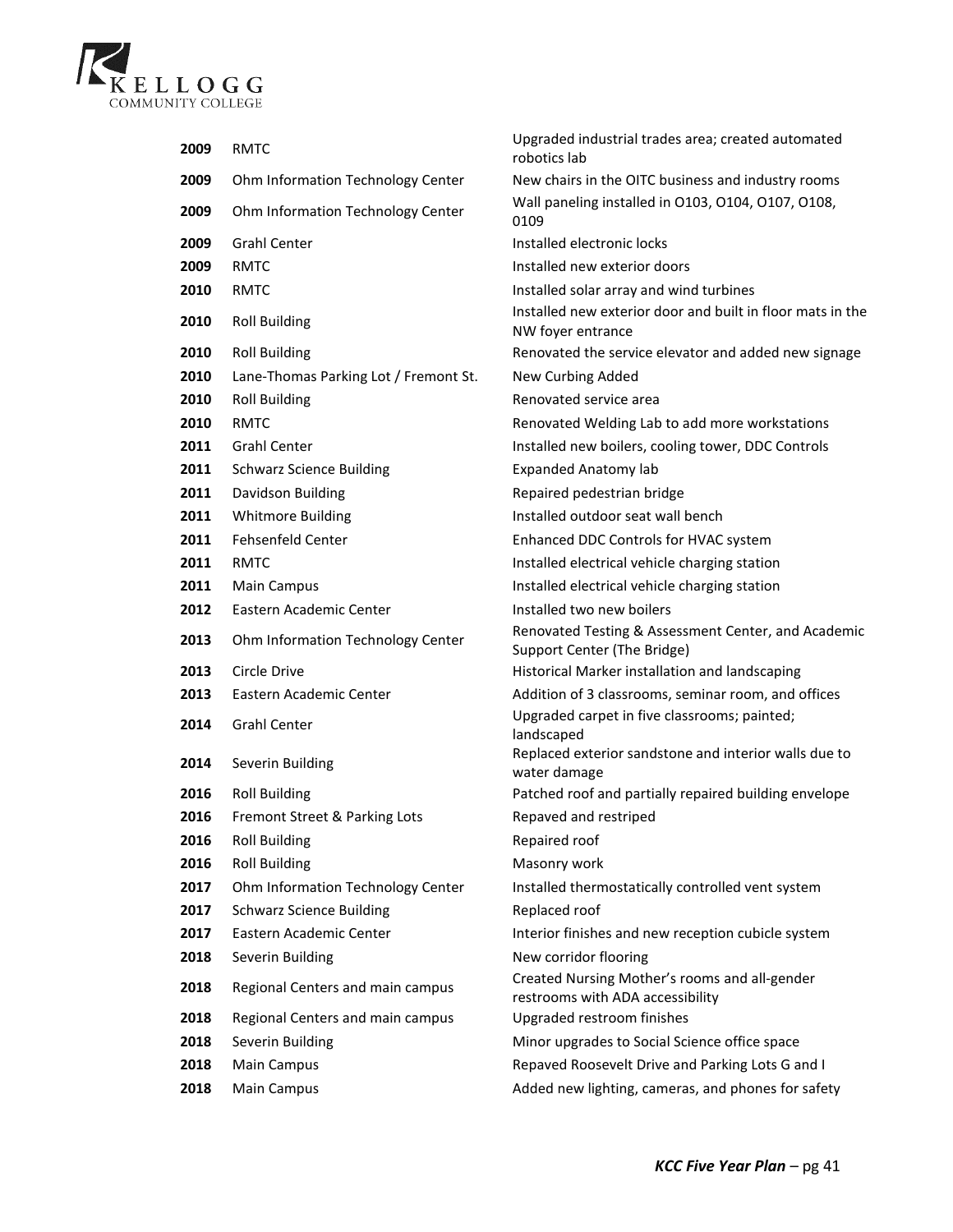

| 2019 | <b>Main Campus</b>   | Structurally repaired campus walkways                                                       |
|------|----------------------|---------------------------------------------------------------------------------------------|
| 2019 | Severin Building     | Renovated Early Childhood Education lab (SB209) to<br>meet accreditation requirement        |
| 2019 | Roll Building        | Roof replacement                                                                            |
| 2019 | Roll Building        | Renovated Nursing Program tiered lecture hall (R210)<br>to address ADA issues and usability |
| 2019 | Lane-Thomas Building | Two new offices                                                                             |
| 2019 | Lane-Thomas Building | Refurbished EMS ambulance                                                                   |
| 2019 | Parking Lot H        | Resurfaced and relined to address safety issues                                             |
| 2019 | Main Campus          | Northside Gateway enhancement                                                               |
| 2021 | Circle Drive         | Resurfacing                                                                                 |
| 2021 | Main Campus          | LED lighting throughout campus                                                              |
| 2021 | Miller PE Building   | Boiler replacements                                                                         |
| 2021 | <b>Main Campus</b>   | Server room A/C replacement                                                                 |
| 2021 | Main Campus          | Reflecting Pools restoration                                                                |

## **B. BUILDING AND CLASSROOM UTILIZATION RATES**

The following chart contains building and classroom utilization rates for teaching space per building at all campus locations, identifying classroom and lab usage rates. The following data reflects trackable usage by students only. Some campus events are not reportable and therefore are not included in the data below.

| SPACE UTILIZATION AVERAGE: SPRING SEMESTER 1/1/20 - 5/9/20 |                             |                    |                                 |                    |                                |                    |                                |                    |                |                    |
|------------------------------------------------------------|-----------------------------|--------------------|---------------------------------|--------------------|--------------------------------|--------------------|--------------------------------|--------------------|----------------|--------------------|
| <b>BUILDING</b>                                            | <b>PEAK</b><br>$(10am-3pm)$ |                    | <b>OFF PEAK</b><br>$(8am-10am)$ |                    | <b>OFF PEAK</b><br>$(3pm-5pm)$ |                    | <b>EVENING</b><br>$(5pm-10pm)$ |                    | <b>WEEKEND</b> |                    |
|                                                            | %<br>utilized               | $%$ of<br>capacity | %<br>utilized                   | $%$ of<br>capacity | %<br>utilized                  | $%$ of<br>capacity | %<br>utilized                  | $%$ of<br>capacity | %<br>utilized  | $%$ of<br>capacity |
| <b>Binda Theater:</b>                                      | 8.82%                       | 25.00%             | 9.40%                           | 34.38              | 6.45%                          | 25.00%             | 6.88%                          | 25.00%             | 0.53%          | 25.00%             |
| C Classroom<br><b>Building:</b>                            | 36.43%                      | 66.10%             | 24.64%                          | 61.58%             | 12.96%                         | 74.51%             | 16.71%                         | 34.83%             | 0.00%          | 0.00%              |
| <b>Davidson</b><br><b>Building:</b>                        | 23.46%                      | 32.49%             | 7.90%                           | 13.10%             | 10.70%                         | 28.44%             | 16.38%                         | 26.88%             | 0.26%          | 6.31%              |
| EAC:                                                       | 6.10%                       | 25.54%             | 0.06%                           | 7.69%              | 0.60%                          | 3.85%              | 3.33%                          | 35.36%             | 0.00%          | 0.00%              |
| <b>Fehsenfeld</b><br>Center:                               | 11.07%                      | 33.00%             | 5.62%                           | 27.08%             | 5.07%                          | 20.83%             | 8.21%                          | 14.91%             | 0.00%          | 0.00%              |
| <b>Grahl Center:</b>                                       | 6.73%                       | 19.64%             | 3.12%                           | 6.50%              | 7.18%                          | 15.35%             | 13.94%                         | 20.55%             | 0.00%          | 0.00%              |
| LRC:                                                       | 24.91%                      | 43.06%             | 25.27%                          | 33.33%             | 0.00%                          | 0.00%              | 0.00%                          | 0.00%              | 0.00%          | 0.00%              |
| Lane-Thomas<br><b>Building:</b>                            | 12.24%                      | 175.12%            | 12.02%                          | 180.09%            | 9.41%%                         | 191.67%            | 6.90%                          | 179.06<br>%        | 0.38%          | 3.36%              |
| <b>Miller PE</b><br><b>Building:</b>                       | 11.87%                      | 15.42%             | 17.92%                          | 0.44%              | 0.00%                          | $0.00\%$           | 0.00%                          | 0.00%              | 0.00%          | 0.00%              |
| Ohm<br><b>Information</b><br><b>Technology</b><br>Center:  | 24.76%                      | 49.82%             | 15.63%                          | 41.14%             | 16.26%                         | 39.19%             | 12.43%                         | 34.65%             | 0.10%          | 10.71%             |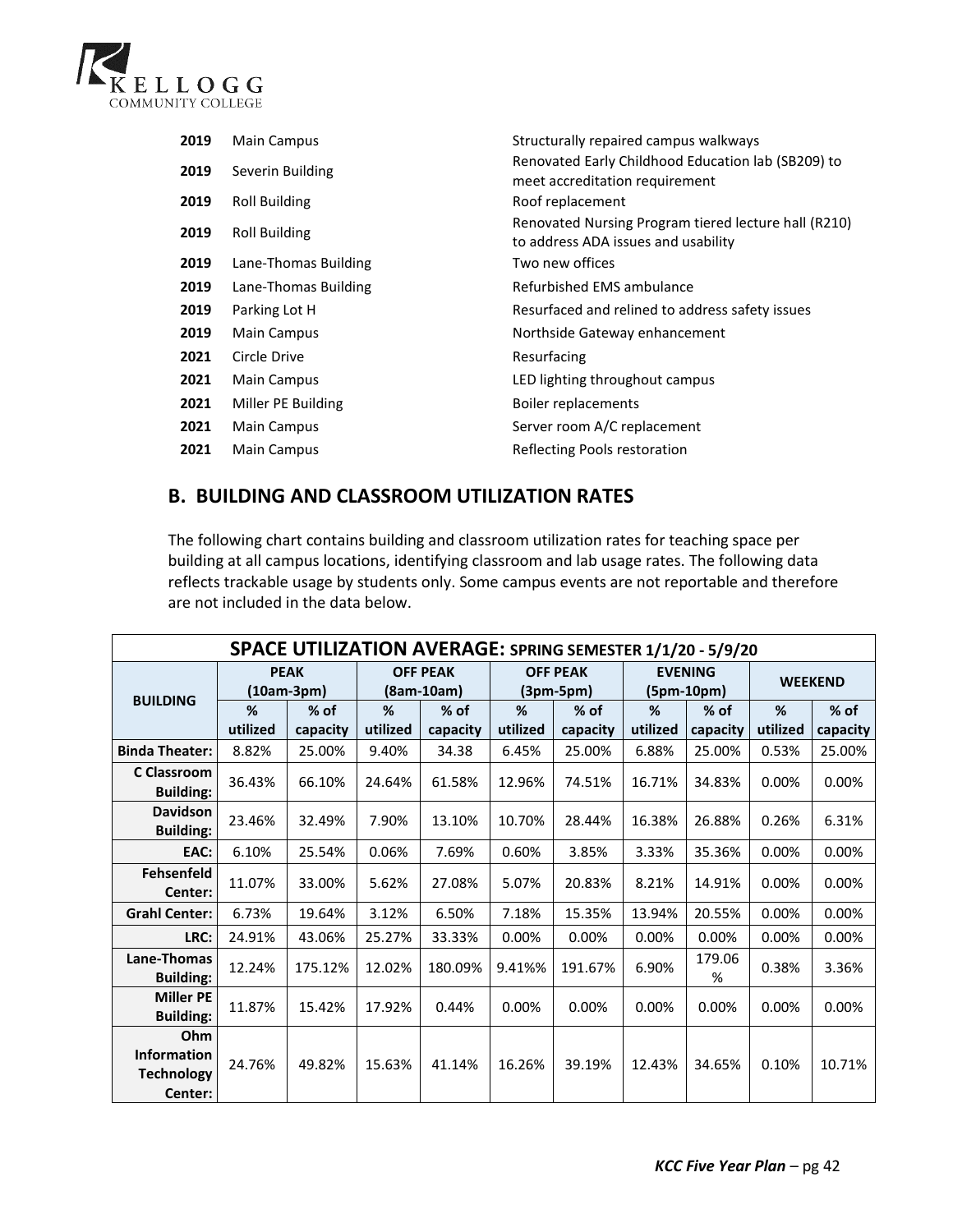

| <b>Roll Building:</b>                                | 32.29% | 36.69% | 26.24% | 42.13%   | 19.59% | 34.70% | 5.48%  | 32.31% | 0.00% | 0.00%  |
|------------------------------------------------------|--------|--------|--------|----------|--------|--------|--------|--------|-------|--------|
| <b>RMTC:</b>                                         | 21.37% | 0.00%  | 24.23% | $0.00\%$ | 13.69% | 0.00%  | 0.15%  | 15.63% | 0.00% | 0.00%  |
| <b>Schwarz</b><br><b>Science</b><br><b>Building:</b> | 42.15% | 49.28% | 32.68% | 37.66%   | 27.55% | 56.90% | 17.55% | 44.34% | 0.00% | 0.00%  |
| <b>Severin</b><br><b>Building:</b>                   | 35.06% | 50.63% | 19.07% | 49.54%   | 5.95%  | 53.07% | 19.21% | 30.49% | 1.15% | 11.11% |

## **C. FACILITY STANDARDS**

KCC is not a research facility or hospital. However, the RMTC does use industrial machinery and complies with OSHA standards for industrial trades.

## **D. FUNCTIONALITY OF EXISTING BUILDINGS**

The existing buildings at KCC have continued to serve their function, though at a diminished level as programs, curricula, teaching methods and delivery systems evolve. The purpose of this  $21<sup>st</sup>$  Century Initiative is to systematically improve the quality of the physical facilities across KCC's campuses in order to provide the highest quality educational opportunities for its students and constituents.

## **E. REPLACEMENT VALUE OF EXISTING BUILDINGS**

The current insured replacement value of all College facilities and contents is approximately \$157,000,000.

## **F. UTILITY SYSTEM CONDITION**

The utility system condition for each building (i.e. HVAC, water and sewage, electrical, etc.), is as follows:

| UTILITY SYSTEM CONDITIONS KEY |                                                                                                                                                                           |  |  |  |  |  |
|-------------------------------|---------------------------------------------------------------------------------------------------------------------------------------------------------------------------|--|--|--|--|--|
|                               | Excellent Systems modernized with direct digital control systems<br>Adequate Systems meet minimum code requirements<br>Poor Systems do not meet minimum code requirements |  |  |  |  |  |
|                               |                                                                                                                                                                           |  |  |  |  |  |
|                               |                                                                                                                                                                           |  |  |  |  |  |

| <b>Building</b>                          | <b>Facility Age</b> | <b>Utility System Condition</b> |
|------------------------------------------|---------------------|---------------------------------|
| <b>Binda Performing Arts Center</b>      | 61 yrs              | Excellent                       |
| C Classroom Building                     | 56 yrs              | Excellent                       |
| Eastern Academic Center                  | 20 yrs              | Excellent                       |
| Davidson Visual & Performing Arts Center | 52 yrs              | Excellent                       |
| <b>Fehsenfeld Center</b>                 | 25 yrs              | Adequate                        |
| <b>Grahl Center</b>                      | 27 yrs              | Adequate                        |
| Lane-Thomas Building                     | 60 yrs              | Excellent                       |
| Miller PE Building                       | 3 yrs               | Excellent                       |
| Learning Resource Center                 | 61 yrs              | Excellent                       |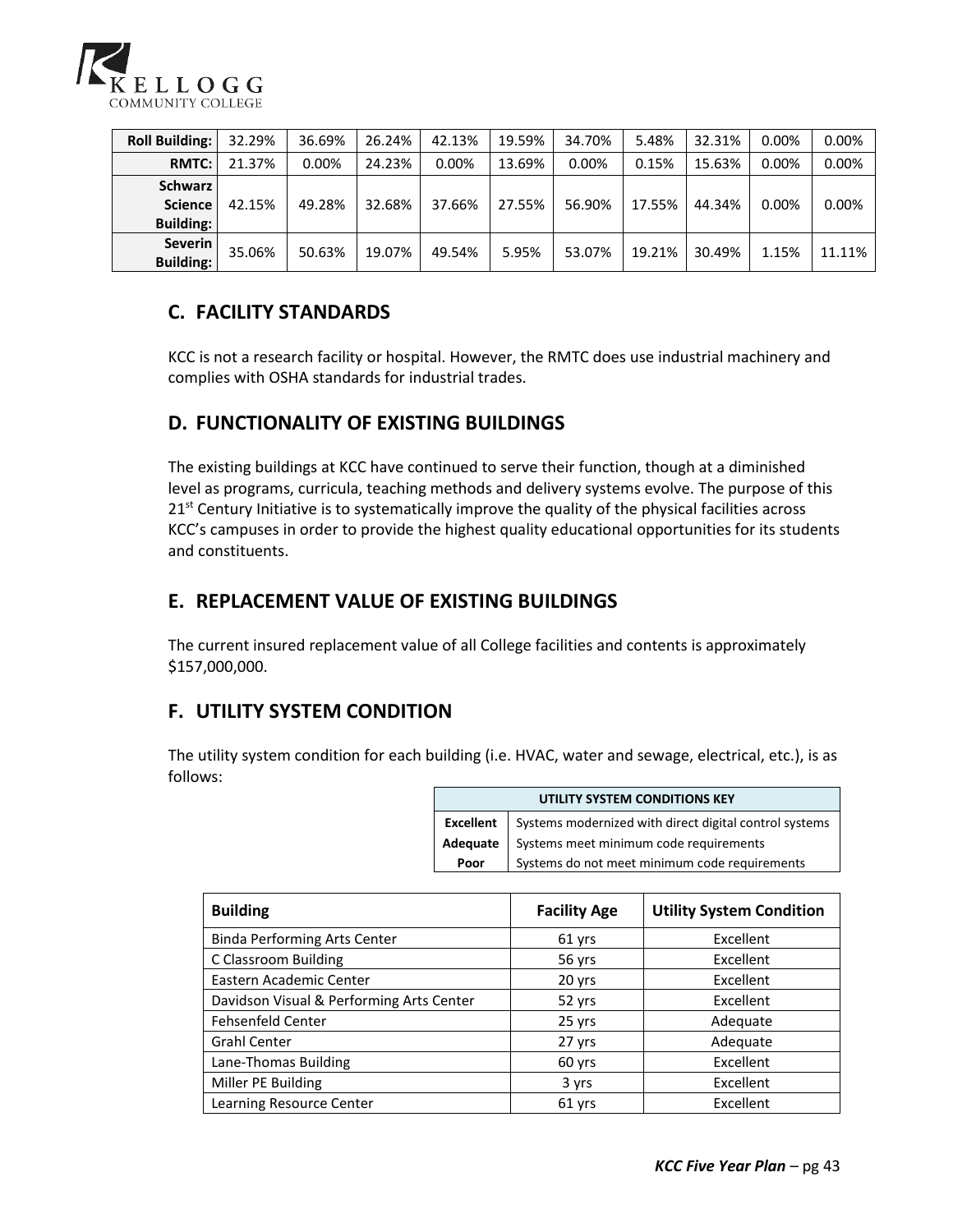

| Ohm Information Technology Center        | 18 yrs | Excellent |
|------------------------------------------|--------|-----------|
| Regional Manufacturing Technology Center | 32 yrs | Excellent |
| Roll Health & Administration Building    | 43 yrs | Adequate  |
| <b>Schwarz Science Building</b>          | 62 yrs | Adequate  |
| Severin Building                         | 62 yrs | Adequate  |
| <b>Student Center</b>                    | 61 yrs | Excellent |
| <b>Whitmore Building</b>                 | 62 yrs | Adequate  |

## **G. FACILITY INFRASTRUCTURE CONDITION**

The condition of the facility infrastructure (parking lots, roads, and bridges) is considered "adequate", as some surfaces are still in need of repair or repaving.

## **H. ADEQUACY OF EXISTING BUILDINGS AND INFRASTRUCTURE TO MEET CURRENT AND PROJECTED NEEDS**

With the improvements recommended under the 21<sup>st</sup> Century Initiative and under this five-year plan, the existing facilities and infrastructure will be prepared to serve current and future needs of the students and citizens of KCC. The buildings are adequate at this time.

## **I. INSTITUTIONAL ENTERPRISE-WIDE ENERGY PLAN**

KCC has an Energy Advisory Committee and a College-wide energy management plan. Energy audits of all institutional facilities have been completed. The major goals of the plan are as follows:

- Reduce total electric energy consumption by 6%.
- Reduce total natural gas consumption by 10%.
- Use occupancy sensors to control both lighting and HVAC.
- Close campuses on Fridays during summer months to reduce peak hour electrical consumption.
- Install energy efficient lighting (LED) to the maximum extent possible.
- Use building management systems to control common area lighting and hot water heaters.

## **J. LAND OWNED, CAPACITY FOR FUTURE DEVELOPMENT, ACQUISITIONS NEEDED FOR FUTURE DEMANDS, AND REPURPOSING**

KCC owns the following properties as part of its campus system:

| • Regional Manufacturing Technology Center (Battle Creek) 7.5 acres |  |
|---------------------------------------------------------------------|--|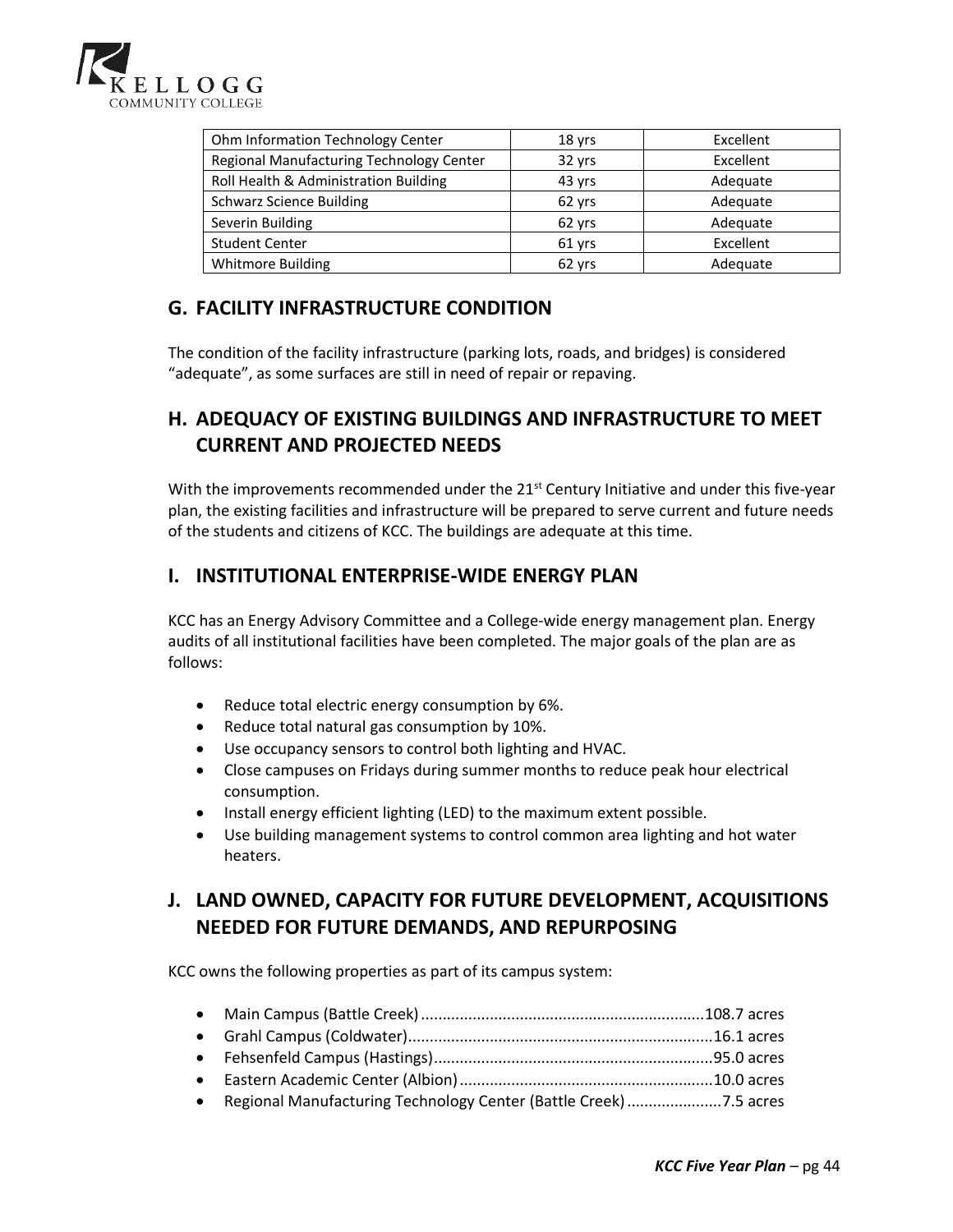

In 2017-2019, the RMTC was renovated by way of the Governor's Capital Outlay, in order to repurpose and reset for technical training needed for the next 25 years. In 2018, the Miller PE Building was torn down and reconstructed because it was unable to be renovated with current NCAA requirements for court sizes. In 2019, the College took steps to shrink its carbon footprint by 55,216 CSF.

## **K. OBLIGATION TO STATE BUILDING AUTHORITY**

The following buildings are subject to a lease among the State of Michigan, State Building Authority State of Michigan, and Kellogg Community College.

| <b>BUILDING</b>                                                             | <b>DATED</b> | <b>EXPIRING</b> | <b>LENGTH</b> |
|-----------------------------------------------------------------------------|--------------|-----------------|---------------|
| <b>Ohm Information Technology Center</b><br>("Computer Technology" project) | 10/31/2003   | 10/31/2038      | 35 years      |
| <b>Regional Manufacturing Technology Center</b>                             | 7/1/2019     | 6/30/2054       | 35 years      |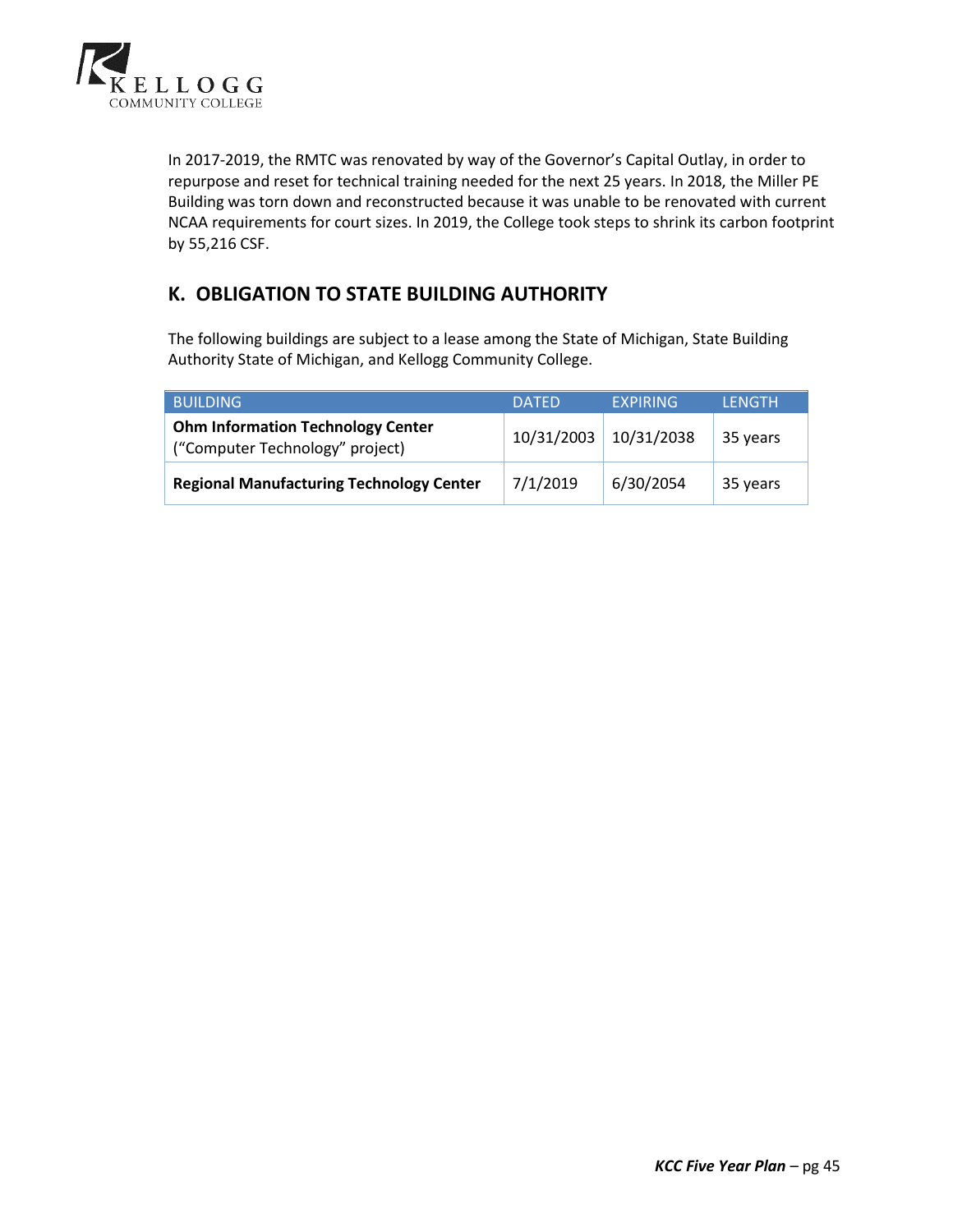

# **V. IMPLEMENTATION PLAN**

## **A. PRIORITIZE MAJOR CAPITAL PROJECTS**

## **FISCAL YEAR 2023**

## **CAPITAL OUTLAY MAJOR PROJECT REQUEST**

*Institution Name:* **Kellogg Community College** *Project Title:* **Severin Building Renovation** *Project Focus:* ☒**Academic** ☐Research ☐Administrative/Support *Type of Project:* ☒**Renovation** ☐Addition ☐New Construction *Approximate Square Footage:* **17,038 sq. ft.** *Total Estimated Cost:* **\$1,770,000** *Estimated Duration of Project:* **1 year**

| Is the Five-Year Plan posted on the institution's public internet site?         | $\boxtimes$ Yes $\Box$ No |  |
|---------------------------------------------------------------------------------|---------------------------|--|
| Is the requested project the top priority in the Five-Year Capital Outlay Plan? | $\boxtimes$ Yes $\Box$ No |  |

#### **PROJECT PURPOSE**

The Severin Building at Kellogg Community College is over 60 years old, with one renovation completed in 2005 to address technology and energy efficiency deficits, mechanical and electrical issues, classroom furniture, and windows. Many of its systems are reaching the end of their expected lifecycle, which includes classroom technology, lighting, HVAC controls, and general infrastructure. These systems are critical to the College's ability to provide a safe, secure, and comfortable learning environment. This project would renovate the classrooms and update the HVAC systems in the Severin Building in order to create an environment conducive to exceptional learning standards for students and staff.

#### **SCOPE OF PROJECT**

This project includes the renovation of existing classroom spaces to make them more efficient. Efficiencies will be gained by installing LED lighting in the entire building. The project will also address the aging HVAC systems by installing new components, and cleaning, calibrating, and updating controls on existing systems. Also included in the renovation is an overall update of finishes in classrooms, including painting, flooring and furniture. Additionally, the building entrance and lobby area will be renovated in order to create a more functional space for students to collaborate.

#### **PROGRAM FOCUS OF OCCUPANTS**

The classroom program focus of this building are social science, early childhood and teacher education, math, and business. In addition to the areas focused on student instruction, faculty and staff offices for social science and education are within the Severin Building.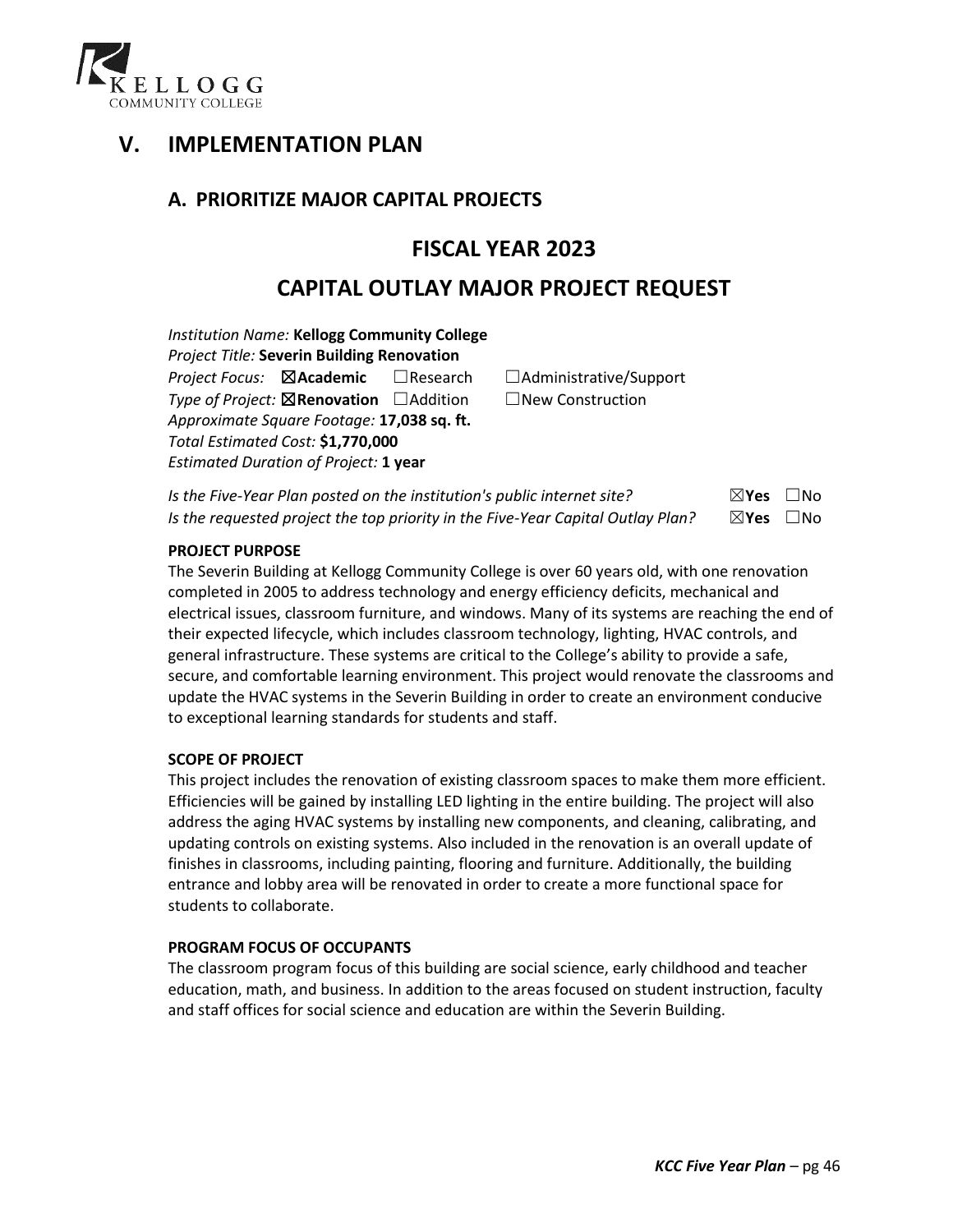

#### **ADDITIONAL INFORMATION**

## **How does the project support Michigan's talent enhancement, job creation and economic growth initiatives on a local, regional and/or statewide basis?**

Social science faculty teach critical thinking skills relevant to aspects of society, including racial inequities, democracy, ethical decision-making, society structures, history, and psychology perspectives. Occupational workforce training is available for early childhood education and human services, creating highly skilled professionals ready to enter the workforce.

This project addresses deficiencies in the setting necessary to support a positive learning environment. If a positive learning environment exists without failure or interruption, new skills, degrees, certificates, and proficiencies can be gained more easily without setbacks. Students' motivation to learn increases when the environment is inviting, their retention increases when the environment is relevant, accessibility increases for all students when teaching equipment is functional and up-to-date, and staff motivation increases when the facility is in good repair.

## **How does the project enhance the core academic, development of critical skill degrees, and/or research mission of the institution?**

In support of active learning environments to fulfill the primary mission of the College, Social Science instructors need flexible and safe building facilities. Up-to-date, relevant learning environments promote attainment of course learning outcomes, retention of students, and the ability to prepare work-force ready graduates. Social Science students benefit from accessing flexible furniture, learning in comfortable conditions, and equipment promoting accessible learning. Antiquated learning environments are distracting for students, promoting diminished attainment of learning goals. For example, if instructional stations are outdated and projector lighting is of poor quality, students may be prevented from seeing visuals well. Staff spend a great deal of instructional time trying to troubleshoot equipment.

**Is the requested project focused on a single, stand-alone facility? If no, please explain.** Yes.

## **How does the project support investment in or adaptive re-purposing of existing facilities and infrastructure?**

Rather than expend additional dollars to construct a new building in order to meet greater demand and resolve the issues from an aging building, the College is taking the current footprint and adapting it to modern technology, learning environments, and efficiency standards. The majority of this building is used for traditional classroom instruction for such areas as social science, math, business, education, and service learning; therefore, the most logical route to support investment in the existing facility is to reset the building's lifecycle. This project supports exactly that.

## **Does the project address or mitigate any current health/safety deficiencies relative to existing facilities? If yes, please explain.**

Yes, the project will address the following existing life/safety deficiencies:

• The replacement of existing analog security surveillance cameras with state-of-the-art IP surveillance cameras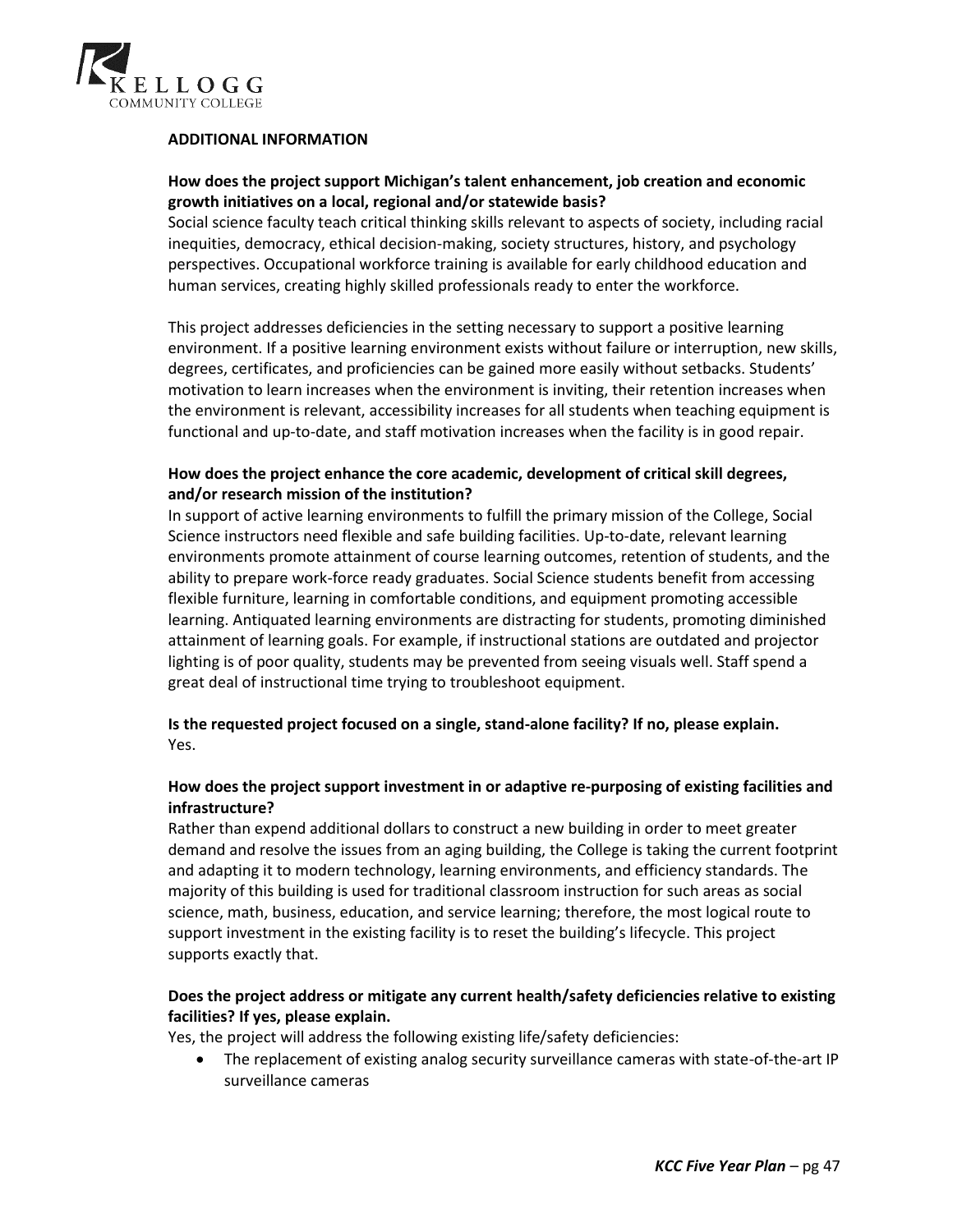

• The expansion of the existing card key system to facilitate quick-reaction electronic lockdown of the facility.

In addition, one elevator serves as the main disability access to the second floor of the Severin Building along with access to the fourth floor of the adjacent building. The elevator breaks down regularly as it has reached the end of its expected lifecycle, causing students needing assistance to the adjacent floors to have to wait for assistance from security to use an elevator typically locked down for access.

## **How does the institution measure utilization of its existing facilities, and how does it compare relative to established benchmarks for educational facilities? How does the project help to improve the utilization of existing space and infrastructure, or conversely how does current utilization support the need for additional space and infrastructure?**

The College measures utilization of existing facilities by way of a room utilization software, for scheduled classes by student and faculty, and meetings by employees. This project will improve usability of the rooms by making them more functional for a more diverse group of users.

## **How does the institution intend to integrate sustainable design principles to enhance the efficiency and operations of the facility?**

This project is a sustainable one because the College is renovating an existing facility rather than tearing down and rebuilding. The College will also incorporate its standard portfolio of sustainable principles, including occupancy sensors, HVAC, and lighting controls.

## **Are match resources currently available for the project? If yes, what is the source of the match resources? If no, identify the intended source and the estimated timeline for securing said resources.**

Yes, match resources will be available as KCC voters approved a millage in November 2012 for 15 years that will help with capital improvements.

## **If authorized for construction, the state typically provides a maximum of 75% of the total cost for university projects and 50% of the total cost for community college projects. Does the institution intend to commit additional resources that would reduce the state share from the amounts indicated? If so, by what amount?**

The College's intent is to fully utilize the State's share of the project.

### **Will the completed project increase operating costs to the institution? If yes, please provide an estimated cost (annually, and over a five-year period) and indicate whether the institution has identified available funds to support the additional cost.**

No, we anticipate a reduction in College operating costs due to an increase in efficiency of the systems in the scope of work.

### **What impact, if any, will the project have on tuition costs?**

There will be no impact to student tuition and fees, as the College's share of this project is part of the 21<sup>st</sup> Century Initiative, funded by a capital millage renewed by the College's voters in 2012.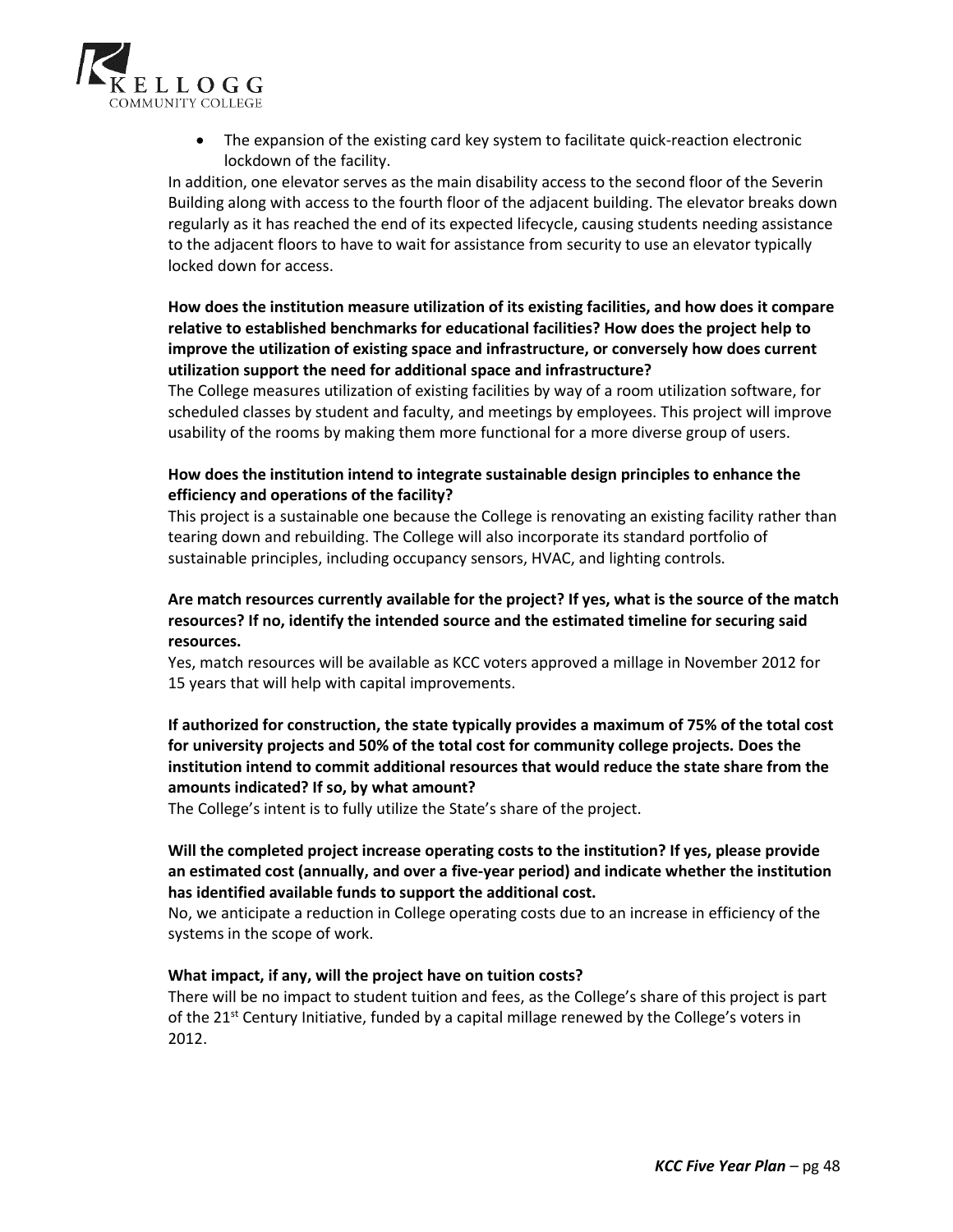

## **lf this project is not authorized, what are the impacts to the institution and its students?**

If this project is not authorized, students will not have the benefit of an up-to-date learning environment and have to endure declining classroom conditions. Instructors will continue to have subpar instructional equipment. Energy savings will not be realized and ageing equipment will still need replacement, while potential failures could lead to lost instruction time.

## **What alternatives to this project were considered? Why is the requested project preferable to those alternatives?**

The requested project is preferable to the following alternatives considered, because it is more cost efficient in the long term:

- *Tear down the current building and construct a new one:* the cost of such a venture will most likely be much higher than simply updating the current building.
- *Continue to maintain repairs as best as possible without completing any renovation:* though cost efficient in the short term, the building will eventually, desperately need major improvements that will be better served to renovate rather than continually applying cosmetic bandages.

## **B. IMPACT OF DEFERRED MAINTENANCE**

The systems comprising the existing building are reaching the end of their expected lifespan. They are energy inefficient and do not conform to current design standards. These systems are critical to a safe, secure, and comfortable learning environment, and deferring maintenance could be potentially disastrous should one fail during any given semester (e.g., the inability to heat a building in a Michigan winter).

## **C. STATUS OF CURRENT STATE-FUNDED PROJECTS**

KCC has no current State-funded projects.

## **D. RATE OF RETURN**

The rate of return for the Severin Building renovation would be the following:

- Energy savings from more energy efficient HVAC controls the cost of recurring, longterm maintenance
- Energy savings from converting lighting to LED and modernizing room occupancy systems – approximately \$11,000

## **E. ALTERNATES TO NEW INFRASTRUCTURE**

Consideration has been made to incorporate the most current technology in the facilities renovated. KCC continues to make a substantial investment in technology and its use in education and administration, in an effort to provide the greatest educational impact at the most reasonable cost. Over 230 online courses (almost 1000 course sections) are offered each academic year, which is a combination of preserving the campus and being available to the student in as many ways as possible.